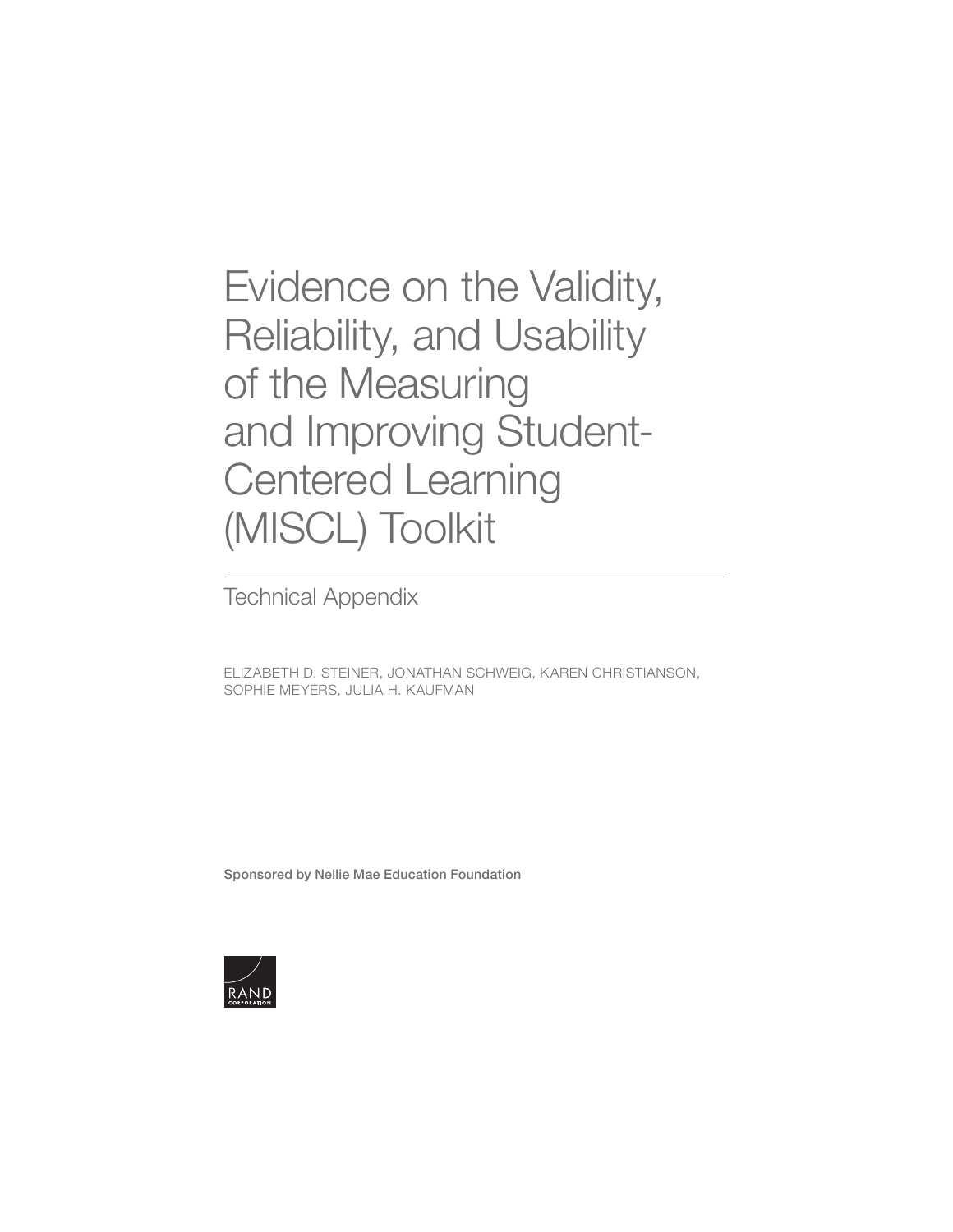For more information on this publication, visit [www.rand.org/t/RR3235](http://www.rand.org/t/RR3235)

Published by the RAND Corporation, Santa Monica, Calif. © Copyright 2020 Nellie Mae Education Foundation RAND<sup>®</sup> is a registered trademark.

The RAND Corporation is a research organization that develops solutions to public policy challenges to help make communities throughout the world safer and more secure, healthier and more prosperous. RAND is nonprofit, nonpartisan, and committed to the public interest.

RAND's publications do not necessarily reflect the opinions of its research clients and sponsors.

Support RAND Make a tax-deductible charitable contribution at [www.rand.org/giving/contribute](http://www.rand.org/giving/contribute)

[www.rand.org](http://www.rand.org)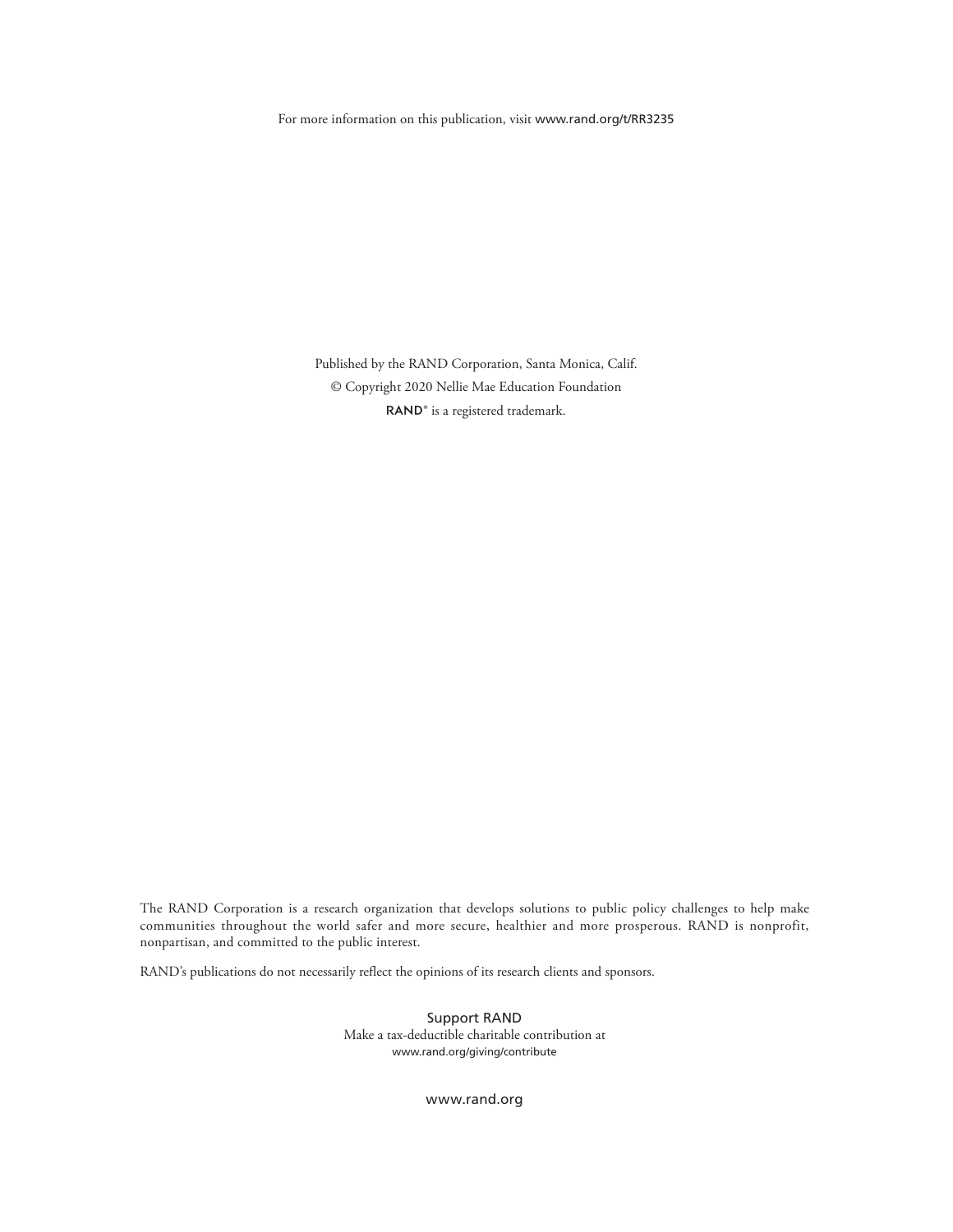## Contents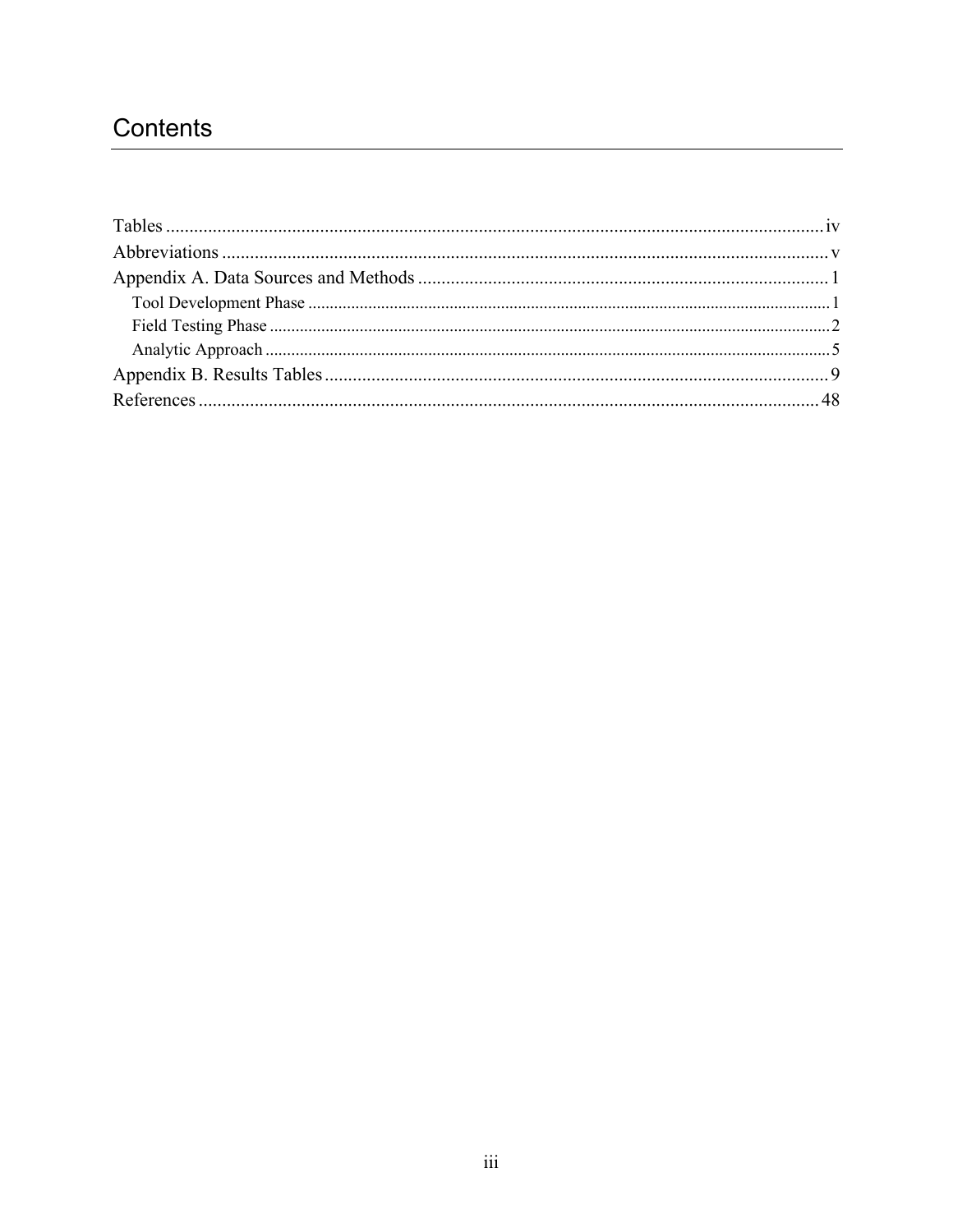# **Tables**

| Table B.5. Confirmatory Factor Analysis Model Fit for the Student Survey 35               |  |
|-------------------------------------------------------------------------------------------|--|
| Table B.6. Confirmatory Factor Analysis Model Fit for the Instructional Staff Survey  36  |  |
| Table B.7. Confirmatory Factor Analysis Model Fit for the School Leader Survey 37         |  |
|                                                                                           |  |
|                                                                                           |  |
| Table B.10. Regression Results of Models Predicting Instructional Staff Survey Scales  41 |  |
| Table B.11. Regression Results of Models Predicting School Leader Survey Scales 42        |  |
|                                                                                           |  |
|                                                                                           |  |
|                                                                                           |  |
|                                                                                           |  |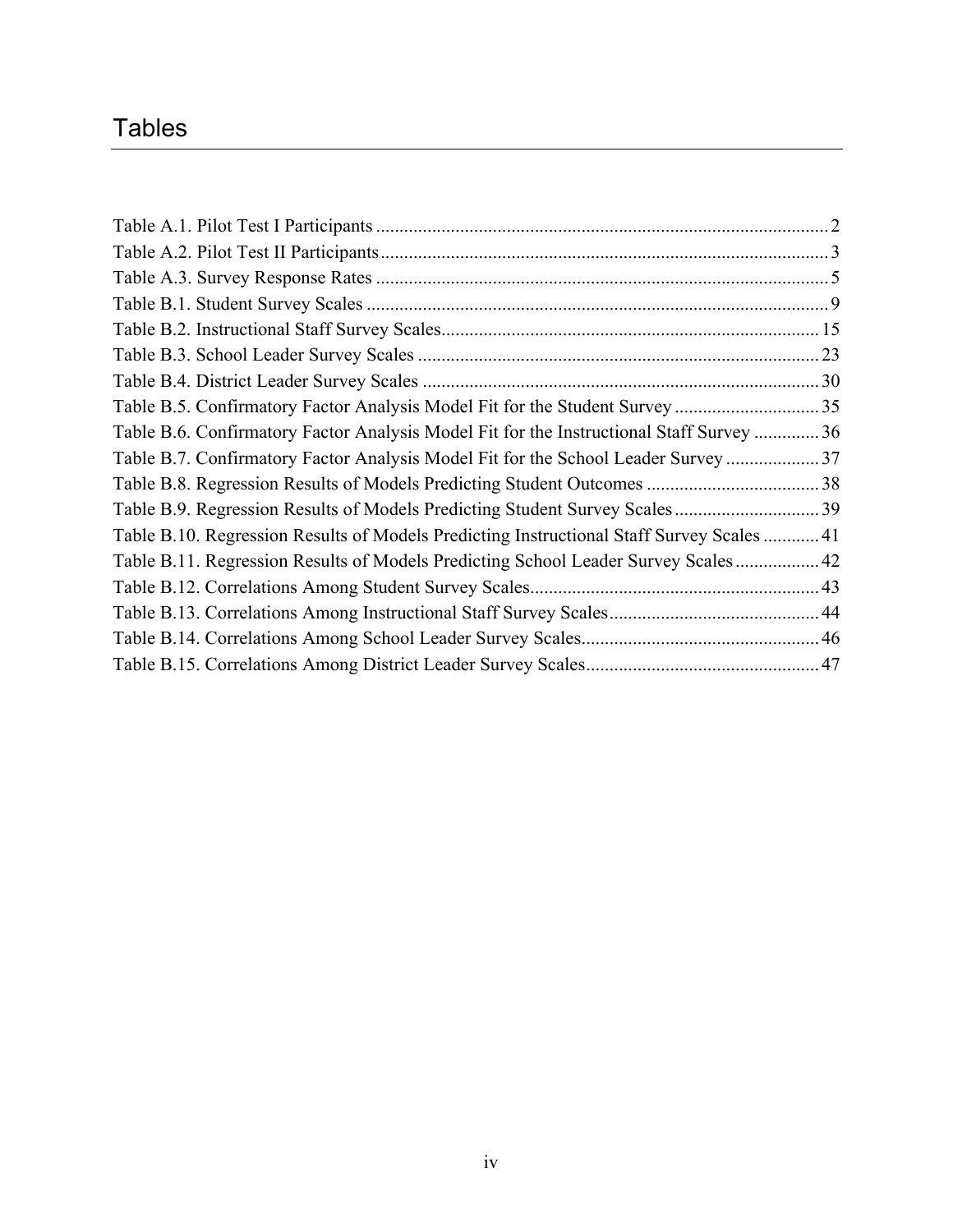# Abbreviations

| ATP          | American Teacher Panel                            |
|--------------|---------------------------------------------------|
| <b>CFA</b>   | <b>Confirmatory Factor Analysis</b>               |
| <b>CFI</b>   | Comparative Fit Index                             |
| <b>FRL</b>   | free or reduced-priced lunch                      |
| <b>MISCL</b> | Measuring and Improving Student-Centered Learning |
| <b>NCES</b>  | <b>National Center for Education Statistics</b>   |
| <b>NMEF</b>  | Nellie Mae Education Foundation                   |
| PD.          | professional development                          |
| <b>PSAT</b>  | Preliminary Scholastic Aptitude Test              |
| <b>RMSEA</b> | Root Mean Square Error of Approximation           |
| <b>SCL</b>   | student-centered learning                         |
| <b>SRMR</b>  | Standardized Root Mean Residual                   |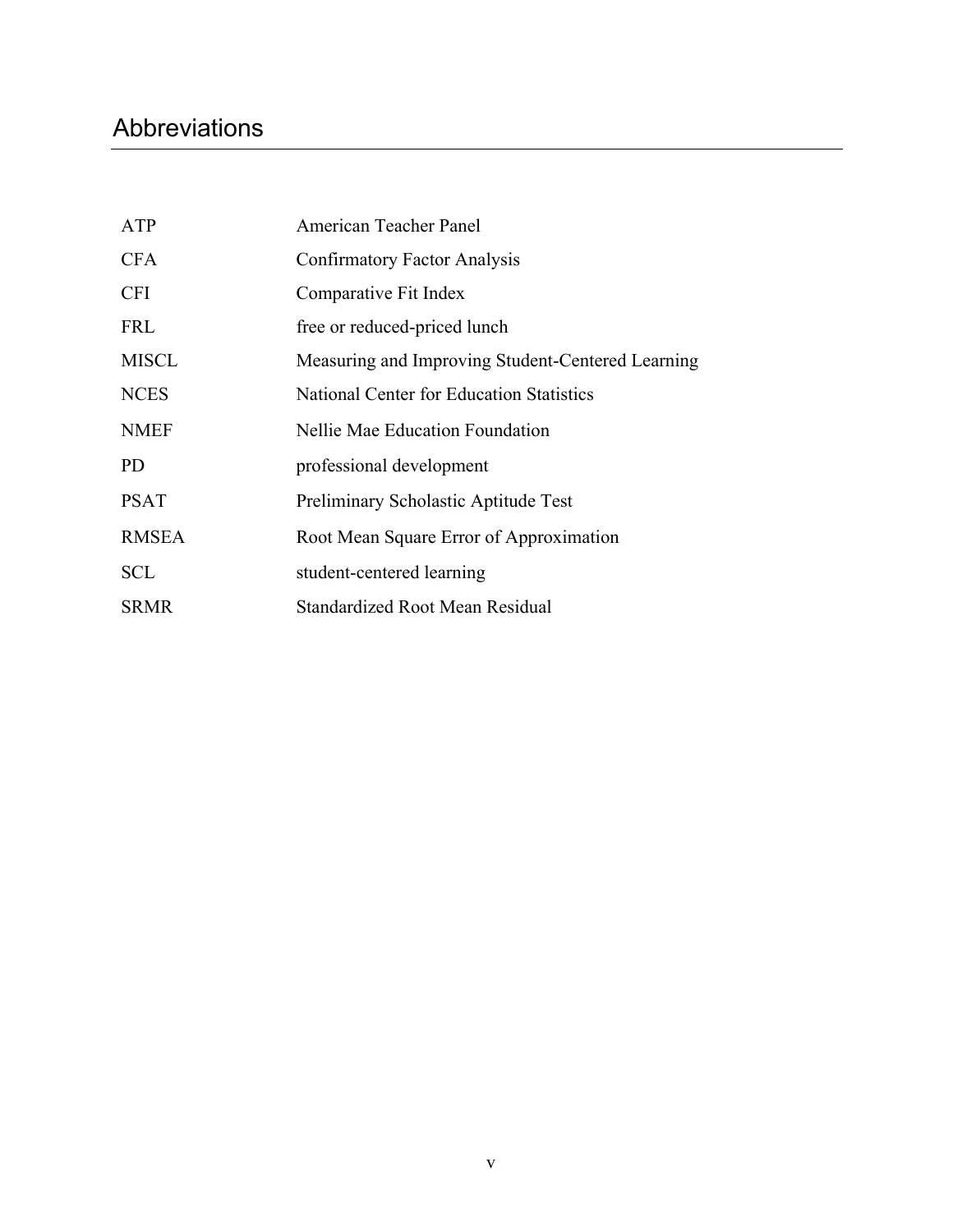In this appendix, we briefly describe each data source used to gather validity evidence for the Measuring and Improving Student-Centered Learning (MISCL) Toolkit, and the analyses conducted for each data source.

### Tool Development Phase

We collected evidence of validity in two phases. In Phase I, Tool Development, we developed the tools and gathered evidence based on content by conducting a literature review and vetting the instruments with our Advisory Board of experts.

#### *Literature Review*

The aim of the literature review was to identify the key tenets of student-centered learning (SCL) and collect evidence on the effectiveness of SCL approaches, with a focus on high school settings. We used evidence from our literature review to identify the key tenets of SCL to focus on in our instruments (e.g., learning is personalized). The four SCL tenets advocated by the Nellie Mae Education Foundation (NMEF) served as a starting point for the review: (1) Learning is personalized; (2) learning is competency-based; (3) learning takes place anytime, anywhere; and (4) learning is engaging. We prioritized descriptive studies focused on implementation and empirical studies linking implementation with student academic and socioemotional outcomes. Our searches included NMEF's existing catalog of resources on SCL, recent reviews of literature on SCL, the websites of organizations (e.g., research firms, foundations, technical assistance providers) that focus on SCL, searches using Google Scholar, and suggestions solicited from our Advisory Board members. We prioritized studies that were published after 1990, but we made a handful of exceptions for studies that we regarded as seminal or that were often cited by other sources. We reviewed 225 studies, excluding websites, blog posts, and advocacy pieces.

Next, we searched for existing tools and instruments that measured the strategies and contextual conditions derived from the literature review and documented whether evidence of validity of those instruments had been published. To develop our instruments, we drew on existing tools and items as appropriate, particularly if there was some evidence of validity, and developed items where necessary. See Steiner et al. (undated) for a more complete description of the literature review, tool review, and tool development process.

#### *Expert Advisory Board*

We gathered additional evidence based on content by engaging an Advisory Board of experts to provide iterative feedback on the draft instruments. We summarized the feedback shared by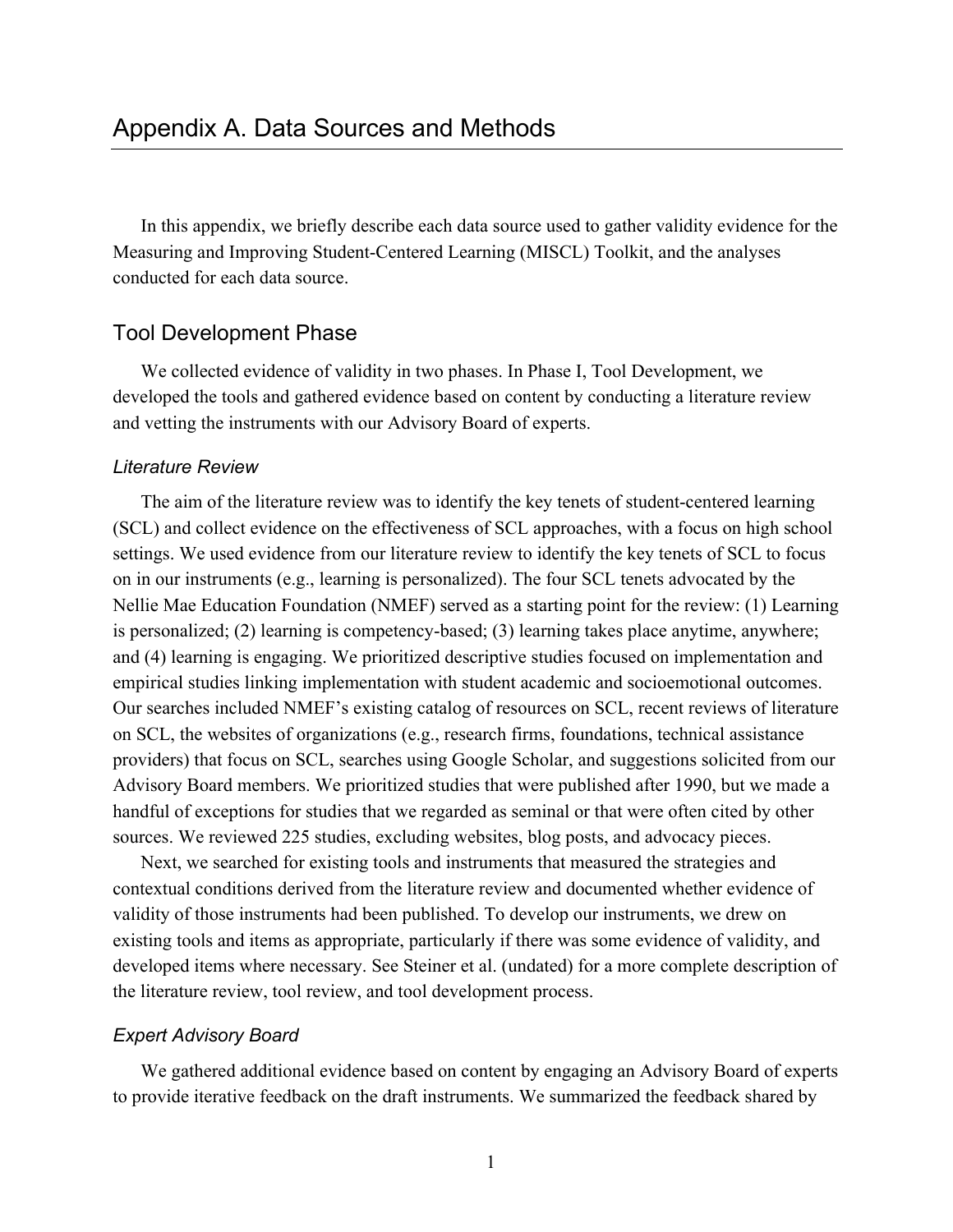Advisory Board members and NMEF staff after each meeting and used it to refine the instruments. More detail on the advisory board and the iterative feedback process can be found in Steiner et al. (undated).

#### *Pilot Test I*

We gathered preliminary evidence based on response processes in the Tool Development Phase through a small-scale pilot test of the surveys in two school systems in November 2017. We purposefully selected two school systems in New England to vary on key characteristics (e.g., size, urbanicity, and extent of SCL implementation) and piloted the surveys in their high schools. Small numbers of high school students, instructional staff, and school and district leaders completed the surveys and participated in brief cognitive interviews (or, in the case of students, focus groups). We offered a \$50 incentive to instructional staff, school leaders, and district leaders who took the surveys and participated in the cognitive interviews as a thank you for their time participating in each instrument. We offered each school an incentive of \$200 as a thank you for hosting the visit. Table A.1 shows the number of participants in each site. The cognitive interviews focused on how participants in each group understood and responded to survey items and on their suggestions for improvement.

|                                                 |        | <b>Number of Participants</b> |
|-------------------------------------------------|--------|-------------------------------|
| <b>Instrument</b>                               | Site 1 | Site 2                        |
| Instructional staff survey                      | 5      | 5                             |
| Student survey                                  | 5      | 4                             |
| School leader survey                            | 2      | 2                             |
| District leader survey                          |        |                               |
| Instructional staff survey cognitive interviews | 5      | 5                             |
| Student survey cognitive focus groups           | 1      |                               |
| District leader survey cognitive interviews     | 1      |                               |
| School leader survey cognitive interviews       | 2      | 2                             |
| Classroom observations                          | 2      | 3                             |

#### **Table A.1. Pilot Test I Participants**

### Field Testing Phase

In our Field Testing Phase, in March and April 2019 we gathered more-comprehensive evidence of response processes and obtained the data necessary to perform analyses that would provide evidence of internal structure, relationships with external variables, and reliability and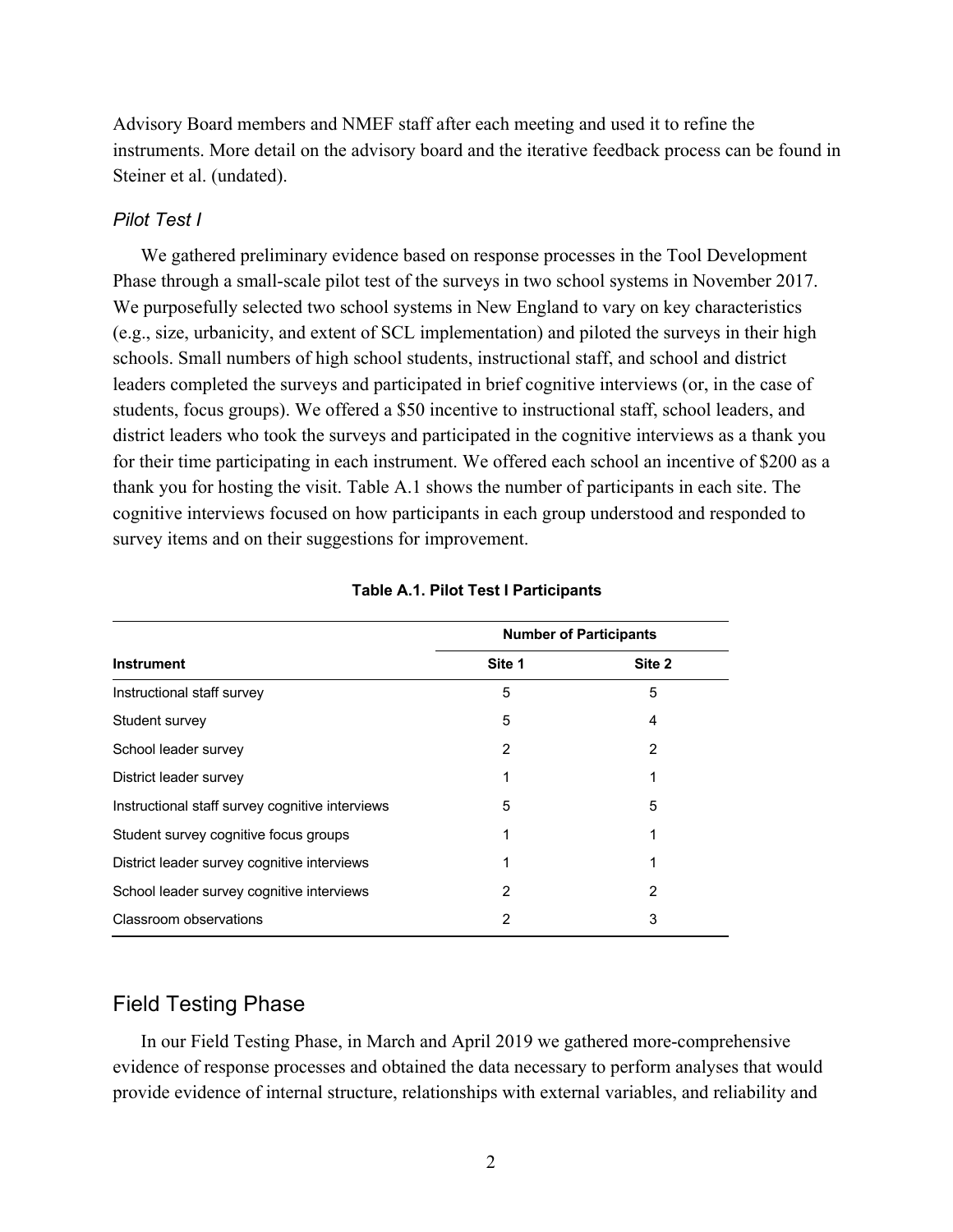precision. In addition to administering the surveys to leaders, instructional staff, and students through Pilot Test II, we also administered surveys to two supplementary samples: a sample of teachers from the RAND American Teacher Panel (ATP) and a sample of district and school leaders.

#### *Pilot Test II*

To gather additional evidence of response processes for the instruments and the MISCL Toolkit as a whole, we collaborated with two school systems to conduct a second pilot test. The two school systems participating in Pilot Test II varied on key characteristics, such as size, extent of SCL implementation, and urbanicity. In addition to testing the surveys as part of Pilot Test II, we also observed use of the MISCL Toolkit in action to assess its usability. Each school system fielded the surveys to high school students, instructional staff, school leaders, and district leaders, conducted walkthroughs and a student focus group, fielded the teacher logs, and engaged in a reflection conversation. Table A.2 displays the number of participants in each activity across the Pilot Test II sites.

We made two-day in-person visits to each pilot test school to conduct cognitive interviews and focus groups with selected students, instructional staff, school leaders, and district leaders who participated in the surveys; students who participated in the focus group; instructional staff who participated in the walkthroughs and logs; and students, instructional staff, and administrators who participated in the reflection conversation. We offered a \$50 incentive to instructional staff, school leaders, and district leaders who took the survey and participated in the cognitive interviews as a thank you for their time. We offered each school an incentive of \$500 as a thank you for hosting the visit and administering the student survey.

|                                                 |        | <b>Number of Participants</b> |
|-------------------------------------------------|--------|-------------------------------|
| <b>Instrument or Activity</b>                   | Site 1 | Site 2                        |
| Instructional staff survey                      | 19     | 20                            |
| Student survey                                  | 208    | 169                           |
| School leader survey                            | 1      | 4                             |
| District leader survey                          | 2      | 3                             |
| Student focus group                             | 5      | 5                             |
| Classroom walkthroughs                          | 6      | 12                            |
| Instructional staff log                         | 3      | 3                             |
| Reflection conversation                         | 5      | 8                             |
| Instructional staff survey cognitive interviews |        | 6                             |
| Student survey cognitive focus groups           | 3      | 5                             |
| District leader survey cognitive interviews     |        |                               |

#### **Table A.2. Pilot Test II Participants**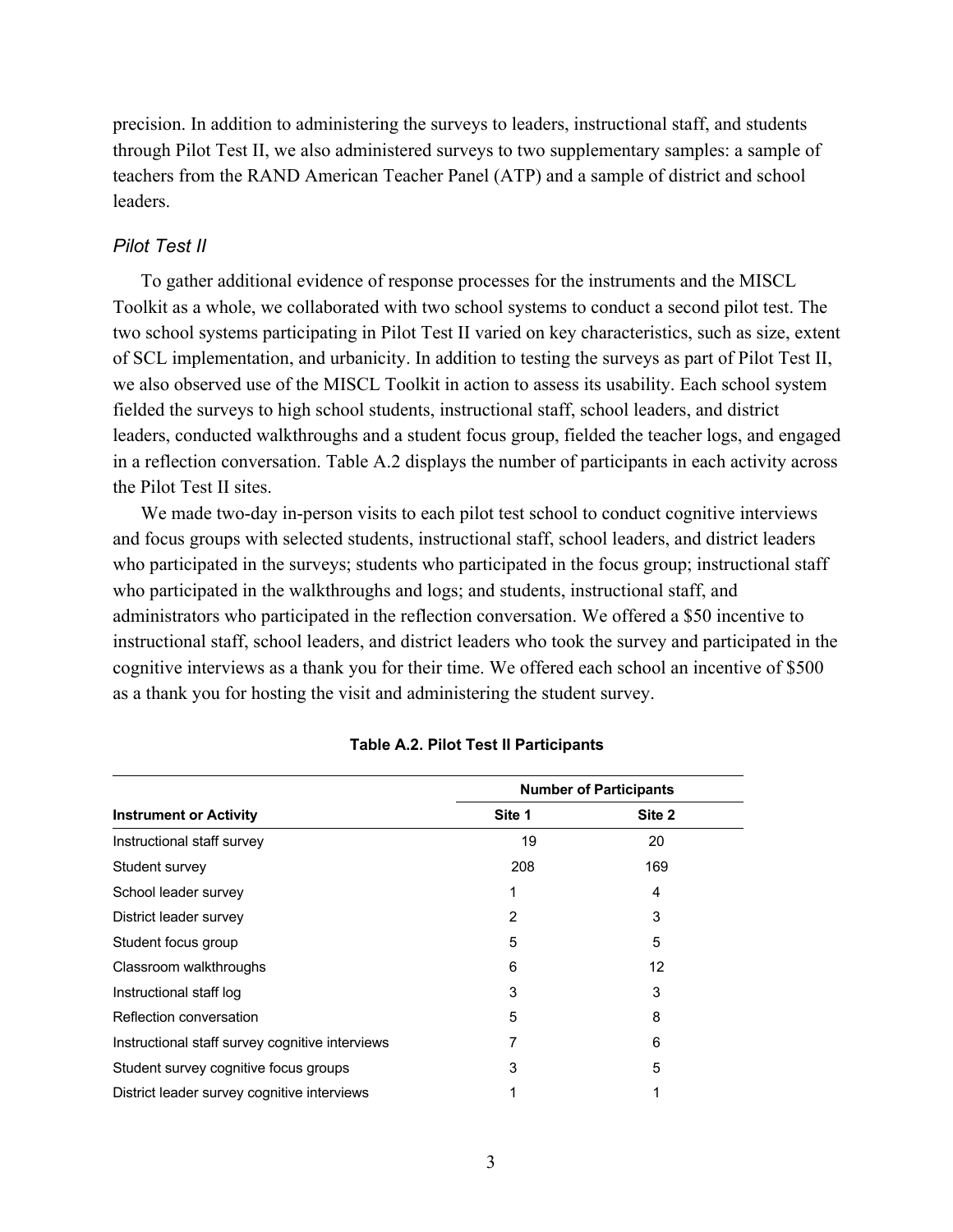|                                              | <b>Number of Participants</b> |        |  |
|----------------------------------------------|-------------------------------|--------|--|
| <b>Instrument or Activity</b>                | Site 1                        | Site 2 |  |
| School leader survey cognitive interviews    | 0                             |        |  |
| Classroom walkthrough cognitive interviews   | 2                             | 3      |  |
| Instructional staff log cognitive interviews |                               | 3      |  |
| Reflection conversation cognitive interviews |                               | 3      |  |

The cognitive interviews with survey respondents focused on how participants in each group understood and responded to survey items and also on participants' suggestions for improvement. The cognitive interviews with participants in the walkthroughs, logs, and reflection conversations focused on their experience participating in the activity, their understanding of the purpose of the activity, and suggestions for improvement.

### *Supplemental Instructional Staff Survey Sample: American Teacher Panel*

The instructional staff survey was administered to a randomly selected subsample of the RAND ATP, a nationally representative panel of teachers. The entire panel consists of more than 24,000 teachers across the United States who have agreed to respond periodically to educationrelated surveys. Our randomly selected ATP subsample consisted of 553 high school teachers in 518 schools. These schools were, on average, 52 percent white, 15 percent black, and 23 percent Latinx. Nearly 42 percent of the students (64 percent) taught by teachers in our sample were eligible for free or reduced-price lunch (FRL). More than half of the schools (55 percent) were Title I eligible. Nearly two-thirds of the teacher respondents were female (63 percent), and the average amount of experience in the teaching profession was 16 years.

## *Supplemental District and School Leader Survey Sample: New England Superintendents and Principals*

To obtain a supplemental sample of district and school leaders, we administered the district and school leader surveys to a convenience sample of New England superintendents and principals.<sup>1</sup> We obtained publicly available contact information for public school superintendents and principals by searching district and school websites and then sent the surveys to them via email. We contacted 764 superintendents and received 47 responses; we contacted 896 school leaders and received 102 responses (see Table A.3). We offered each respondent an incentive of \$25 to thank them for their time. Three superintendents and two school leaders also participated

<sup>&</sup>lt;sup>1</sup> New England states included in the sample were Maine, New Hampshire, Vermont, Connecticut, and Rhode Island.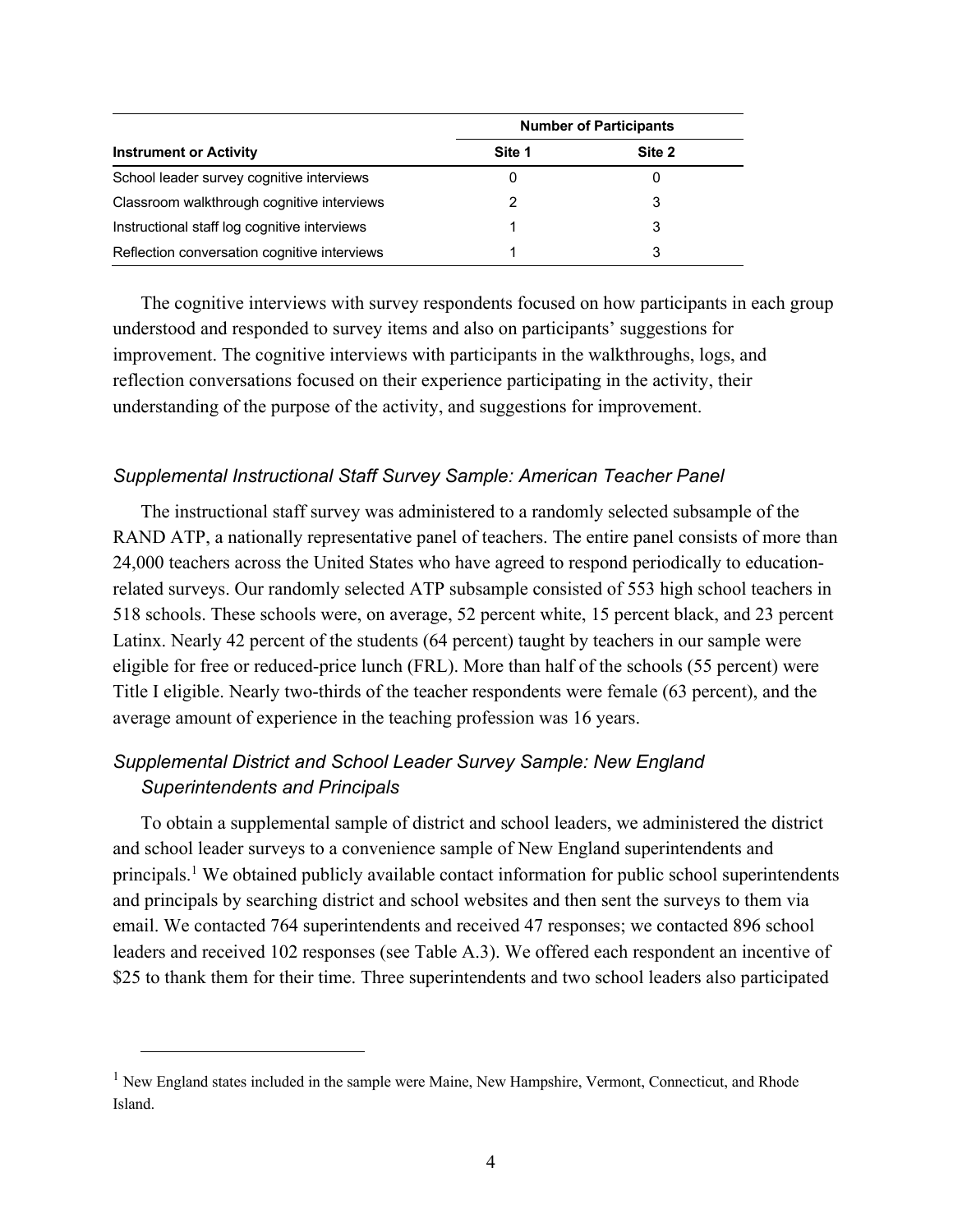in cognitive interviews; they each received an additional \$25 as a thank you for sharing their perspectives on the surveys.

Table A.3 includes response rates for all survey samples: the pilot test samples, the ATP sample, and the New England district and school leader sample.

|                                                 | <b>Student Survey</b>  | <b>Instructional Staff</b><br><b>Survey</b> | <b>School Leader</b><br><b>Survey</b> | <b>District Leader</b><br><b>Survey</b> |
|-------------------------------------------------|------------------------|---------------------------------------------|---------------------------------------|-----------------------------------------|
| Pilot Test I                                    | 48%<br>$(n = 208/430)$ | $37\%$ (n = 19/51)                          | $50\%$ (n = 1/2)                      | 100% (n = $2/2$ )                       |
| Pilot Test II                                   | 77%<br>$(n = 169/217)$ | $90\%$ (n = 18/20)                          | 100% (n = $4/4$ )                     | $100\%$ (n = 3/3)                       |
| ATP sample                                      |                        | $61\%$ (n = 553/903)                        |                                       |                                         |
| New England<br>school/district<br>leader sample |                        |                                             | 11%<br>$(n = 102/896)$                | $6\%$ (n = 47/764)                      |

**Table A.3. Survey Response Rates**

## Analytic Approach

#### *Cognitive Interviews and Focus Groups*

The interviews and focus groups were transcribed and analyzed by survey question or activity; responses were compiled and synthesized across respondents. The results were used to provide results on both instrument validity (i.e., evidence based on response processes) and usability of the MISCL Toolkit.

#### *Confirmatory Factor Analysis and Correlations Among Survey Scales*

We conducted Confirmatory Factor Analysis (CFA) on the student, instructional staff, and school leader surveys from Pilot Test II and our supplementary survey samples of teachers and school and district leaders to confirm that sets of items could be combined to form scales as intended. These analyses were conducted on each scale one at a time, and the integrity of the scales was evaluated.

The CFA model (e.g., Bollen, 1989; Jöreskog, 1969) can be expressed as

$$
y = \lambda \eta + \varepsilon \tag{1}
$$

where y is a *p*-variate vector of observed (or manifest) scores measuring  $\eta$ .  $\eta$  is an  $m \times 1$ vector of latent variable scores on *m* factors, assumed to be normally distributed with *0*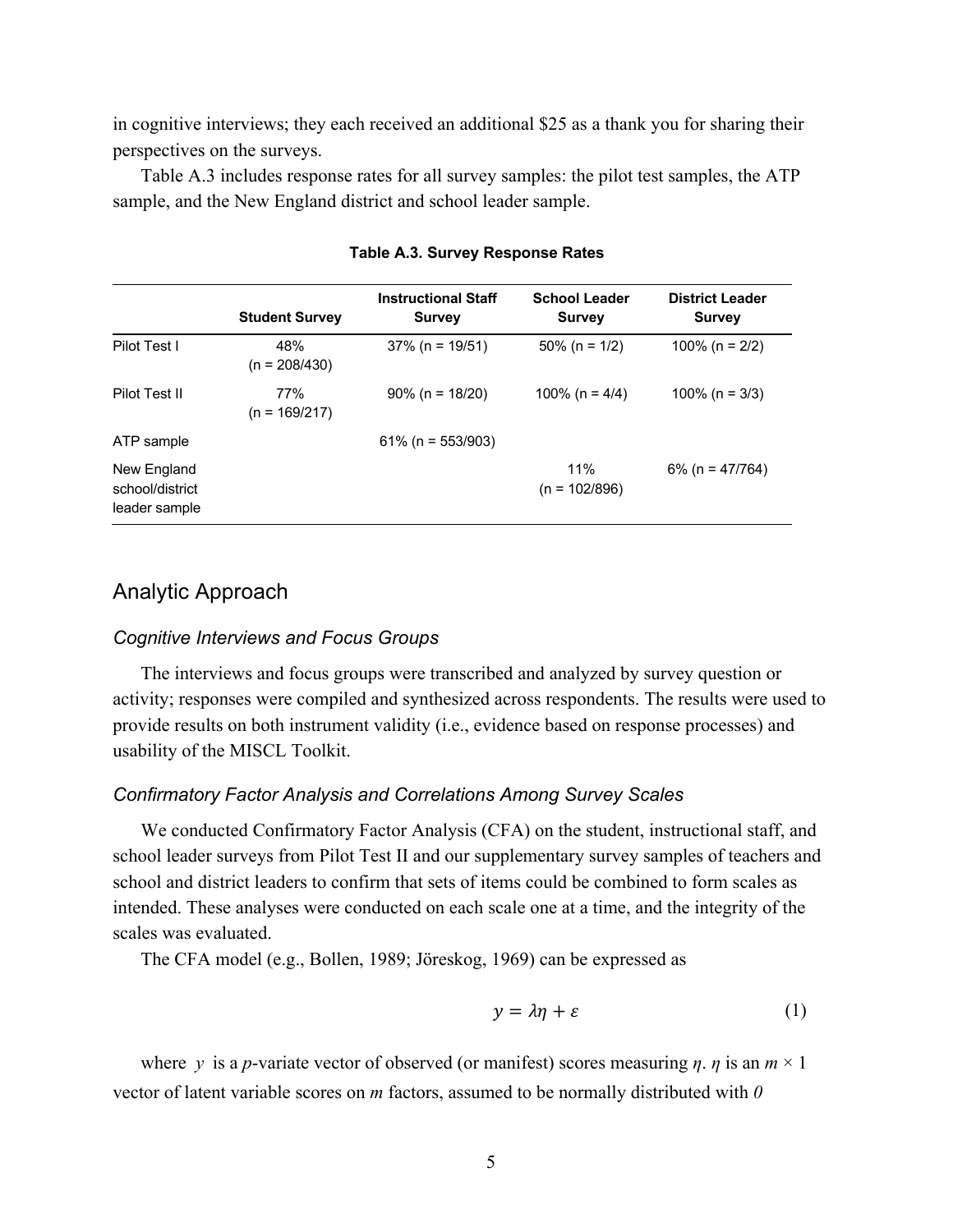expectation.  $\lambda$  is a  $p \times m$  matrix of factor loadings.  $\varepsilon$  represents a  $p \times 1$  vector of residuals (also called *uniquenesses*, [e.g., Bollen, 1989]), which are assumed to be identically and independently distributed. This factor model yields the following covariance structure model:

$$
\Sigma = \Lambda \Phi \Lambda^T + \Psi \tag{2}
$$

where  $\Lambda$  is the  $p \times m$  matrix of factor loadings described above,  $\Phi$  is an  $m \times m$  matrix of factor covariances, and Ψ is a  $p \times p$  diagonal matrix containing unique (residual) variances. For the analyses of student, instructional staff, and school leader data, we used a weighted least squares estimator, which is appropriate for use with Likert-type and categorial responses (Muthén and Kaplan, 1985). In the district leaders survey, we used a robust maximum likelihood estimator because of our limited sample size.

In general, given a  $p \times p$  population covariance matrix  $\Sigma$  and a *p*-vector of free parameters  $\Theta$ , a testable null hypothesis can be expressed as

$$
H_0: \Sigma(\Theta) = \Sigma
$$
 (3)

In other words, the population covariance matrix,  $\Sigma$ , is equal to the model implied covariance matrix,  $\Sigma(\Theta)$  (Bollen, 1989). The null hypothesis can be tested using a chi-square test statistic.

Because the power of this chi-square test statistic is related to both sample size and model complexity (Rensvold and Cheung, 1998; Tomarken and Waller, 2003), even trivial model-data misfit can result in a rejection of the null hypothesis. To address this issue, we evaluated the appropriateness of our factor models using three commonly used fit indexes: the Root Mean Square Error of Approximation (RMSEA) (Steiger, 1980), the Comparative Fit Index (CFI) (Bentler, 1990), and the Standardized Root Mean Square Residual (SRMR) (Bentler, 1995). All CFA models were estimated in Mplus, Version 7.1 (Muthén and Muthén, 2012).

After assessing the integrity of the survey-based scales using these fit indexes, we inspected modification indexes and the residual correlations to diagnose and identify issues with modeldata fit. Where there was evidence of substantial issues with the intended scales, information from the CFAs was used to revise the scales (e.g., eliminating redundant items by identifying items with highly correlated uniquenesses). We then repeated these CFAs on the respecified scales.

Once the CFAs had been completed, we created composite scale scores representing each of the factors by averaging over the items in each scale. We calculated the correlations among these scale scores to determine the extent to which there was evidence that the scales were measuring distinct constructs that were associated in ways that were consistent with theory.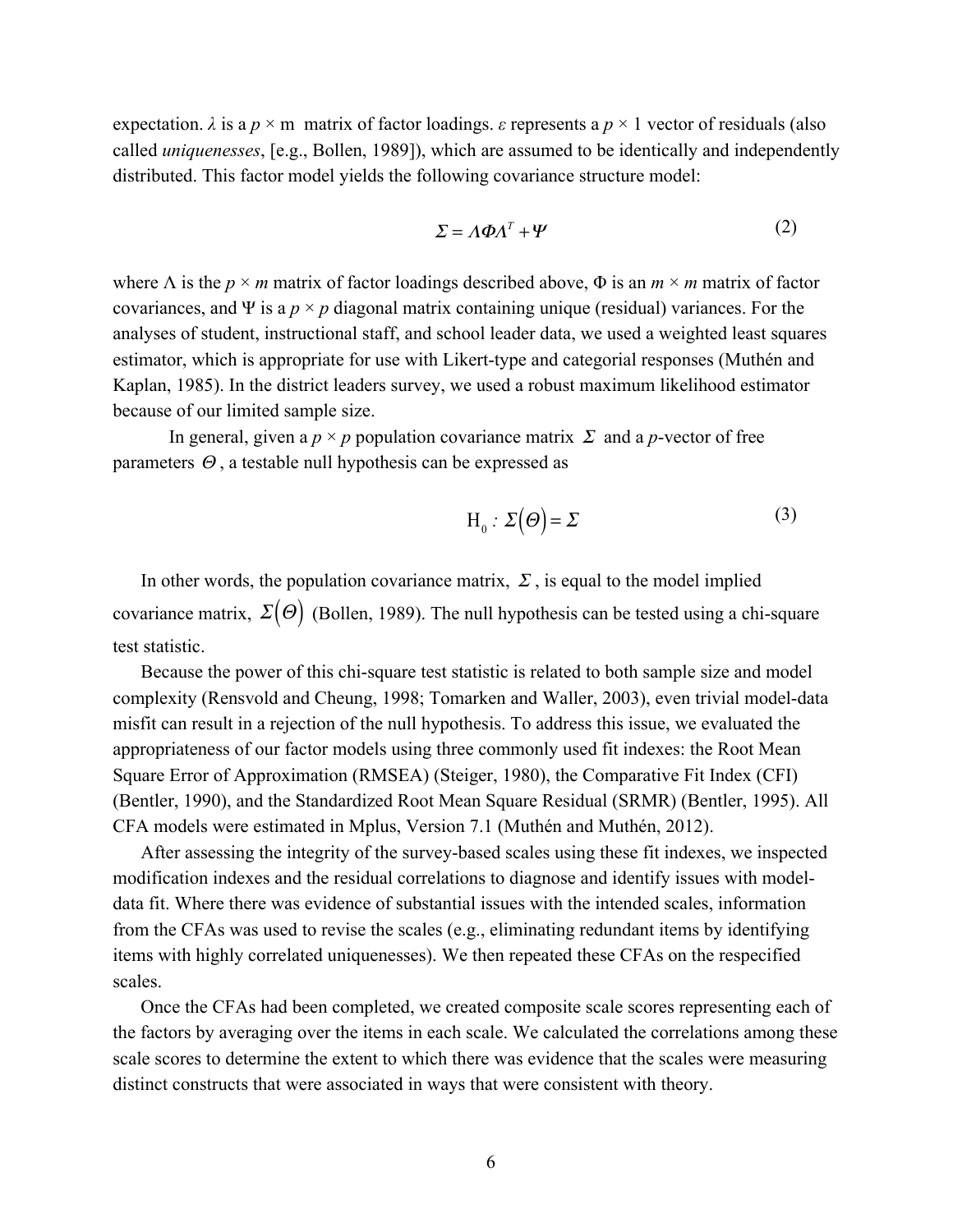#### *Linear Regression Models*

We collected information on student achievement (Preliminary Scholastic Aptitude Test [PSAT] scores), student characteristics (race/ethnicity, English language learner status, special education status, grade level) and discipline (in school and out of school suspension) for students in the Pilot Test II school systems. These data were provided to us by the schools. Using students' unique identifiers, we merged these administrative data into the survey file. This analytic file allowed us to gather evidence based on relationships with external variables for the student survey.

The analytic files for the instructional staff, school leader, and district leader surveys were created in two steps. First, we merged data from Pilot Test II schools and districts with data collected from supplemental samples. The instructional staff survey consisted of teachers from the ATP. The school leader and district leader surveys consisted of individuals from the New England school and district leader sample. For the instructional staff and school leader surveys, we first linked all of the schools in our analytic survey files to their National Center for Education Statistics (NCES) identifiers. Then, using these identifiers, we were able to link to the Common Core of Data, which is maintained by the NCES and contains information about enrollment, demographics, and Title I services eligibility.

We used conventional linear regression models to explore the extent to which student survey scales were associated with student outcomes. These models had the form as follows:

$$
y_{ij} = \beta_0 + \beta_1 x_{ij} + \delta_j + e_{ij},
$$
\n(4)

where  $y_{ij}$  is the outcome (e.g., PSAT scores or an indicator of whether a student had been suspended) for student *i* in school *j*.  $x_{ij}$  is an individual student's scale score for one scale on the student survey.  $\delta_j$  is a school fixed effect.  $e_{ij}$  is a residual term with mean zero and variance  $\sigma^2$ . The association of the survey scale with student outcomes is tested by the null hypothesis that  $\beta_1 = 0$ . For regressions exploring the associations of student characteristics on survey responses, we used the same model, where  $y_{ij}$  is a survey scale score and  $x_{ij}$  is the student characteristic. Student characteristics consisted of race/ethnicity, grade level, and FRL eligibility.

For regressions exploring the associations of school characteristics on survey responses (i.e., instructional staff and school leader survey scales), we used the linear regression model as follows:

$$
y_i = \beta_0 + \beta_1 x_i + e_i, \tag{5}
$$

where  $y_i$  is the survey scale score for respondent *i*.  $x_i$  is a school characteristic. School characteristics consisted of Title I status and the percentage of students who identified as black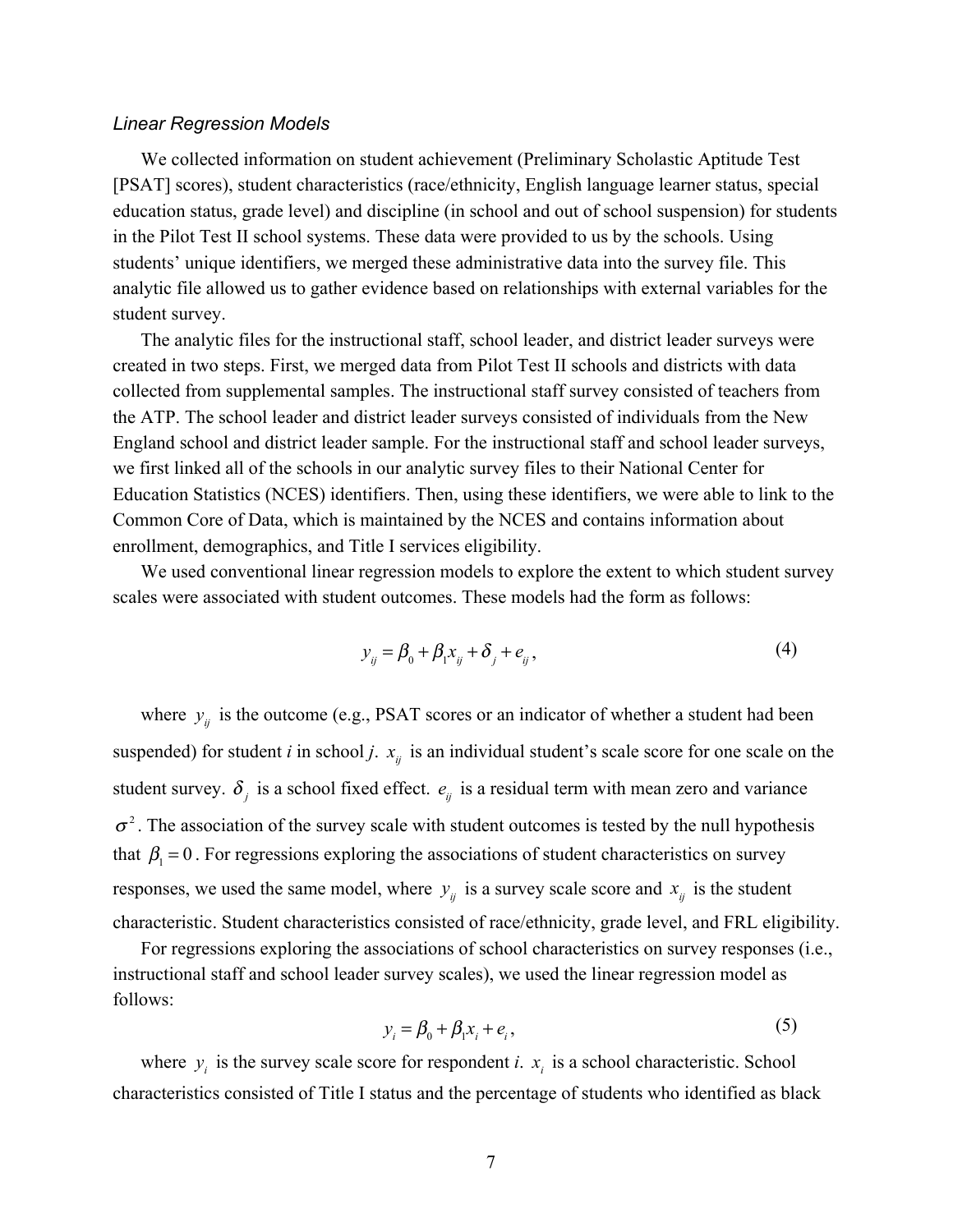or Hispanic/Latinx.  $e_i$  is a residual term with mean zero and variance  $\sigma^2$ . The association of the survey scale with background characteristics is tested by the null hypothesis that  $\beta_1 = 0$ . For instructional staff survey regressions, we included a school random effect to account for the fact that teachers were nested in schools.

#### *Models for Internal Consistency and Inter-Rater Reliability*

We examined the extent to which the scales were precise and free from measurement error. For the student survey, where we had multiple respondents in the same schools (from Pilot Test II), we calculated two types of reliability: *Internal consistency* was estimated based on Cronbach's alpha, and *inter-rater reliability* was estimated based on an index of within-school consensus. For the instructional staff and school leader surveys, we did not have sufficient data from Pilot Test II and our supplementary samples to estimate inter-rater reliability—therefore, we calculated only internal consistency for those scales. Cronbach's alpha is estimated using the following formula for each scale:

$$
\alpha = \frac{N\overline{c}}{\overline{v} + (N-1)\overline{c}}
$$
\n(6)

*N* is the number of items in the scale.  $\bar{c}$  is the average inter-item covariance.  $\bar{v}$  is the average item variance.

Inter-rater reliability was estimated for each item using Brown and Hauenstein's (2005)  $a_{_{\text{wg}}}$ , which is a kappa-like coefficient for multiple raters.  $a_{w}$  compares the observed item variance to a null distribution, which is estimated as the maximum possible variance, conditional on a group's mean, as follows:

$$
a_{wg} = 1 - \frac{2S_x^2}{\left[ (H+L)M - M^2 - HL \right] \left[ k \choose (k-1) \right]}
$$
(7)

 $S_x^2$  is the observed item variance for item *x*, *M* is the observed item mean, and *H* and *L* are the maximum and minimum scale values, respectively. *k* is the number of individuals providing responses for item *x* in the same cluster (here, in the same school).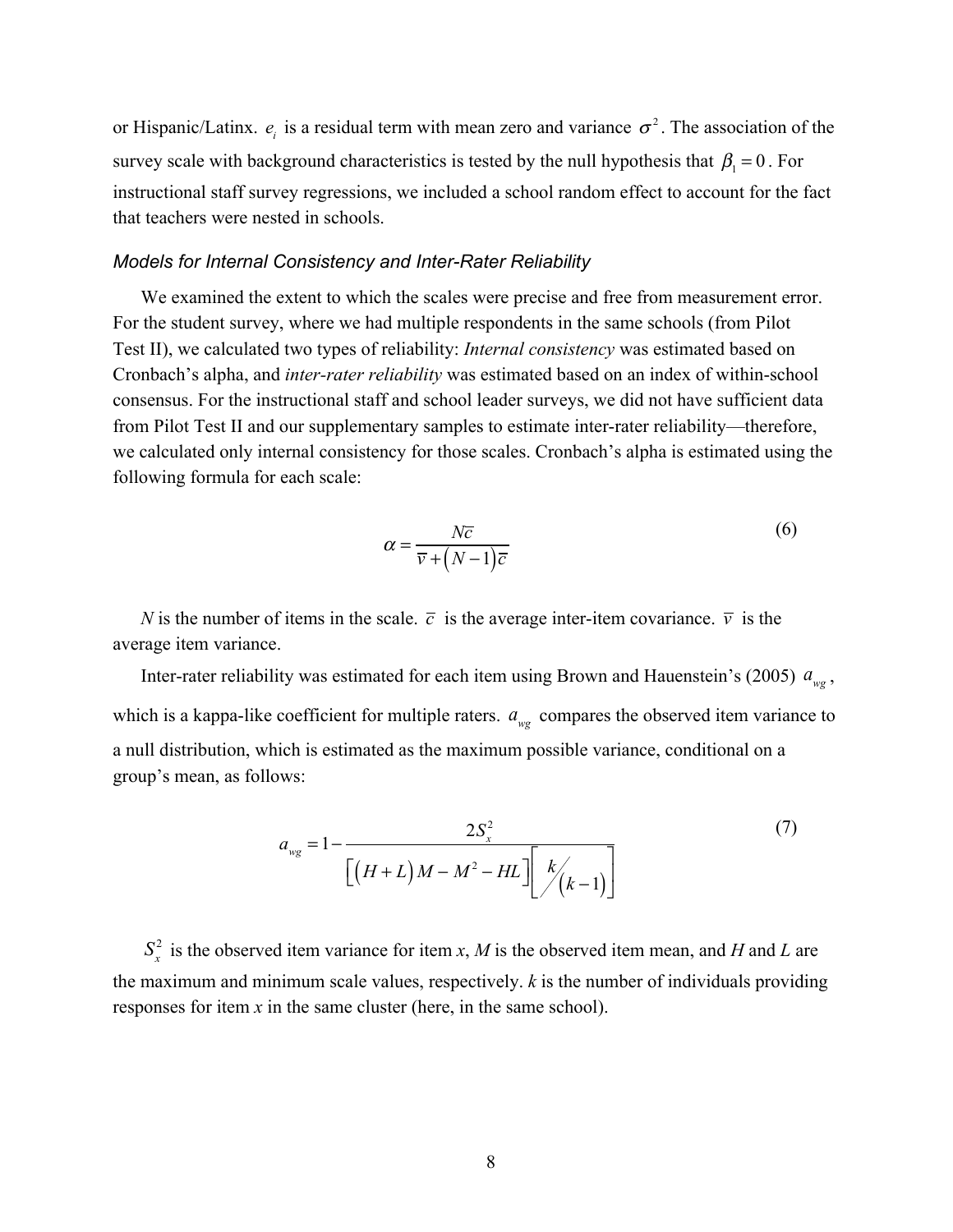|                                        |                                                                                                                                                                                                 |      | <b>Descriptives</b> |       |      |
|----------------------------------------|-------------------------------------------------------------------------------------------------------------------------------------------------------------------------------------------------|------|---------------------|-------|------|
| <b>Scale Name</b>                      | <b>Question and Items Included in Scale</b>                                                                                                                                                     | Mean | <b>SD</b>           | Alpha | awg  |
| <b>Student choice</b>                  |                                                                                                                                                                                                 | 2.71 | 0.99                | 0.85  |      |
|                                        | Estimate the number of classes in which you typically make the following types of choices.                                                                                                      |      |                     |       |      |
|                                        | I choose how I learn content (such as group work, independent work, online research)                                                                                                            |      |                     |       | 0.12 |
|                                        | I choose which topics or skills I focus on in my classes                                                                                                                                        |      |                     |       | 0.12 |
|                                        | I choose the order in which I complete activities and assignments                                                                                                                               |      |                     |       | 0.08 |
|                                        | I make choices based on my interests                                                                                                                                                            |      |                     |       | 0.17 |
|                                        | I make choices based on my individual learning needs                                                                                                                                            |      |                     |       | 0.20 |
|                                        | I choose how to show what I have learned (e.g., through projects, presentations, performances,<br>models, and traditional tests or papers)                                                      |      |                     |       | 0.12 |
| <b>Tailored learning opportunities</b> |                                                                                                                                                                                                 | 2.67 | 0.87                | 0.79  |      |
|                                        | Estimate the number of classes in which you typically have these experiences.                                                                                                                   |      |                     |       |      |
|                                        | The activities and assignments I work on are tailored to my learning needs                                                                                                                      |      |                     |       | 0.14 |
|                                        | The activities and assignments I work on are tailored to my personal interests                                                                                                                  |      |                     |       | 0.30 |
|                                        | The topics I work on focus on things I haven't learned yet                                                                                                                                      |      |                     |       | 0.28 |
|                                        | I work on different topics than other students in my class are working on                                                                                                                       |      |                     |       | 0.25 |
| class are working on                   | I work on the same topics but different activities and assignments than other students in my                                                                                                    |      |                     |       | 0.20 |
|                                        | I work with my instructors to figure out what I need learn throughout the year                                                                                                                  |      |                     |       | 0.08 |
| Course credit based on mastery         |                                                                                                                                                                                                 | 1.47 | 0.69                | 0.71  |      |
|                                        | Mark the response that best fits your typical experience.                                                                                                                                       |      |                     |       |      |
|                                        | I can skip some required classes if I show I have learned the material (e.g., if I can demonstrate<br>knowledge and skills for Algebra I, I do not need to take the course)                     |      |                     |       | 0.21 |
|                                        | I can skip some activities or assignments if I can show I've learned the material                                                                                                               |      |                     |       | 0.20 |
|                                        | I can receive credit for classes at any point in the year if I can show I've learned the material                                                                                               |      |                     |       | 0.11 |
| <b>Diverse learning opportunities</b>  |                                                                                                                                                                                                 | 3.12 | 0.97                | 0.75  |      |
|                                        | Estimate the number of classes in which you typically have these experiences.                                                                                                                   |      |                     |       |      |
|                                        | I use a variety of learning materials (such as books or computer software) to accommodate<br>my needs, interests, and learning pace                                                             |      |                     |       | 0.12 |
|                                        | In a single class period, I have opportunities to learn in different ways, such as listening to the<br>instructor present to the whole class, working in small groups, or working independently |      |                     |       | 0.19 |
|                                        | If I don't understand something the first time, I can learn the same material in a different way                                                                                                |      |                     |       | 0.23 |
|                                        | If I don't understand something, other students in the class help me learn it                                                                                                                   |      |                     |       | 0.12 |
| <b>Personalization supports</b>        |                                                                                                                                                                                                 | 2.95 | 0.94                | 0.87  |      |

## **Table B.1. Student Survey Scales**

*Estimate the number of classes in which you typically have these experiences.*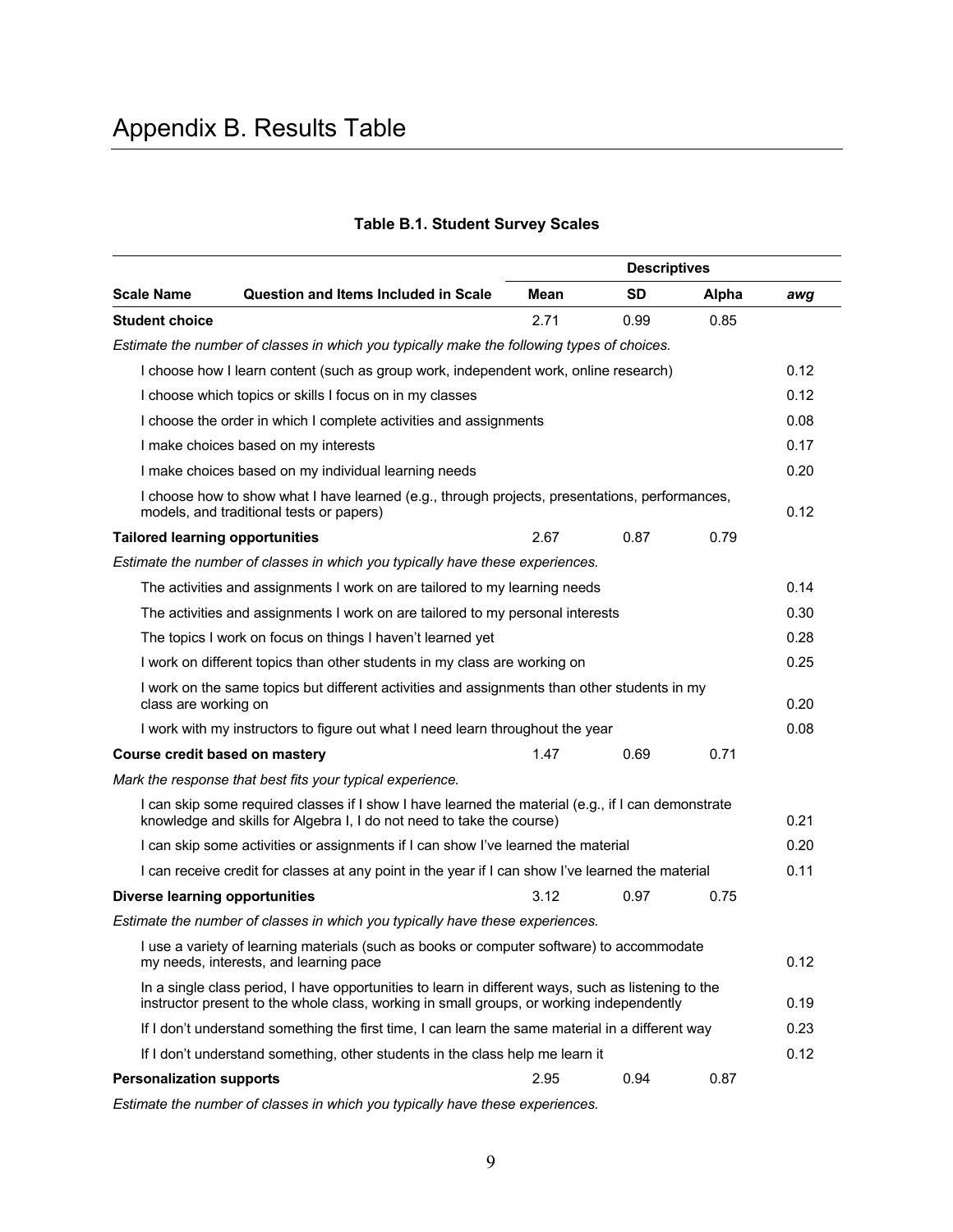|                               |                                                                                                                                  |      | <b>Descriptives</b> |       |         |
|-------------------------------|----------------------------------------------------------------------------------------------------------------------------------|------|---------------------|-------|---------|
| <b>Scale Name</b>             | <b>Question and Items Included in Scale</b>                                                                                      | Mean | <b>SD</b>           | Alpha | awg     |
|                               | My instructor and I decide together how I will demonstrate that I have learned the material                                      |      |                     |       | 0.16    |
|                               | To show that I am ready to move on to the next topic, I must demonstrate my learning in more                                     |      |                     |       |         |
| than one way                  |                                                                                                                                  |      |                     |       | 0.16    |
|                               | My instructors provide different ways for me to demonstrate that I have learned the material                                     |      |                     |       | 0.26    |
|                               | When I am not on track to meet the requirements for, or pass, a class, I get extra help                                          |      |                     |       | 0.06    |
|                               | When I do poorly on assignments or assessments, I can demonstrate what I have learned with<br>a different type of assessment     |      |                     |       | 0.13    |
|                               | If I do poorly on an assignment or assessment on the first try, I can try again later without my<br>score or grade being lowered |      |                     |       | 0.09    |
|                               | If I do poorly on an assignment or assessment I get extra help before I try again                                                |      |                     |       | 0.13    |
|                               | My instructor gives me specific suggestions for how I can improve my work                                                        |      |                     |       | 0.23    |
| <b>Objectives shared</b>      |                                                                                                                                  | 3.35 | 1.09                | 0.84  |         |
|                               | Estimate the number of classes in which you typically have these experiences.                                                    |      |                     |       |         |
|                               | My instructors give me a clear list of topics and skills I am supposed to learn                                                  |      |                     |       | 0.17    |
|                               | I know ahead of time what knowledge and skills I will need to demonstrate on assessments<br>(e.g., tests, projects, portfolios)  |      |                     |       | 0.22    |
| <b>Mastery-based learning</b> |                                                                                                                                  | 2.78 | 0.97                | 0.89  |         |
| these experiences.            | Estimate the number of classes you have taken, or are taking, this year in which you typically have                              |      |                     |       |         |
|                               | As soon as I have learned a skill or topic, I can show my instructor that I have learned it                                      |      |                     |       | 0.12    |
|                               | I am able to skip some topics or assignments if I can show I know the material                                                   |      |                     |       | $-0.07$ |
|                               | My instructor gives tests or assessments at the beginning of a unit to see how much I already know                               |      |                     |       | 0.15    |
|                               | I can demonstrate that I have learned the material at a different time than other students in my class                           |      |                     |       | 0.13    |
| students in my classes        | I receive additional supports to help me catch up to or keep the same learning pace as other                                     |      |                     |       | 0.10    |
| Nonmastery-based learning     |                                                                                                                                  | 3.64 | 1.11                | 0.75  |         |
| these experiences.            | Estimate the number of classes you have taken, or are taking, this year in which you typically have                              |      |                     |       |         |
| mastered all the material     | I progress to the next unit at the same time as my classmates, regardless of whether I have                                      |      |                     |       | $-0.04$ |
| own pace                      | My instructors require me to get through a certain amount of material even if I am working at my                                 |      |                     |       | 0.07    |
| material                      | My instructors require that I complete every activity and assignment even if I already know the                                  |      |                     |       | 0.01    |
| <b>Engagement</b>             |                                                                                                                                  | 3.40 | 1.06                | 0.86  |         |
| these experiences.            | Estimate the number of classes you have taken, or are taking, this year in which you typically have                              |      |                     |       |         |
|                               | My classes really make me think                                                                                                  |      |                     |       | 0.17    |
|                               | The topics I'm studying are interesting and challenging                                                                          |      |                     |       | 0.29    |
|                               | The activities and assignments I work on are challenging, but not so difficult I can't complete them                             |      |                     |       | 0.25    |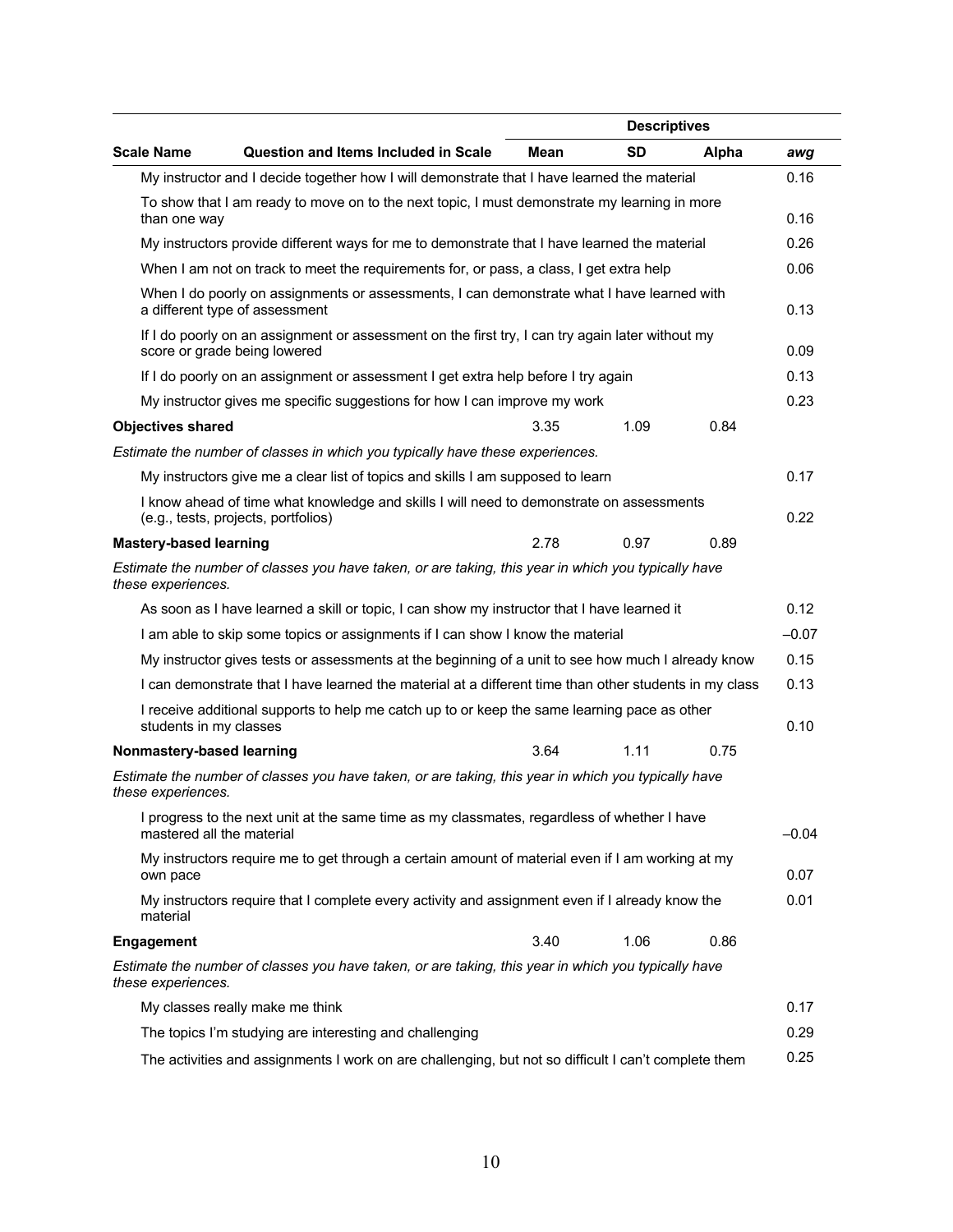|                                                                                                                                                                                                                                                      | <b>Descriptives</b> |           |       |         |
|------------------------------------------------------------------------------------------------------------------------------------------------------------------------------------------------------------------------------------------------------|---------------------|-----------|-------|---------|
| <b>Scale Name</b><br><b>Question and Items Included in Scale</b>                                                                                                                                                                                     | <b>Mean</b>         | <b>SD</b> | Alpha | awg     |
| <b>High expectations</b>                                                                                                                                                                                                                             | 3.87                | 1.15      | 0.89  |         |
| Estimate the number of classes you have taken, or are taking, this year in which you typically have<br>these experiences.                                                                                                                            |                     |           |       |         |
| My instructors have high expectations for my behavior                                                                                                                                                                                                |                     |           |       | 0.05    |
| My instructors have high expectations for my academic performance                                                                                                                                                                                    |                     |           |       | 0.13    |
| <b>Nontraditional coursework</b>                                                                                                                                                                                                                     | 1.47                | 0.54      | 0.83  |         |
| During this school year, have you ?                                                                                                                                                                                                                  |                     |           |       |         |
| Taken classes at another high school, either online or in person                                                                                                                                                                                     |                     |           |       | 0.31    |
| Taken college classes, either online or in person                                                                                                                                                                                                    |                     |           |       | 0.29    |
| Taken other online classes                                                                                                                                                                                                                           |                     |           |       | 0.35    |
| Participated in learning experiences or classes at a community organization                                                                                                                                                                          |                     |           |       | 0.41    |
| Worked on an independent study (e.g., writing a play or building a website), or a project you<br>designed yourself                                                                                                                                   |                     |           |       | 0.38    |
| Participated in a project outside of school that combined things you learned in multiple classes                                                                                                                                                     |                     |           |       | 0.41    |
| Learning experiences outside of school                                                                                                                                                                                                               | 1.74                | 0.58      | 0.73  |         |
| During this school year, have you ?                                                                                                                                                                                                                  |                     |           |       |         |
| Participated in a community service project, volunteer activity, or service learning project                                                                                                                                                         |                     |           |       | 0.50    |
| Held a job or an internship                                                                                                                                                                                                                          |                     |           |       | 0.48    |
| Participated in college visits                                                                                                                                                                                                                       |                     |           |       | 0.49    |
| Participated in field trips and other experiences that connect what you are learning in school<br>to real life                                                                                                                                       |                     |           |       | 0.51    |
| Outside-of-school work                                                                                                                                                                                                                               | 3.60                | 0.99      | 0.75  |         |
| When you are not in school, do you ?                                                                                                                                                                                                                 |                     |           |       |         |
| Work on schoolwork (including homework, projects, or unfinished classwork)                                                                                                                                                                           |                     |           |       | 0.14    |
| Practice concepts or skills you learned in school                                                                                                                                                                                                    |                     |           |       | 0.21    |
| Learn concepts or skills that are different from what you learn in school                                                                                                                                                                            |                     |           |       | 0.22    |
| Real-world relevancy                                                                                                                                                                                                                                 | 2.68                | 1.04      | 0.91  |         |
| Estimate the number of classes you have taken, or are taking, this year in which you typically have<br>these experiences.                                                                                                                            |                     |           |       |         |
| I connect what I learn outside of school (e.g., in an internship, college course, at home) with<br>what I learn in school                                                                                                                            |                     |           |       | 0.17    |
| I use things I learned outside of school to complete assignments for school                                                                                                                                                                          |                     |           |       | 0.17    |
| I find information for a project from sources outside of school                                                                                                                                                                                      |                     |           |       | 0.11    |
| I get course credit for learning I do outside of school                                                                                                                                                                                              |                     |           |       | $-0.08$ |
| I develop real-world products (i.e., for real-world audiences and purposes) that are valued by<br>persons outside of the classroom (e.g., writing a letter to Congress, prototyping an exhibit for<br>a local museum, developing a resume for a job) |                     |           |       | $-0.04$ |
| I apply what I learn in school to my life outside of school                                                                                                                                                                                          |                     |           |       | 0.14    |
| I discuss how someone could use something I learned in school in a real job                                                                                                                                                                          |                     |           |       | 0.13    |
| I connect what I am learning to life outside the classroom                                                                                                                                                                                           |                     |           |       | 0.14    |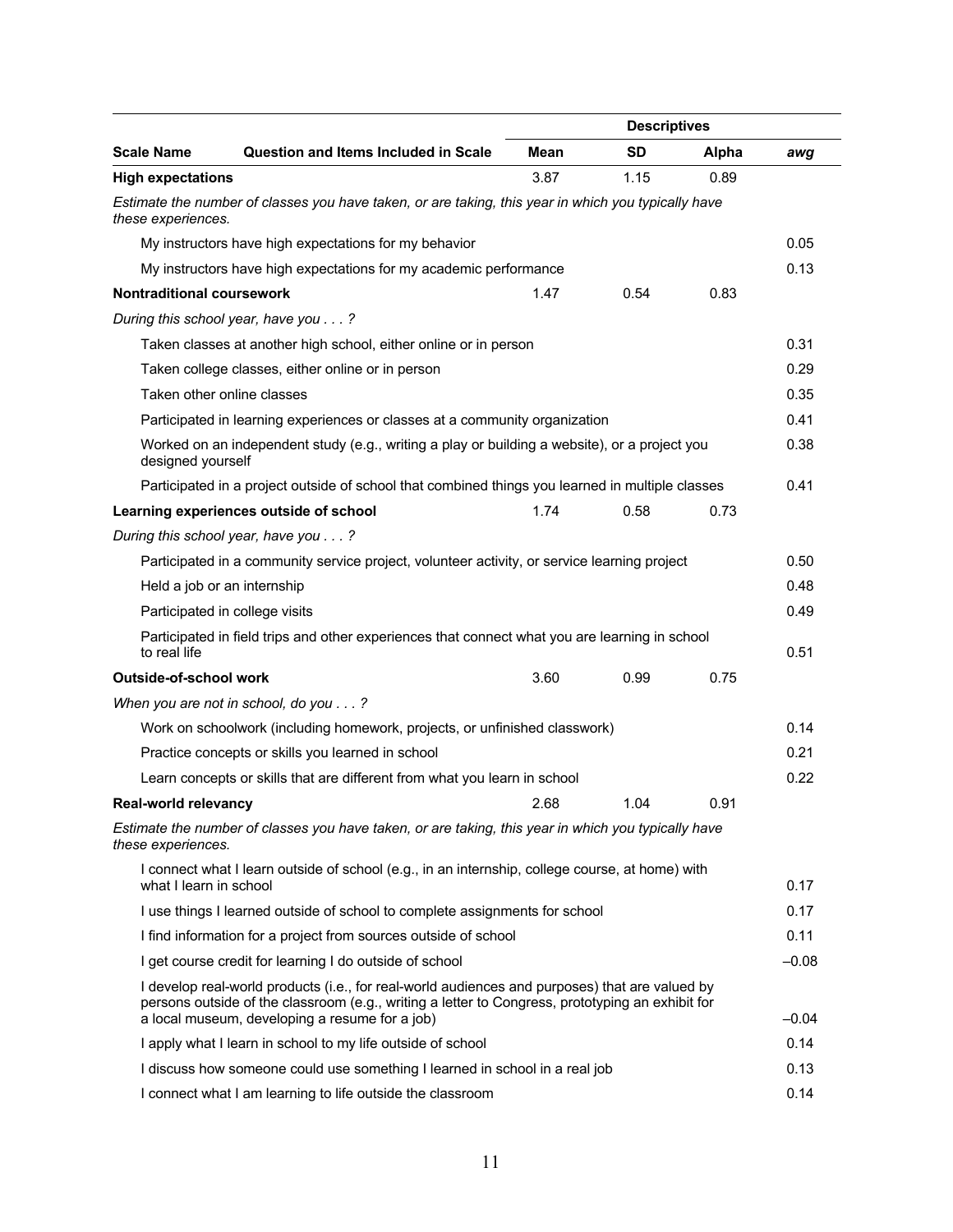|                                 |                                                                                                     |      | <b>Descriptives</b> |       |      |
|---------------------------------|-----------------------------------------------------------------------------------------------------|------|---------------------|-------|------|
| <b>Scale Name</b>               | <b>Question and Items Included in Scale</b>                                                         | Mean | <b>SD</b>           | Alpha | awg  |
| <b>Metacognitive strategies</b> |                                                                                                     | 3.19 | 0.96                | 0.93  |      |
| these experiences.              | Estimate the number of classes you have taken, or are taking, this year in which you typically have |      |                     |       |      |
|                                 | My instructors show or explain strategies I can use to help me learn                                |      |                     |       | 0.13 |
| instructor                      | My instructors encourage me to ask other students for help before asking for help from my           |      |                     |       | 0.20 |
| students                        | My instructors show or explain strategies I can use to work successfully in a group with other      |      |                     |       | 0.24 |
|                                 | My instructors encourage me to connect what I am learning to prior knowledge                        |      |                     |       | 0.26 |
|                                 | I collaborate with other students when doing so will help me learn                                  |      |                     |       | 0.15 |
| assessments on time             | My instructors show or explain strategies students can use to complete all assignments and          |      |                     |       | 0.23 |
|                                 | My instructors expect me to explain how I arrived at my answer                                      |      |                     |       | 0.28 |
|                                 | I ask questions when I don't understand the material                                                |      |                     |       | 0.20 |
|                                 | My instructors teach me to advocate for the support I need at school                                |      |                     |       | 0.15 |
|                                 | During discussions and group work, I question other students and ask them to explain their thinking |      |                     |       | 0.07 |
|                                 | Other students give me feedback intended to help me improve my work                                 |      |                     |       | 0.16 |
| <b>Student engagement</b>       |                                                                                                     | 3.24 | 1.04                | 0.82  |      |
| these experiences.              | Estimate the number of classes you have taken, or are taking, this year in which you typically have |      |                     |       |      |
|                                 | I keep trying even if something is hard                                                             |      |                     |       | 0.05 |
|                                 | I am eager to participate in my classes                                                             |      |                     |       | 0.19 |
|                                 | I am excited about going to my classes                                                              |      |                     |       | 0.16 |
|                                 | I talk about ideas from my classes when I am not in school                                          |      |                     |       | 0.09 |
| <b>Student agency</b>           |                                                                                                     | 3.14 | 1.02                | 0.85  |      |
| these experiences.              | Estimate the number of classes you have taken, or are taking, this year in which you typically have |      |                     |       |      |
|                                 | I know strategies I can use to help me get my schoolwork done                                       |      |                     |       | 0.18 |
|                                 | I have opportunities to contribute to decisions that affect other students (e.g., a grading policy) |      |                     |       | 0.00 |
|                                 | I provide input about what, how, when, and where I want to learn                                    |      |                     |       | 0.10 |
|                                 | I work with my instructors to create and modify my personal learning plan                           |      |                     |       | 0.06 |
| making the right choice         | When I make choices about what, how, when, and where I want to learn, I am confident I am           |      |                     |       | 0.03 |
|                                 | When I have trouble completing an assignment or activity, I know how to get help                    |      |                     |       | 0.15 |
| Instructor support I            |                                                                                                     | 3.38 | 1.00                | 0.87  |      |
| these experiences.              | Estimate the number of classes you have taken, or are taking, this year in which you typically have |      |                     |       |      |
| still do well                   | If I am not satisfied with my score on an assessment, my instructors help me figure out how I can   |      |                     |       | 0.22 |
|                                 | My instructors encourage me to take responsibility for my work                                      |      |                     |       | 0.17 |
|                                 | When I have trouble learning something new, my instructors give me advice and strategies that       |      |                     |       | 0.24 |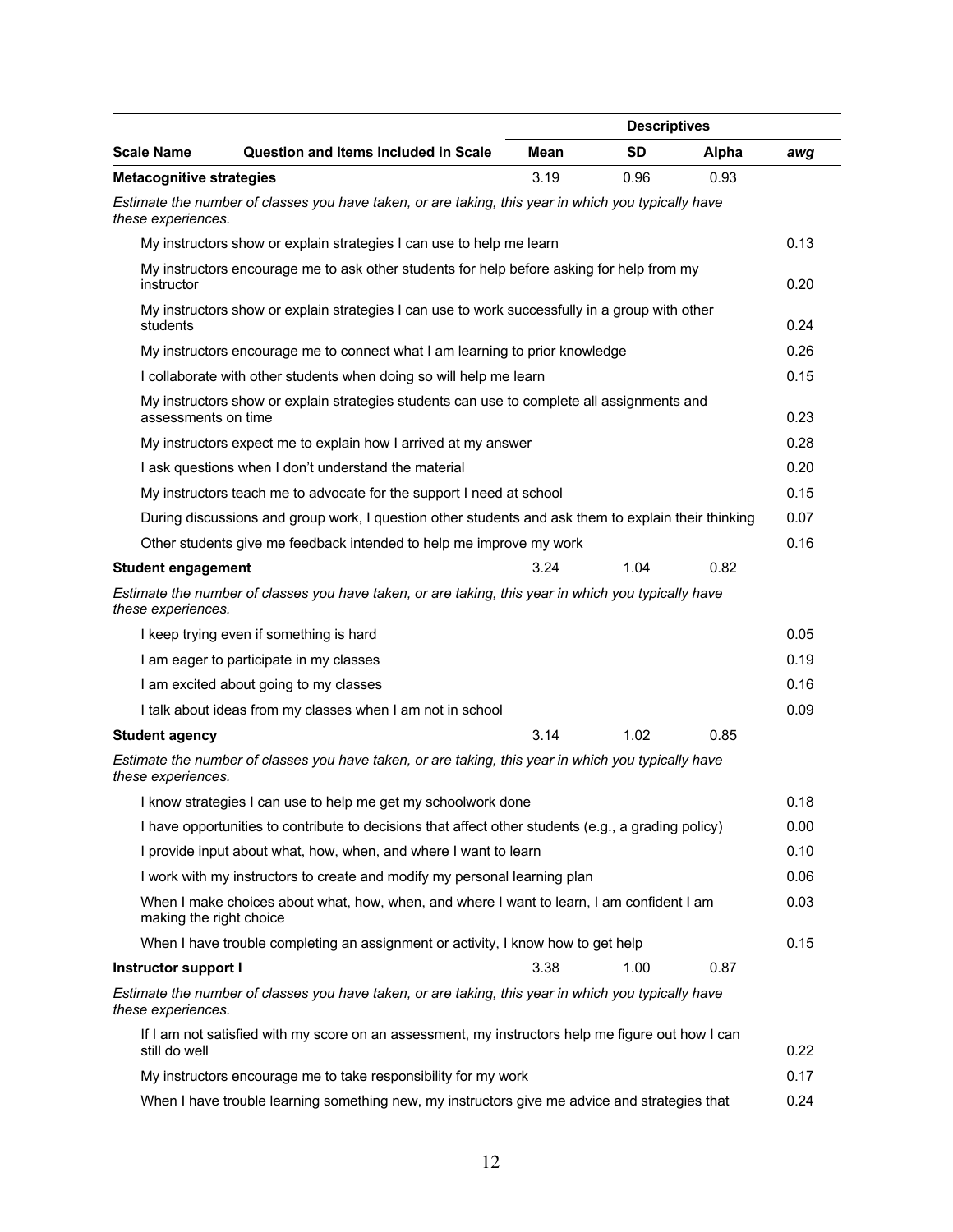|                                     | <b>Descriptives</b>                                                                                    |             |           |       |         |
|-------------------------------------|--------------------------------------------------------------------------------------------------------|-------------|-----------|-------|---------|
| <b>Scale Name</b>                   | <b>Question and Items Included in Scale</b>                                                            | <b>Mean</b> | <b>SD</b> | Alpha | awg     |
| help me to keep trying              |                                                                                                        |             |           |       |         |
|                                     | My instructors show or explain strategies I can use to clearly communicate my ideas                    |             |           |       | 0.28    |
|                                     | My instructors show or explain strategies I can use to help me manage stress                           |             |           |       | 0.13    |
| <b>Study habits</b>                 |                                                                                                        | 2.85        | 0.86      | 0.90  |         |
| things.                             | Thinking across all your classes, mark the response that best indicates how often you do each of these |             |           |       |         |
| assignment                          | Before I begin working on an assignment I think about the things I will need to do to complete that    |             |           |       | 0.46    |
| assignments                         | I use what I have learned from previous assignments and what I have learned in school to do new        |             |           |       | 0.55    |
|                                     | When I am studying a topic, I try to make everything fit together                                      |             |           |       | 0.54    |
| know                                | When I'm learning something new, I try to connect the things I'm learning about with what I already    |             |           |       | 0.53    |
| <b>Progress monitoring</b>          |                                                                                                        | 3.89        | 1.16      | 0.92  |         |
| these experiences.                  | Estimate the number of classes you have taken, or are taking, this year in which you typically have    |             |           |       |         |
| portfolio)                          | I check on my progress at least a few times a year (for example, using an online gradebook or          |             |           |       | $-0.15$ |
|                                     | I check my progress in school whenever I want, without asking an instructor                            |             |           |       | 0.01    |
| gradebook or portfolio)             | I am expected to keep track of my progress at least a few times a year (e.g., by using an online       |             |           |       | 0.01    |
|                                     | I check my progress in school frequently                                                               |             |           |       | $-0.03$ |
| <b>Discuss learning progress</b>    |                                                                                                        | 2.73        | 0.93      | 0.80  |         |
| How often do you $\ldots$ ?         |                                                                                                        |             |           |       |         |
|                                     | Discuss your learning progress with your instructors                                                   |             |           |       | 0.37    |
|                                     | Discuss your learning progress with other school staff, such as the counselor or principal             |             |           |       | 0.34    |
|                                     | Discuss your learning progress with your family                                                        |             |           |       | 0.43    |
| <b>Instructor support II</b>        |                                                                                                        | 3.38        | 1.14      | 0.87  |         |
|                                     | Estimate the number of your classes in which your instructors                                          |             |           |       |         |
|                                     | Show or explain strategies you can use to keep track of your learning progress in school               |             |           |       | 0.08    |
|                                     | Help you plan to meet your personal goals                                                              |             |           |       | 0.19    |
|                                     | Expect you to review your own assignments to see where you need to improve                             |             |           |       | 0.19    |
| <b>Collaborative decisionmaking</b> |                                                                                                        | 2.81        | 0.72      | 0.88  |         |
|                                     | Please indicate how much you agree with each of the following statements.                              |             |           |       |         |
|                                     | My opinions are respected in this school                                                               |             |           |       | 0.62    |
|                                     | If students express concerns to their instructors about their classes, instructors are responsive      |             |           |       | 0.67    |
| responsive                          | If students express concerns to school administrators about this school, administrators are            |             |           |       | 0.65    |
|                                     | Students are seen and treated as leaders by adults in this school                                      |             |           |       | 0.61    |
| <b>Technological supports</b>       |                                                                                                        | 3.17        | 0.72      | 0.91  |         |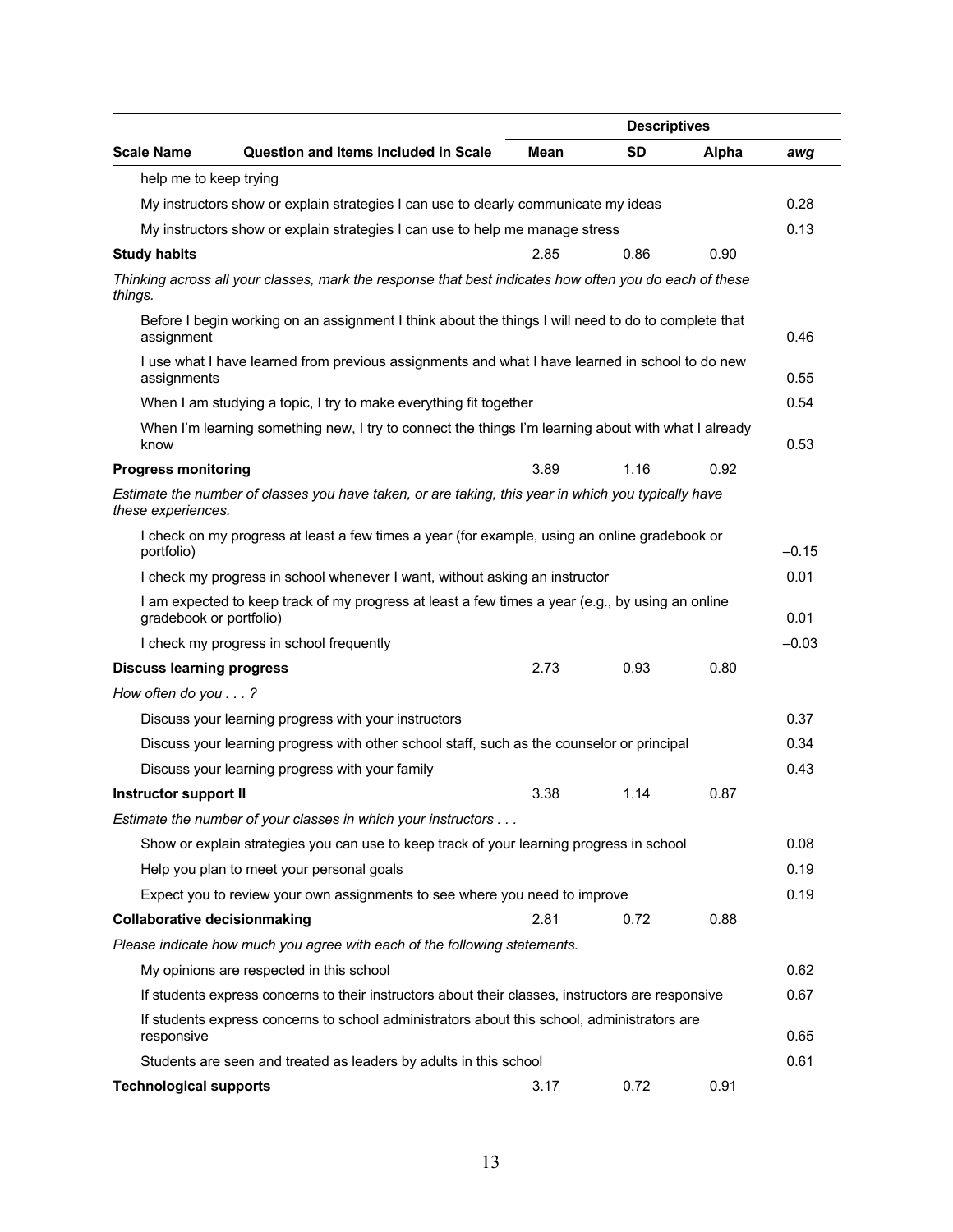|                            |                                                                                                     |      | <b>Descriptives</b> |       |      |
|----------------------------|-----------------------------------------------------------------------------------------------------|------|---------------------|-------|------|
| <b>Scale Name</b>          | <b>Question and Items Included in Scale</b>                                                         | Mean | <b>SD</b>           | Alpha | awg  |
|                            | Please indicate how much you agree with each of the following statements.                           |      |                     |       |      |
| whenever I need it         | I have access to technology (such as a computer, tablet, or smartphone) outside of school           |      |                     |       | 0.67 |
| I need it                  | I have access to technology (such as a computer, tablet, or smartphone) during school whenever      |      |                     |       | 0.66 |
|                            | I have reliable access to the internet during school whenever I need it                             |      |                     |       | 0.64 |
|                            | It is easy for me to access my school materials and assignments online                              |      |                     |       | 0.70 |
| Instructor support III     |                                                                                                     | 3.06 | 0.68                | 0.81  |      |
|                            | Please indicate how much you agree with each of the following statements.                           |      |                     |       |      |
|                            | I can go to at least one instructor with things that I need to talk about                           |      |                     |       | 0.64 |
|                            | Most of my instructors care about how I'm doing                                                     |      |                     |       | 0.69 |
| I feel safe in this school |                                                                                                     |      |                     |       | 0.74 |
| <b>Helpful feedback</b>    |                                                                                                     | 3.53 | 1.01                | 0.92  |      |
| these experiences.         | Estimate the number of classes you have taken, or are taking, this year in which you typically have |      |                     |       |      |
|                            | The feedback that I receive on my schoolwork helps me understand how to improve                     |      |                     |       | 0.18 |
|                            | I receive helpful comments to let me know what I did wrong on assignments                           |      |                     |       | 0.30 |
| quickly                    | If I have trouble understanding material when I'm working on my own, I am able to obtain help       |      |                     |       | 0.33 |
|                            | My instructors don't let me give up when the work gets hard                                         |      |                     |       | 0.23 |
|                            | I receive the help I need to complete the most challenging schoolwork                               |      |                     |       | 0.26 |
| Individual attention       |                                                                                                     | 2.99 | 0.69                | 0.88  |      |
|                            | How much do you agree with the following statements about your high school?                         |      |                     |       |      |
|                            | Instructors make sure that all students are planning for life after graduation                      |      |                     |       | 0.65 |
|                            | My instructors give me individual attention when I need it                                          |      |                     |       | 0.72 |
|                            | All students are encouraged to go to college                                                        |      |                     |       | 0.69 |
|                            | Instructors pay attention to all students                                                           |      |                     |       | 0.62 |

NOTE: SD = standard deviation.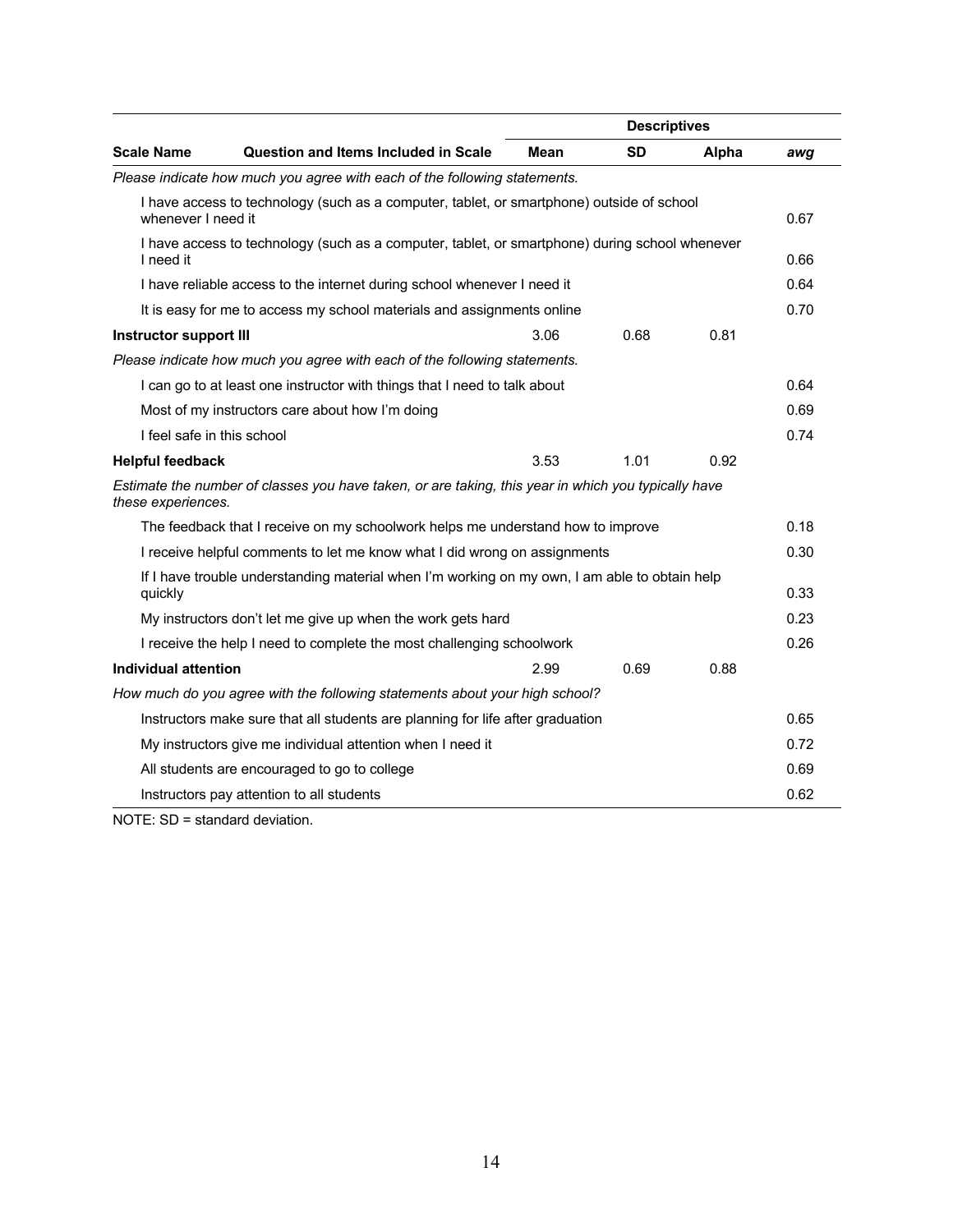|                       |                                                                                                                                                                                  |      | <b>Descriptives</b> |       |
|-----------------------|----------------------------------------------------------------------------------------------------------------------------------------------------------------------------------|------|---------------------|-------|
| <b>Scale</b><br>Name  | <b>Question and Items Included in Scale</b>                                                                                                                                      | Mean | SD                  | Alpha |
| <b>Student choice</b> |                                                                                                                                                                                  | 3.64 | 1.24                | 0.85  |
|                       | Please indicate how often the students in your first academic class of the day engage in the following practices.                                                                |      |                     |       |
|                       | Students choose what learning materials (e.g., books, computer software) they use                                                                                                |      |                     |       |
|                       | Students choose how they learn content (e.g., group work, independent work, online research)                                                                                     |      |                     |       |
|                       | Students choose what topics or skills they focus on                                                                                                                              |      |                     |       |
|                       | Students choose the order in which they complete assignments and activities                                                                                                      |      |                     |       |
|                       | Students make choices based on their interest                                                                                                                                    |      |                     |       |
|                       | Students make choices based on their individual learning needs                                                                                                                   |      |                     |       |
|                       | Students choose how to demonstrate what they have learned (e.g., through projects, presentations,<br>performances, or models, as well as traditional tests or papers)            |      |                     |       |
|                       | <b>Personalized learning opportunities</b>                                                                                                                                       | 4.59 | 1.28                | 0.72  |
|                       | Please indicate how often the students in your first academic class of the day engage in the following practices.                                                                |      |                     |       |
|                       | Students use a variety of learning materials (e.g., books, computer software) to accommodate their needs,<br>interests, and learning pace                                        |      |                     |       |
|                       | Students learn material in different ways in a single instructional period (e.g., listening to me present to the<br>whole class, working in small groups, working independently) |      |                     |       |
|                       | Students work on different topics than their classmates at the same time                                                                                                         |      |                     |       |
|                       | <b>Competency-based instruction</b>                                                                                                                                              | 4.51 | 0.69                | 0.74  |
| are true.             | Please estimate the number of classes you teach for which the following statements about your instruction                                                                        |      |                     |       |
|                       | I provide students with a set of standards and/or competencies at the start of a course                                                                                          |      |                     |       |
|                       | My daily learning objectives are aligned to standards and/or competencies                                                                                                        |      |                     |       |
|                       | Learning materials are aligned to standards and/or competencies                                                                                                                  |      |                     |       |
|                       | The activities and assignments students work on are aligned to standards and/or competencies                                                                                     |      |                     |       |
|                       | Course assessments are aligned to standards and/or competencies                                                                                                                  |      |                     |       |
|                       | Students know ahead of time (e.g., at the beginning of a course) what knowledge and skills they will need<br>to demonstrate on assessments (e.g., tests, projects, portfolios)   |      |                     |       |
|                       | <b>Mastery-based learning</b>                                                                                                                                                    | 2.91 | 0.89                | 0.87  |
| class of the day.     | Please indicate how often each of the following statements are true of your instruction in your first academic                                                                   |      |                     |       |
|                       | Students must demonstrate they have learned a topic before they can move onto a new topic                                                                                        |      |                     |       |
|                       | Students demonstrate they have learned a skill or topic as soon as they are ready                                                                                                |      |                     |       |
| the material          | Students can skip some topics or assignments within my course if they can demonstrate they know                                                                                  |      |                     |       |
|                       | When starting on a new topic or competency, I first identify students' prior knowledge and skills with a<br>diagnostic test or assessment                                        |      |                     |       |

## **Table B.2. Instructional Staff Survey Scales**

Students can demonstrate that they have learned the material at different times than other students in the class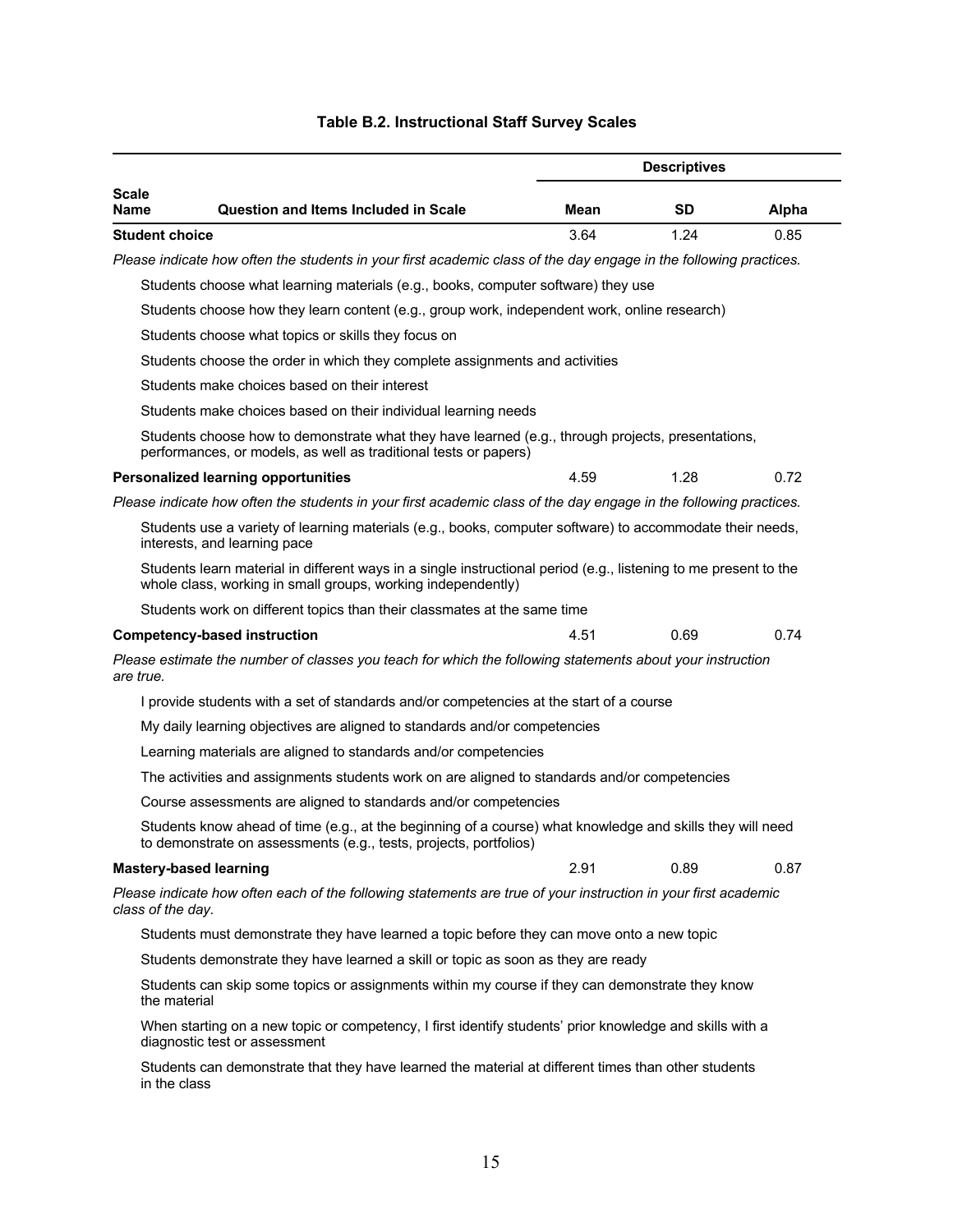|                                  |                                                                                                                                                                                                                       |      | <b>Descriptives</b> |       |
|----------------------------------|-----------------------------------------------------------------------------------------------------------------------------------------------------------------------------------------------------------------------|------|---------------------|-------|
| <b>Scale</b><br><b>Name</b>      | Question and Items Included in Scale                                                                                                                                                                                  | Mean | SD.                 | Alpha |
|                                  | Students receive additional supports to help them catch up to or keep the same learning pace as their peers                                                                                                           |      |                     |       |
| Nonmastery-based learning        |                                                                                                                                                                                                                       | 3.92 | 0.84                | 0.62  |
| class of the day.                | Please indicate how often each of the following statements are true of your instruction in your first academic                                                                                                        |      |                     |       |
|                                  | I require students to get through a certain amount of material even if they are working at their own pace                                                                                                             |      |                     |       |
|                                  | All students take tests and assessments at the same time                                                                                                                                                              |      |                     |       |
|                                  | I require students to complete every activity and assignment even if they already know the material                                                                                                                   |      |                     |       |
| <b>High-quality assessments</b>  |                                                                                                                                                                                                                       | 3.26 | 0.91                | 0.84  |
| following types.                 | Think only of the summative assignments (e.g., end-of-unit or semester assignments) you give to assess<br>student learning in your first academic class of the day. Estimate how many of these assignments are of the |      |                     |       |
|                                  | Construction of arguments and critiquing the reasoning of others                                                                                                                                                      |      |                     |       |
|                                  | Justification or evidence-based support of ideas/responses                                                                                                                                                            |      |                     |       |
|                                  | Extended project or performance task requiring demonstration of multiple course competencies                                                                                                                          |      |                     |       |
|                                  | Application of knowledge or skills with real-world connections                                                                                                                                                        |      |                     |       |
|                                  | Analysis of ideas or responses requiring development or explanation of ideas                                                                                                                                          |      |                     |       |
|                                  | Connection of your content to content in another course (e.g., if you teach science, connection to history)                                                                                                           |      |                     |       |
|                                  | Meeting the needs of different students                                                                                                                                                                               | 4.10 | 0.68                | 0.60  |
|                                  | Thinking across all the classes you teach, please indicate the extent to which the following<br>statements are true for the population in bold.                                                                       |      |                     |       |
|                                  | I meet the learning needs of students whose academic work is ahead of most students their age                                                                                                                         |      |                     |       |
|                                  | I meet the learning needs of students whose academic work is at the expected level for their age                                                                                                                      |      |                     |       |
|                                  | I meet the learning needs of students whose academic work is behind most students their age                                                                                                                           |      |                     |       |
|                                  | I meet the learning needs of special education students                                                                                                                                                               |      |                     |       |
|                                  | I meet the learning needs of English language learners                                                                                                                                                                |      |                     |       |
|                                  | I encourage all students to pursue postsecondary education                                                                                                                                                            |      |                     |       |
|                                  | <b>Student-centered instructional practices</b>                                                                                                                                                                       | 3.35 | 0.93                | 0.84  |
| of the day.                      | Please indicate how often you use the following strategies in your first academic class                                                                                                                               |      |                     |       |
|                                  | I ask open-ended questions to promote students' engagement with big ideas                                                                                                                                             |      |                     |       |
|                                  | I have students explore alternative methods for solving problems/analyzing text                                                                                                                                       |      |                     |       |
|                                  | I have students make sense of and solve unfamiliar problems                                                                                                                                                           |      |                     |       |
|                                  | I have students engage in reasoning and argumentation around key disciplinary ideas                                                                                                                                   |      |                     |       |
|                                  | I have students analyze others' ideas and arguments                                                                                                                                                                   |      |                     |       |
|                                  | I have students design or create problems or topics for other students to investigate                                                                                                                                 |      |                     |       |
| <b>Nontraditional coursework</b> |                                                                                                                                                                                                                       | 3.32 | 1.07                | 0.83  |
|                                  | Please indicate whether students in your high school have had the opportunity to participate in the activities<br>listed below and whether these opportunities are available for credit.                              |      |                     |       |

Courses at another high school, either online or in person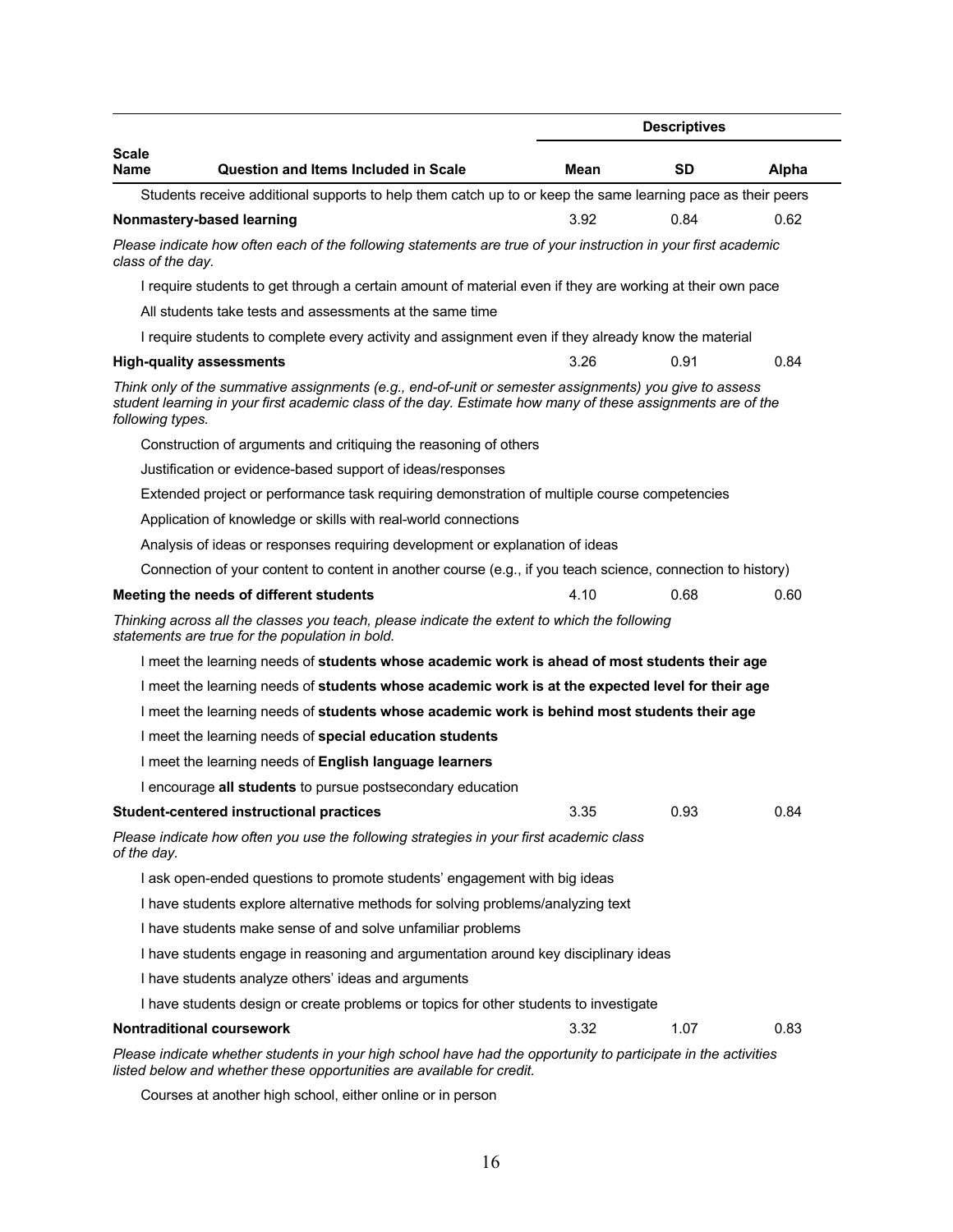|                      |                                                                                                                                                                                                                                                           |      | <b>Descriptives</b> |       |
|----------------------|-----------------------------------------------------------------------------------------------------------------------------------------------------------------------------------------------------------------------------------------------------------|------|---------------------|-------|
| Scale<br><b>Name</b> | <b>Question and Items Included in Scale</b>                                                                                                                                                                                                               | Mean | <b>SD</b>           | Alpha |
|                      | College courses, either online or in person                                                                                                                                                                                                               |      |                     |       |
|                      | Other online courses                                                                                                                                                                                                                                      |      |                     |       |
|                      | Learning experiences or courses at a community organization                                                                                                                                                                                               |      |                     |       |
|                      | Independent studies (e.g., writing a play or building a website) or projects that students design themselves                                                                                                                                              |      |                     |       |
|                      | Projects outside of school that combine what students have learned in multiple courses                                                                                                                                                                    |      |                     |       |
|                      | Learning experiences outside of school                                                                                                                                                                                                                    | 3.45 | 1.07                | 0.78  |
|                      | Please indicate whether students in your high school have had the opportunity to participate in the activities listed<br>below and whether these opportunities are available for credit.                                                                  |      |                     |       |
|                      | Community service projects, volunteer activities, or service learning project                                                                                                                                                                             |      |                     |       |
|                      | Jobs or internships                                                                                                                                                                                                                                       |      |                     |       |
| College visits       |                                                                                                                                                                                                                                                           |      |                     |       |
|                      | Field trips and other experiences that connect what students are learning in school to real life                                                                                                                                                          |      |                     |       |
| Real-world relevancy |                                                                                                                                                                                                                                                           | 3.28 | 0.95                | 0.77  |
|                      | Please estimate the number of classes you teach for which the following statements<br>about your instruction are true.                                                                                                                                    |      |                     |       |
|                      | Students can get credit in my class for learning they do in activities outside of my class or school, such<br>as those in a community-based organization                                                                                                  |      |                     |       |
|                      | I discuss with my students how the skills they are learning could be applied in a job                                                                                                                                                                     |      |                     |       |
|                      | Students connect what they are learning to life outside of school (e.g., calculating how much it will cost<br>to pay off student loans based on set salary and interest rate)                                                                             |      |                     |       |
|                      | Students connect what they learn outside of school (e.g., in an internship, college course) with what<br>they learn in school                                                                                                                             |      |                     |       |
|                      | Students develop real-world products (i.e., for authentic audiences and purposes) that are valued by<br>people outside of the classroom (e.g., writing a letter to Congress, prototyping an exhibit for a local<br>museum, developing a resume for a job) |      |                     |       |
|                      | My curricula focus on helping students apply what they have learned to real-world contexts and situations                                                                                                                                                 |      |                     |       |
|                      | <b>Socioemotional competencies</b>                                                                                                                                                                                                                        | 2.26 | 0.49                | 0.93  |
|                      | Please indicate which of the following are included as part of your district and/or high school curriculum<br>(i.e., you are expected to address these in your instruction) and/or are encouraged by district or school leaders.                          |      |                     |       |
|                      | Collaborating with other students on a variety of activities or assignments                                                                                                                                                                               |      |                     |       |
|                      | Understanding and managing emotions                                                                                                                                                                                                                       |      |                     |       |
|                      | Handling stress                                                                                                                                                                                                                                           |      |                     |       |
|                      | Persisting through challenging activities or assignments                                                                                                                                                                                                  |      |                     |       |
|                      | Making responsible decisions                                                                                                                                                                                                                              |      |                     |       |
|                      | Establishing and maintaining positive relationships                                                                                                                                                                                                       |      |                     |       |
|                      | Feeling and showing empathy for others                                                                                                                                                                                                                    |      |                     |       |
|                      | Developing positive learning mindsets (e.g., growth mindset, sense of purpose and belonging)                                                                                                                                                              |      |                     |       |
|                      | Communicating their thoughts and emotions clearly and appropriately                                                                                                                                                                                       |      |                     |       |
|                      | Developing a sense of positive identity                                                                                                                                                                                                                   |      |                     |       |
|                      | <b>Metacognitive strategies</b>                                                                                                                                                                                                                           | 4.26 | 0.63                | 0.84  |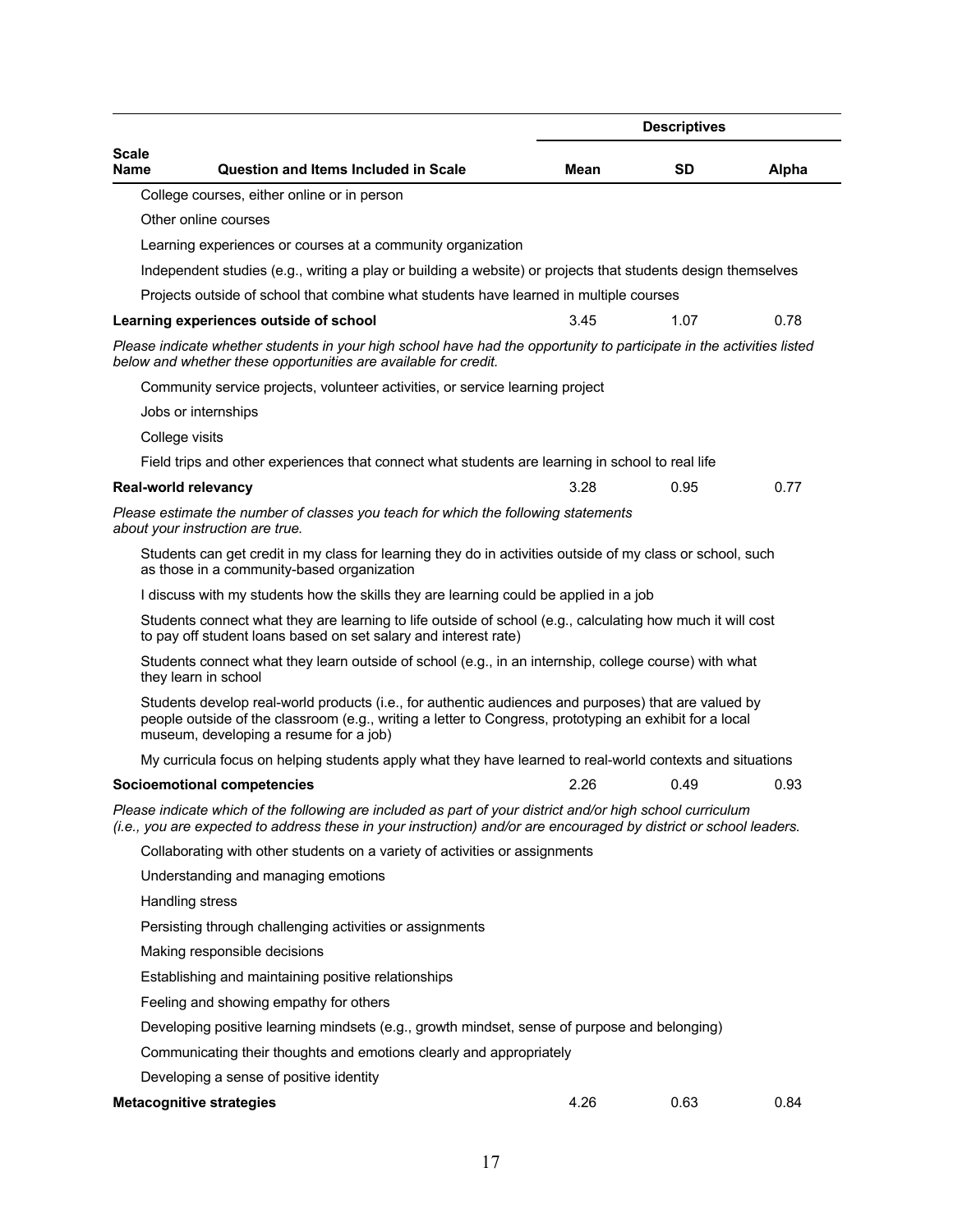|                            |                                                                                                                                                                   |      | <b>Descriptives</b> |       |
|----------------------------|-------------------------------------------------------------------------------------------------------------------------------------------------------------------|------|---------------------|-------|
| <b>Scale</b><br>Name       | <b>Question and Items Included in Scale</b>                                                                                                                       | Mean | <b>SD</b>           | Alpha |
|                            | Please indicate how frequently you or the students in your first academic class of the day<br>engage in each of the following practices.                          |      |                     |       |
|                            | I show or explain strategies students can use to help each other learn                                                                                            |      |                     |       |
|                            | I encourage students to ask their peers for help before seeking my assistance                                                                                     |      |                     |       |
|                            | I show or explain how to work in a collaborative way that holds students mutually accountable                                                                     |      |                     |       |
|                            | I encourage students to connect what they are learning to prior knowledge                                                                                         |      |                     |       |
| or concept                 | I provide advice and strategies to help students persist when they have trouble learning a new skill                                                              |      |                     |       |
|                            | I show or explain strategies students can use to complete all assignments and assessments on time                                                                 |      |                     |       |
|                            | I expect students to explain how they arrived at their answer                                                                                                     |      |                     |       |
|                            | I show or explain strategies students can use to monitor their own thinking (i.e., metacognitive skills)                                                          |      |                     |       |
|                            | I encourage students ask clarifying questions if they don't understand a lesson or assignment                                                                     |      |                     |       |
|                            | I teach students to advocate for the support they need at school                                                                                                  |      |                     |       |
| and discussions            | I encourage students to question each other and push each other's thinking during group work                                                                      |      |                     |       |
|                            | I expect students to provide feedback on each other's work to further each other's learning                                                                       |      |                     |       |
| <b>Student engagement</b>  |                                                                                                                                                                   | 3.55 | 0.85                | 0.77  |
|                            | Please estimate the number of students in your first academic class of the day for which<br>the following statements are true.                                    |      |                     |       |
|                            | Students keep trying when faced with a challenging activity or assignment                                                                                         |      |                     |       |
|                            | Students are often so focused on learning activities that they lose track of time                                                                                 |      |                     |       |
|                            | Students are eager to participate in learning activities                                                                                                          |      |                     |       |
| <b>Student agency</b>      |                                                                                                                                                                   | 3.01 | 0.96                | 0.80  |
|                            | Please estimate the number of students in your first academic class of the day for which<br>the following statements are true.                                    |      |                     |       |
|                            | Students have opportunities to contribute to decisions in my classroom that affect other students<br>(e.g., grading policy)                                       |      |                     |       |
|                            | Students provide meaningful input regarding what, how, when, and where they learn                                                                                 |      |                     |       |
|                            | When given opportunities and options for what, how, when, and where they learn, students make<br>well-informed choices                                            |      |                     |       |
|                            | Students advocate for the support they need at school                                                                                                             |      |                     |       |
|                            | Students work with me to create and modify their personal learning plans                                                                                          |      |                     |       |
| <b>Progress monitoring</b> |                                                                                                                                                                   | 3.59 | 0.53                | 0.71  |
|                            | Please indicate the extent to which you agree with each of these statements about how students in your first<br>academic class of the day monitor their progress. |      |                     |       |
|                            | I help students check their progress at least a few times a year                                                                                                  |      |                     |       |
|                            | Students can check their progress in my class whenever they want, without asking me                                                                               |      |                     |       |
|                            | Students are expected to monitor their own progress at least a few times a year (e.g., by using an online<br>gradebook or portfolio)                              |      |                     |       |
|                            | Review of academic data                                                                                                                                           | 3.49 | 0.91                | 0.77  |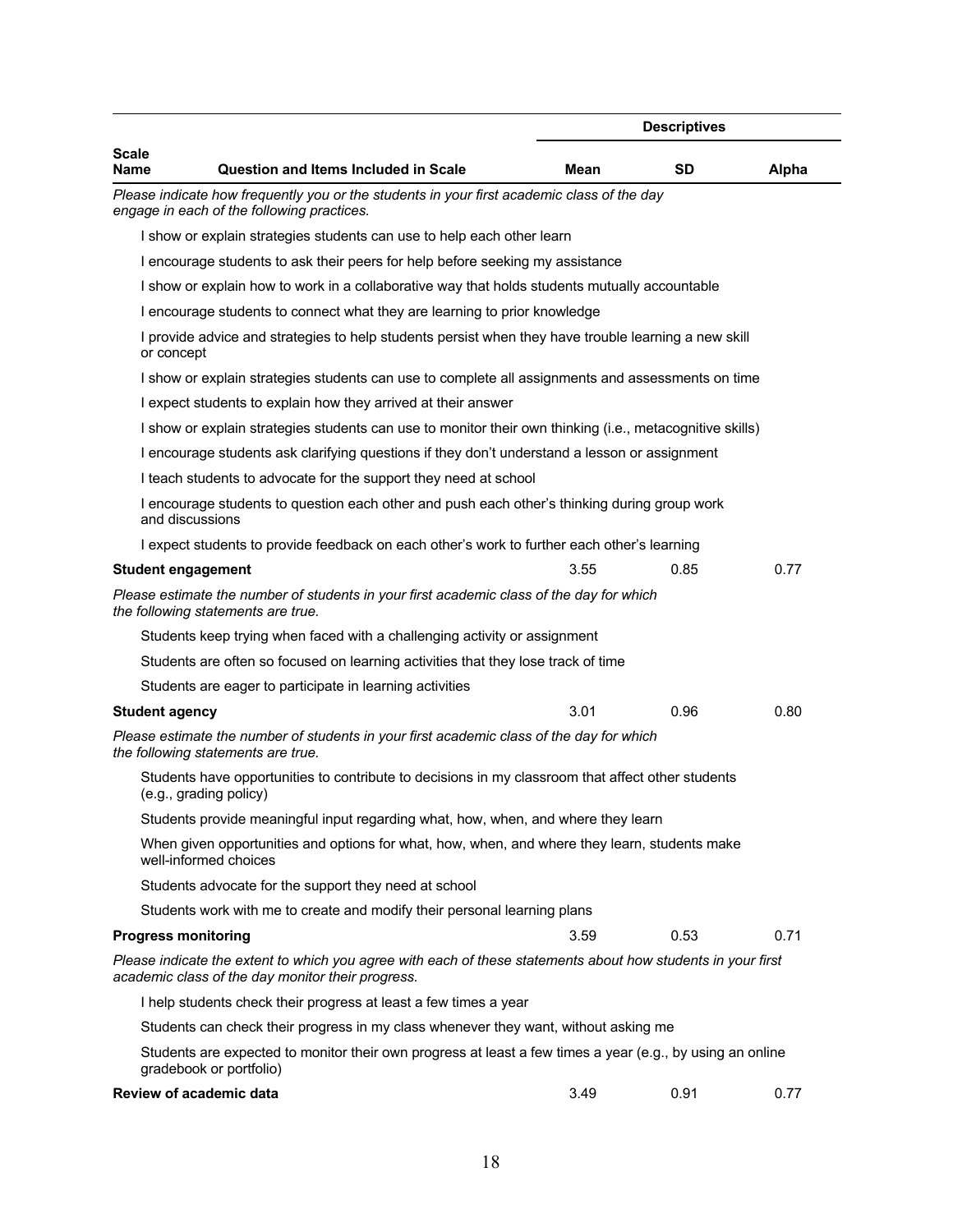|                      |                                                                                                                                                                                                           |      | <b>Descriptives</b> |       |  |
|----------------------|-----------------------------------------------------------------------------------------------------------------------------------------------------------------------------------------------------------|------|---------------------|-------|--|
| <b>Scale</b><br>Name | Question and Items Included in Scale                                                                                                                                                                      | Mean | <b>SD</b>           | Alpha |  |
|                      | Please indicate how frequently you review the following types of data or information about the performance of your<br>students or your instruction for your first academic class of the day.              |      |                     |       |  |
|                      | Summative or formative information about student performance on specific skills                                                                                                                           |      |                     |       |  |
|                      | Assessment data that is built into curriculum software                                                                                                                                                    |      |                     |       |  |
|                      | Information about specific students who need extra assistance                                                                                                                                             |      |                     |       |  |
|                      | Information about specific students who are progressing at the expected pace                                                                                                                              |      |                     |       |  |
|                      | Information about specific students who are at risk of dropping out or not making sufficient progress                                                                                                     |      |                     |       |  |
|                      | Review of nonacademic data                                                                                                                                                                                | 3.20 | 0.95                | 0.84  |  |
|                      | Please indicate how frequently you review the following types of data or information about the performance<br>of your students or your instruction for your first academic class of the day.              |      |                     |       |  |
|                      | Information about students' needs, interests, learning pace, and goals from parents/guardians                                                                                                             |      |                     |       |  |
|                      | Information about students' needs, learning pace, and learning processes from students                                                                                                                    |      |                     |       |  |
|                      | Information about student work habits and study skills                                                                                                                                                    |      |                     |       |  |
|                      | Information from students about their interests and goals                                                                                                                                                 |      |                     |       |  |
|                      | Feedback from students on your instruction and/or learning climate                                                                                                                                        |      |                     |       |  |
| Instructor data use  |                                                                                                                                                                                                           | 3.02 | 0.70                | 0.81  |  |
|                      | Please indicate how frequently you use student achievement data for each of the following purposes in your<br>first academic class of the day.                                                            |      |                     |       |  |
|                      | Tailor the content of instruction to individual students' needs, interests, and/or pace                                                                                                                   |      |                     |       |  |
|                      | Develop recommendations for tutoring or other educational support services for particular students                                                                                                        |      |                     |       |  |
|                      | Group students within my class(es)                                                                                                                                                                        |      |                     |       |  |
|                      | Offer students extended learning opportunities (e.g., extended-day programs, Saturday classes, or an<br>extended school year)                                                                             |      |                     |       |  |
| development          | Assess students' prior knowledge and skills to facilitate students' connection to new material and skill                                                                                                  |      |                     |       |  |
|                      | Set expectations/goals for student achievement                                                                                                                                                            |      |                     |       |  |
|                      | Monitor individual students' progress and understanding of key concepts                                                                                                                                   |      |                     |       |  |
|                      | Reflect on and discuss learning with students                                                                                                                                                             |      |                     |       |  |
| Student data use     |                                                                                                                                                                                                           | 3.42 | 1.11                | 0.89  |  |
|                      | Please estimate how frequently students in your first academic class of the day use data (including achievement<br>data, feedback on assignments, and other performance data) for the following purposes. |      |                     |       |  |
|                      | To discuss their learning progress with me                                                                                                                                                                |      |                     |       |  |
|                      | To determine where they need to improve                                                                                                                                                                   |      |                     |       |  |
|                      | To set their own performance goals                                                                                                                                                                        |      |                     |       |  |
|                      | To improve the quality of their work/assignments                                                                                                                                                          |      |                     |       |  |
|                      | <b>Collaborative decisionmaking</b>                                                                                                                                                                       | 3.67 | 1.18                | 0.87  |  |
|                      | Please indicate how frequently the following activities to take place at your school.                                                                                                                     |      |                     |       |  |
|                      |                                                                                                                                                                                                           |      |                     |       |  |

School leaders work with instructional staff to establish, revise, and discuss progress toward school goals Students provide input on school goals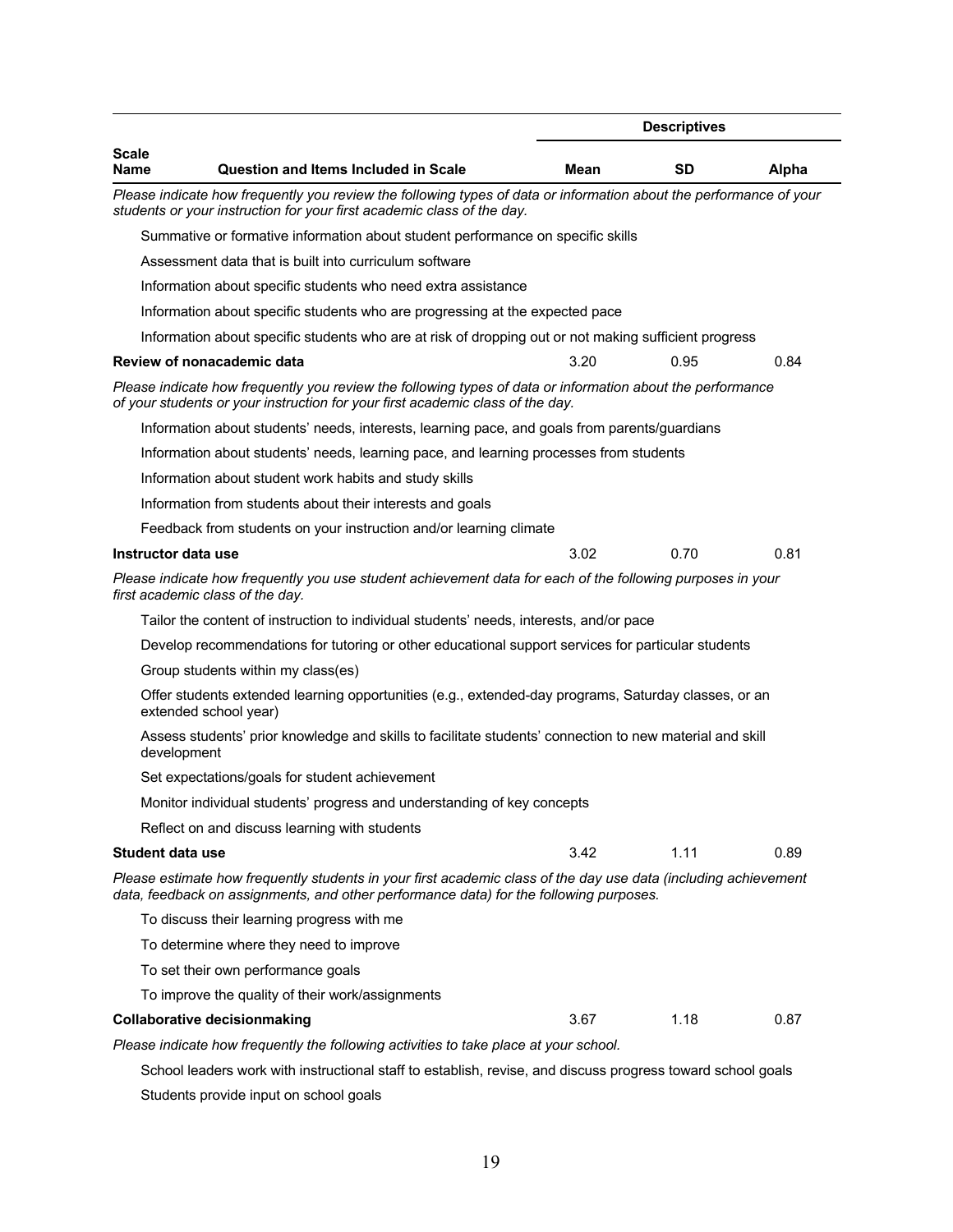|                          |                                                                                                                                                                          |      | <b>Descriptives</b> |       |
|--------------------------|--------------------------------------------------------------------------------------------------------------------------------------------------------------------------|------|---------------------|-------|
| <b>Scale</b><br>Name     | <b>Question and Items Included in Scale</b>                                                                                                                              | Mean | <b>SD</b>           | Alpha |
| performance              | School leaders solicit instructional staff's input in issues related to curriculum, instruction, and improving student                                                   |      |                     |       |
|                          | Instructional staff participate in school-level instructional decisionmaking through formal groups/structures (e.g.,<br>curriculum committee, school improvement teams)  |      |                     |       |
|                          | Students participate in school-level decisions that could affect them through formal groups/structures                                                                   |      |                     |       |
|                          | Community members and/or parents participate in school-level decisions that affect students through formal<br>groups/structures                                          |      |                     |       |
| Instructor autonomy      |                                                                                                                                                                          | 2.99 | 0.67                | 0.78  |
|                          | Please indicate the extent to which you agree with each of the following statements about your high school.                                                              |      |                     |       |
|                          | School leaders encourage instructional staff to explore new instructional ideas and innovations                                                                          |      |                     |       |
|                          | Instructional staff at my school feel responsibility and ownership over school-level decisions that affect students                                                      |      |                     |       |
|                          | If instructional staff express concerns to school leaders about the school, school leaders are responsive                                                                |      |                     |       |
|                          | <b>SCL-focused professional learning</b>                                                                                                                                 | 2.72 | 0.75                | 0.85  |
|                          | Please indicate the extent to which you agree or disagree with the following statements about professional<br>development (PD) provided by your district or high school. |      |                     |       |
| learning                 | My school and/or district provides instructional staffs with many PD opportunities focused on student-centered                                                           |      |                     |       |
|                          | I receive the PD I need to support student-centered learning practices in my school                                                                                      |      |                     |       |
|                          | High-quality professional learning and feedback                                                                                                                          | 2.75 | 0.66                | 0.78  |
| district or high school. | Please indicate the extent to which you agree or disagree with the following statements about PD provided by your                                                        |      |                     |       |
|                          | The PD provided by my school/district includes coaching or other supports to help instructional staff apply what<br>they have learned to their classroom instruction     |      |                     |       |
|                          | The PD provided by my school/district is responsive to instructors' needs, interests, and pace                                                                           |      |                     |       |
|                          | I receive feedback on my instruction more than once a year                                                                                                               |      |                     |       |
|                          | Instructor guidance and responsiveness                                                                                                                                   | 2.98 | 0.48                | 0.79  |
|                          | Please indicate the extent to which you agree with each of the following statements about your high school.                                                              |      |                     |       |
|                          | Instructional staff explain to students why it is important for them to understand their own progress in school and<br>take responsibility for their own learning        |      |                     |       |
|                          | If students express concerns to school leaders about their school, school leaders are responsive                                                                         |      |                     |       |
|                          | Students have advising periods built into their schedule to talk about their progress with instructional staff                                                           |      |                     |       |
|                          | Most instructional staff care about how students are feeling                                                                                                             |      |                     |       |
|                          | All instructors in my school emphasize high performance standards for students                                                                                           |      |                     |       |
|                          | All students who need the most help receive it                                                                                                                           |      |                     |       |
|                          | All students feel safe in this school                                                                                                                                    |      |                     |       |
|                          | <b>Understanding student needs</b>                                                                                                                                       | 2.99 | 0.50                | 0.42  |
|                          | Please indicate the extent to which you agree with each of the following statements.                                                                                     |      |                     |       |
|                          | For each student, I know when they are having trouble learning something                                                                                                 |      |                     |       |
|                          | I hove coopee to bigh quality data that hole me adopt the nego or contant of instruction to meet                                                                         |      |                     |       |

I have access to high-quality data that help me adapt the pace or content of instruction to meet students' needs, interests, and/or learning pace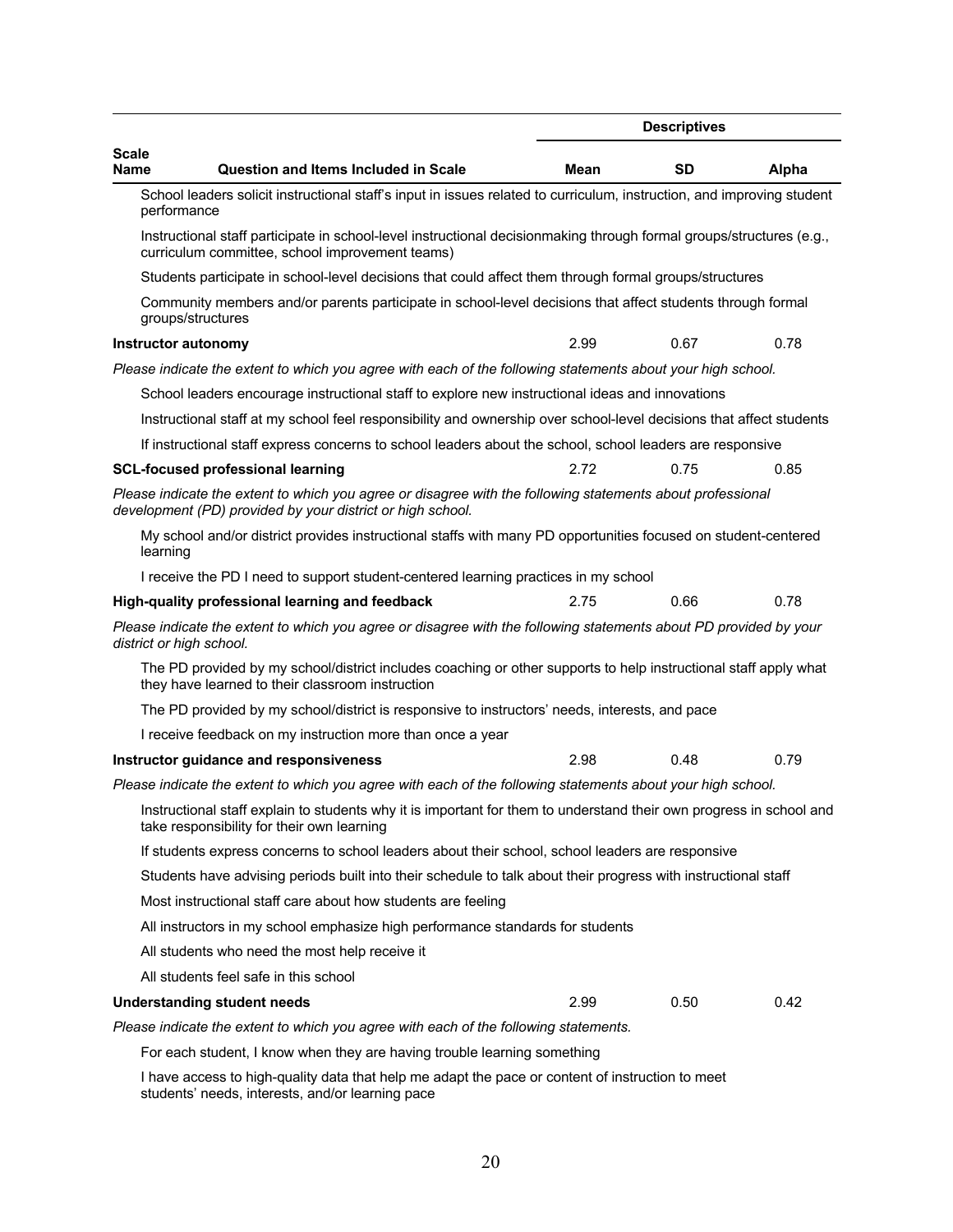| <b>Question and Items Included in Scale</b><br>Mean<br>SD<br><b>Structural supports for SCL</b><br>2.84<br>0.56<br>Please indicate the extent to which you agree with each of the following statements.<br>My school has well-defined learning expectations for all students<br>The course standards used in my school are measurable<br>My school supports the use of multiple measures of student performance to determine whether or<br>when students advance to more challenging content<br>My school supports alternative pathways to graduation<br>Most educators at this school embrace student-centered learning<br>My school's data system is easy to access<br>My school's data system provides real-time data that are actionable<br>Students in my school have written, individualized learning plans that document student learning needs<br>My school has a flexible block of time during the school day when students can choose to seek extra help in<br>classes where they are struggling on assignments, and they can choose how to use this time<br>My school has a flexible block of time during the school day where students are assigned get<br>extra help in the class where they currently need support<br>2.17<br>0.74<br>Inadequate supports for SCL in school<br>Please indicate whether the following conditions exist at your high school and the degree to which each is an<br>obstacle to your efforts to promote student-centered learning.<br>An inadequate amount of time to prepare personalized lessons for all students<br>School leaders do not embrace student-centered learning<br>School facilities/design do not support student-centered learning<br>Lack of access to high quality content or learning materials<br>Lack of supports for high-needs students (i.e., students with more learning needs)<br>Inadequate data to help instructors personalize instruction for students<br>2.00<br>0.74<br>Inadequate technological supports<br>Please indicate whether the following conditions exist at your high school and the degree to which each is an<br>obstacle to your efforts to promote student-centered learning.<br>Inadequate number of computers or other devices (e.g., tablets) to accommodate all students<br>Slow internet connection or inadequate bandwidth in the school<br>Lack of reliable internet access outside of school for students<br>Computer-based instruction and school curriculum are not aligned<br>Online learning programs do not allow instructors to assign specific activities or units to individual students<br>2.45<br>0.72<br>Inflexibility of current structures/supports<br>Please indicate whether the following conditions exist at your high school and the degree to which each is an<br>obstacle to your efforts to promote student-centered learning.<br>Lack of flexibility in the curriculum instructional staff are required to teach (i.e., need to teach specific<br>material in a specific time frame)<br>Pressure to cover specific material on which students will be tested<br>Tracking students into prespecified pathways or sets of courses |               |  | <b>Descriptives</b> |       |
|---------------------------------------------------------------------------------------------------------------------------------------------------------------------------------------------------------------------------------------------------------------------------------------------------------------------------------------------------------------------------------------------------------------------------------------------------------------------------------------------------------------------------------------------------------------------------------------------------------------------------------------------------------------------------------------------------------------------------------------------------------------------------------------------------------------------------------------------------------------------------------------------------------------------------------------------------------------------------------------------------------------------------------------------------------------------------------------------------------------------------------------------------------------------------------------------------------------------------------------------------------------------------------------------------------------------------------------------------------------------------------------------------------------------------------------------------------------------------------------------------------------------------------------------------------------------------------------------------------------------------------------------------------------------------------------------------------------------------------------------------------------------------------------------------------------------------------------------------------------------------------------------------------------------------------------------------------------------------------------------------------------------------------------------------------------------------------------------------------------------------------------------------------------------------------------------------------------------------------------------------------------------------------------------------------------------------------------------------------------------------------------------------------------------------------------------------------------------------------------------------------------------------------------------------------------------------------------------------------------------------------------------------------------------------------------------------------------------------------------------------------------------------------------------------------------------------------------------------------------------------------------------------------------------------------------------------------------------------------------------------------------------------------------------------------------------------------------------------------------------------------------------------------|---------------|--|---------------------|-------|
|                                                                                                                                                                                                                                                                                                                                                                                                                                                                                                                                                                                                                                                                                                                                                                                                                                                                                                                                                                                                                                                                                                                                                                                                                                                                                                                                                                                                                                                                                                                                                                                                                                                                                                                                                                                                                                                                                                                                                                                                                                                                                                                                                                                                                                                                                                                                                                                                                                                                                                                                                                                                                                                                                                                                                                                                                                                                                                                                                                                                                                                                                                                                                         | Scale<br>Name |  |                     | Alpha |
|                                                                                                                                                                                                                                                                                                                                                                                                                                                                                                                                                                                                                                                                                                                                                                                                                                                                                                                                                                                                                                                                                                                                                                                                                                                                                                                                                                                                                                                                                                                                                                                                                                                                                                                                                                                                                                                                                                                                                                                                                                                                                                                                                                                                                                                                                                                                                                                                                                                                                                                                                                                                                                                                                                                                                                                                                                                                                                                                                                                                                                                                                                                                                         |               |  |                     | 0.86  |
|                                                                                                                                                                                                                                                                                                                                                                                                                                                                                                                                                                                                                                                                                                                                                                                                                                                                                                                                                                                                                                                                                                                                                                                                                                                                                                                                                                                                                                                                                                                                                                                                                                                                                                                                                                                                                                                                                                                                                                                                                                                                                                                                                                                                                                                                                                                                                                                                                                                                                                                                                                                                                                                                                                                                                                                                                                                                                                                                                                                                                                                                                                                                                         |               |  |                     |       |
|                                                                                                                                                                                                                                                                                                                                                                                                                                                                                                                                                                                                                                                                                                                                                                                                                                                                                                                                                                                                                                                                                                                                                                                                                                                                                                                                                                                                                                                                                                                                                                                                                                                                                                                                                                                                                                                                                                                                                                                                                                                                                                                                                                                                                                                                                                                                                                                                                                                                                                                                                                                                                                                                                                                                                                                                                                                                                                                                                                                                                                                                                                                                                         |               |  |                     |       |
|                                                                                                                                                                                                                                                                                                                                                                                                                                                                                                                                                                                                                                                                                                                                                                                                                                                                                                                                                                                                                                                                                                                                                                                                                                                                                                                                                                                                                                                                                                                                                                                                                                                                                                                                                                                                                                                                                                                                                                                                                                                                                                                                                                                                                                                                                                                                                                                                                                                                                                                                                                                                                                                                                                                                                                                                                                                                                                                                                                                                                                                                                                                                                         |               |  |                     |       |
|                                                                                                                                                                                                                                                                                                                                                                                                                                                                                                                                                                                                                                                                                                                                                                                                                                                                                                                                                                                                                                                                                                                                                                                                                                                                                                                                                                                                                                                                                                                                                                                                                                                                                                                                                                                                                                                                                                                                                                                                                                                                                                                                                                                                                                                                                                                                                                                                                                                                                                                                                                                                                                                                                                                                                                                                                                                                                                                                                                                                                                                                                                                                                         |               |  |                     |       |
|                                                                                                                                                                                                                                                                                                                                                                                                                                                                                                                                                                                                                                                                                                                                                                                                                                                                                                                                                                                                                                                                                                                                                                                                                                                                                                                                                                                                                                                                                                                                                                                                                                                                                                                                                                                                                                                                                                                                                                                                                                                                                                                                                                                                                                                                                                                                                                                                                                                                                                                                                                                                                                                                                                                                                                                                                                                                                                                                                                                                                                                                                                                                                         |               |  |                     |       |
|                                                                                                                                                                                                                                                                                                                                                                                                                                                                                                                                                                                                                                                                                                                                                                                                                                                                                                                                                                                                                                                                                                                                                                                                                                                                                                                                                                                                                                                                                                                                                                                                                                                                                                                                                                                                                                                                                                                                                                                                                                                                                                                                                                                                                                                                                                                                                                                                                                                                                                                                                                                                                                                                                                                                                                                                                                                                                                                                                                                                                                                                                                                                                         |               |  |                     |       |
|                                                                                                                                                                                                                                                                                                                                                                                                                                                                                                                                                                                                                                                                                                                                                                                                                                                                                                                                                                                                                                                                                                                                                                                                                                                                                                                                                                                                                                                                                                                                                                                                                                                                                                                                                                                                                                                                                                                                                                                                                                                                                                                                                                                                                                                                                                                                                                                                                                                                                                                                                                                                                                                                                                                                                                                                                                                                                                                                                                                                                                                                                                                                                         |               |  |                     |       |
|                                                                                                                                                                                                                                                                                                                                                                                                                                                                                                                                                                                                                                                                                                                                                                                                                                                                                                                                                                                                                                                                                                                                                                                                                                                                                                                                                                                                                                                                                                                                                                                                                                                                                                                                                                                                                                                                                                                                                                                                                                                                                                                                                                                                                                                                                                                                                                                                                                                                                                                                                                                                                                                                                                                                                                                                                                                                                                                                                                                                                                                                                                                                                         |               |  |                     |       |
|                                                                                                                                                                                                                                                                                                                                                                                                                                                                                                                                                                                                                                                                                                                                                                                                                                                                                                                                                                                                                                                                                                                                                                                                                                                                                                                                                                                                                                                                                                                                                                                                                                                                                                                                                                                                                                                                                                                                                                                                                                                                                                                                                                                                                                                                                                                                                                                                                                                                                                                                                                                                                                                                                                                                                                                                                                                                                                                                                                                                                                                                                                                                                         |               |  |                     |       |
|                                                                                                                                                                                                                                                                                                                                                                                                                                                                                                                                                                                                                                                                                                                                                                                                                                                                                                                                                                                                                                                                                                                                                                                                                                                                                                                                                                                                                                                                                                                                                                                                                                                                                                                                                                                                                                                                                                                                                                                                                                                                                                                                                                                                                                                                                                                                                                                                                                                                                                                                                                                                                                                                                                                                                                                                                                                                                                                                                                                                                                                                                                                                                         |               |  |                     |       |
|                                                                                                                                                                                                                                                                                                                                                                                                                                                                                                                                                                                                                                                                                                                                                                                                                                                                                                                                                                                                                                                                                                                                                                                                                                                                                                                                                                                                                                                                                                                                                                                                                                                                                                                                                                                                                                                                                                                                                                                                                                                                                                                                                                                                                                                                                                                                                                                                                                                                                                                                                                                                                                                                                                                                                                                                                                                                                                                                                                                                                                                                                                                                                         |               |  |                     |       |
|                                                                                                                                                                                                                                                                                                                                                                                                                                                                                                                                                                                                                                                                                                                                                                                                                                                                                                                                                                                                                                                                                                                                                                                                                                                                                                                                                                                                                                                                                                                                                                                                                                                                                                                                                                                                                                                                                                                                                                                                                                                                                                                                                                                                                                                                                                                                                                                                                                                                                                                                                                                                                                                                                                                                                                                                                                                                                                                                                                                                                                                                                                                                                         |               |  |                     | 0.80  |
|                                                                                                                                                                                                                                                                                                                                                                                                                                                                                                                                                                                                                                                                                                                                                                                                                                                                                                                                                                                                                                                                                                                                                                                                                                                                                                                                                                                                                                                                                                                                                                                                                                                                                                                                                                                                                                                                                                                                                                                                                                                                                                                                                                                                                                                                                                                                                                                                                                                                                                                                                                                                                                                                                                                                                                                                                                                                                                                                                                                                                                                                                                                                                         |               |  |                     |       |
|                                                                                                                                                                                                                                                                                                                                                                                                                                                                                                                                                                                                                                                                                                                                                                                                                                                                                                                                                                                                                                                                                                                                                                                                                                                                                                                                                                                                                                                                                                                                                                                                                                                                                                                                                                                                                                                                                                                                                                                                                                                                                                                                                                                                                                                                                                                                                                                                                                                                                                                                                                                                                                                                                                                                                                                                                                                                                                                                                                                                                                                                                                                                                         |               |  |                     |       |
|                                                                                                                                                                                                                                                                                                                                                                                                                                                                                                                                                                                                                                                                                                                                                                                                                                                                                                                                                                                                                                                                                                                                                                                                                                                                                                                                                                                                                                                                                                                                                                                                                                                                                                                                                                                                                                                                                                                                                                                                                                                                                                                                                                                                                                                                                                                                                                                                                                                                                                                                                                                                                                                                                                                                                                                                                                                                                                                                                                                                                                                                                                                                                         |               |  |                     |       |
|                                                                                                                                                                                                                                                                                                                                                                                                                                                                                                                                                                                                                                                                                                                                                                                                                                                                                                                                                                                                                                                                                                                                                                                                                                                                                                                                                                                                                                                                                                                                                                                                                                                                                                                                                                                                                                                                                                                                                                                                                                                                                                                                                                                                                                                                                                                                                                                                                                                                                                                                                                                                                                                                                                                                                                                                                                                                                                                                                                                                                                                                                                                                                         |               |  |                     |       |
|                                                                                                                                                                                                                                                                                                                                                                                                                                                                                                                                                                                                                                                                                                                                                                                                                                                                                                                                                                                                                                                                                                                                                                                                                                                                                                                                                                                                                                                                                                                                                                                                                                                                                                                                                                                                                                                                                                                                                                                                                                                                                                                                                                                                                                                                                                                                                                                                                                                                                                                                                                                                                                                                                                                                                                                                                                                                                                                                                                                                                                                                                                                                                         |               |  |                     |       |
|                                                                                                                                                                                                                                                                                                                                                                                                                                                                                                                                                                                                                                                                                                                                                                                                                                                                                                                                                                                                                                                                                                                                                                                                                                                                                                                                                                                                                                                                                                                                                                                                                                                                                                                                                                                                                                                                                                                                                                                                                                                                                                                                                                                                                                                                                                                                                                                                                                                                                                                                                                                                                                                                                                                                                                                                                                                                                                                                                                                                                                                                                                                                                         |               |  |                     |       |
|                                                                                                                                                                                                                                                                                                                                                                                                                                                                                                                                                                                                                                                                                                                                                                                                                                                                                                                                                                                                                                                                                                                                                                                                                                                                                                                                                                                                                                                                                                                                                                                                                                                                                                                                                                                                                                                                                                                                                                                                                                                                                                                                                                                                                                                                                                                                                                                                                                                                                                                                                                                                                                                                                                                                                                                                                                                                                                                                                                                                                                                                                                                                                         |               |  |                     |       |
|                                                                                                                                                                                                                                                                                                                                                                                                                                                                                                                                                                                                                                                                                                                                                                                                                                                                                                                                                                                                                                                                                                                                                                                                                                                                                                                                                                                                                                                                                                                                                                                                                                                                                                                                                                                                                                                                                                                                                                                                                                                                                                                                                                                                                                                                                                                                                                                                                                                                                                                                                                                                                                                                                                                                                                                                                                                                                                                                                                                                                                                                                                                                                         |               |  |                     | 0.72  |
|                                                                                                                                                                                                                                                                                                                                                                                                                                                                                                                                                                                                                                                                                                                                                                                                                                                                                                                                                                                                                                                                                                                                                                                                                                                                                                                                                                                                                                                                                                                                                                                                                                                                                                                                                                                                                                                                                                                                                                                                                                                                                                                                                                                                                                                                                                                                                                                                                                                                                                                                                                                                                                                                                                                                                                                                                                                                                                                                                                                                                                                                                                                                                         |               |  |                     |       |
|                                                                                                                                                                                                                                                                                                                                                                                                                                                                                                                                                                                                                                                                                                                                                                                                                                                                                                                                                                                                                                                                                                                                                                                                                                                                                                                                                                                                                                                                                                                                                                                                                                                                                                                                                                                                                                                                                                                                                                                                                                                                                                                                                                                                                                                                                                                                                                                                                                                                                                                                                                                                                                                                                                                                                                                                                                                                                                                                                                                                                                                                                                                                                         |               |  |                     |       |
|                                                                                                                                                                                                                                                                                                                                                                                                                                                                                                                                                                                                                                                                                                                                                                                                                                                                                                                                                                                                                                                                                                                                                                                                                                                                                                                                                                                                                                                                                                                                                                                                                                                                                                                                                                                                                                                                                                                                                                                                                                                                                                                                                                                                                                                                                                                                                                                                                                                                                                                                                                                                                                                                                                                                                                                                                                                                                                                                                                                                                                                                                                                                                         |               |  |                     |       |
|                                                                                                                                                                                                                                                                                                                                                                                                                                                                                                                                                                                                                                                                                                                                                                                                                                                                                                                                                                                                                                                                                                                                                                                                                                                                                                                                                                                                                                                                                                                                                                                                                                                                                                                                                                                                                                                                                                                                                                                                                                                                                                                                                                                                                                                                                                                                                                                                                                                                                                                                                                                                                                                                                                                                                                                                                                                                                                                                                                                                                                                                                                                                                         |               |  |                     |       |
|                                                                                                                                                                                                                                                                                                                                                                                                                                                                                                                                                                                                                                                                                                                                                                                                                                                                                                                                                                                                                                                                                                                                                                                                                                                                                                                                                                                                                                                                                                                                                                                                                                                                                                                                                                                                                                                                                                                                                                                                                                                                                                                                                                                                                                                                                                                                                                                                                                                                                                                                                                                                                                                                                                                                                                                                                                                                                                                                                                                                                                                                                                                                                         |               |  |                     |       |
|                                                                                                                                                                                                                                                                                                                                                                                                                                                                                                                                                                                                                                                                                                                                                                                                                                                                                                                                                                                                                                                                                                                                                                                                                                                                                                                                                                                                                                                                                                                                                                                                                                                                                                                                                                                                                                                                                                                                                                                                                                                                                                                                                                                                                                                                                                                                                                                                                                                                                                                                                                                                                                                                                                                                                                                                                                                                                                                                                                                                                                                                                                                                                         |               |  |                     |       |
|                                                                                                                                                                                                                                                                                                                                                                                                                                                                                                                                                                                                                                                                                                                                                                                                                                                                                                                                                                                                                                                                                                                                                                                                                                                                                                                                                                                                                                                                                                                                                                                                                                                                                                                                                                                                                                                                                                                                                                                                                                                                                                                                                                                                                                                                                                                                                                                                                                                                                                                                                                                                                                                                                                                                                                                                                                                                                                                                                                                                                                                                                                                                                         |               |  |                     | 0.70  |
|                                                                                                                                                                                                                                                                                                                                                                                                                                                                                                                                                                                                                                                                                                                                                                                                                                                                                                                                                                                                                                                                                                                                                                                                                                                                                                                                                                                                                                                                                                                                                                                                                                                                                                                                                                                                                                                                                                                                                                                                                                                                                                                                                                                                                                                                                                                                                                                                                                                                                                                                                                                                                                                                                                                                                                                                                                                                                                                                                                                                                                                                                                                                                         |               |  |                     |       |
|                                                                                                                                                                                                                                                                                                                                                                                                                                                                                                                                                                                                                                                                                                                                                                                                                                                                                                                                                                                                                                                                                                                                                                                                                                                                                                                                                                                                                                                                                                                                                                                                                                                                                                                                                                                                                                                                                                                                                                                                                                                                                                                                                                                                                                                                                                                                                                                                                                                                                                                                                                                                                                                                                                                                                                                                                                                                                                                                                                                                                                                                                                                                                         |               |  |                     |       |
|                                                                                                                                                                                                                                                                                                                                                                                                                                                                                                                                                                                                                                                                                                                                                                                                                                                                                                                                                                                                                                                                                                                                                                                                                                                                                                                                                                                                                                                                                                                                                                                                                                                                                                                                                                                                                                                                                                                                                                                                                                                                                                                                                                                                                                                                                                                                                                                                                                                                                                                                                                                                                                                                                                                                                                                                                                                                                                                                                                                                                                                                                                                                                         |               |  |                     |       |
|                                                                                                                                                                                                                                                                                                                                                                                                                                                                                                                                                                                                                                                                                                                                                                                                                                                                                                                                                                                                                                                                                                                                                                                                                                                                                                                                                                                                                                                                                                                                                                                                                                                                                                                                                                                                                                                                                                                                                                                                                                                                                                                                                                                                                                                                                                                                                                                                                                                                                                                                                                                                                                                                                                                                                                                                                                                                                                                                                                                                                                                                                                                                                         |               |  |                     |       |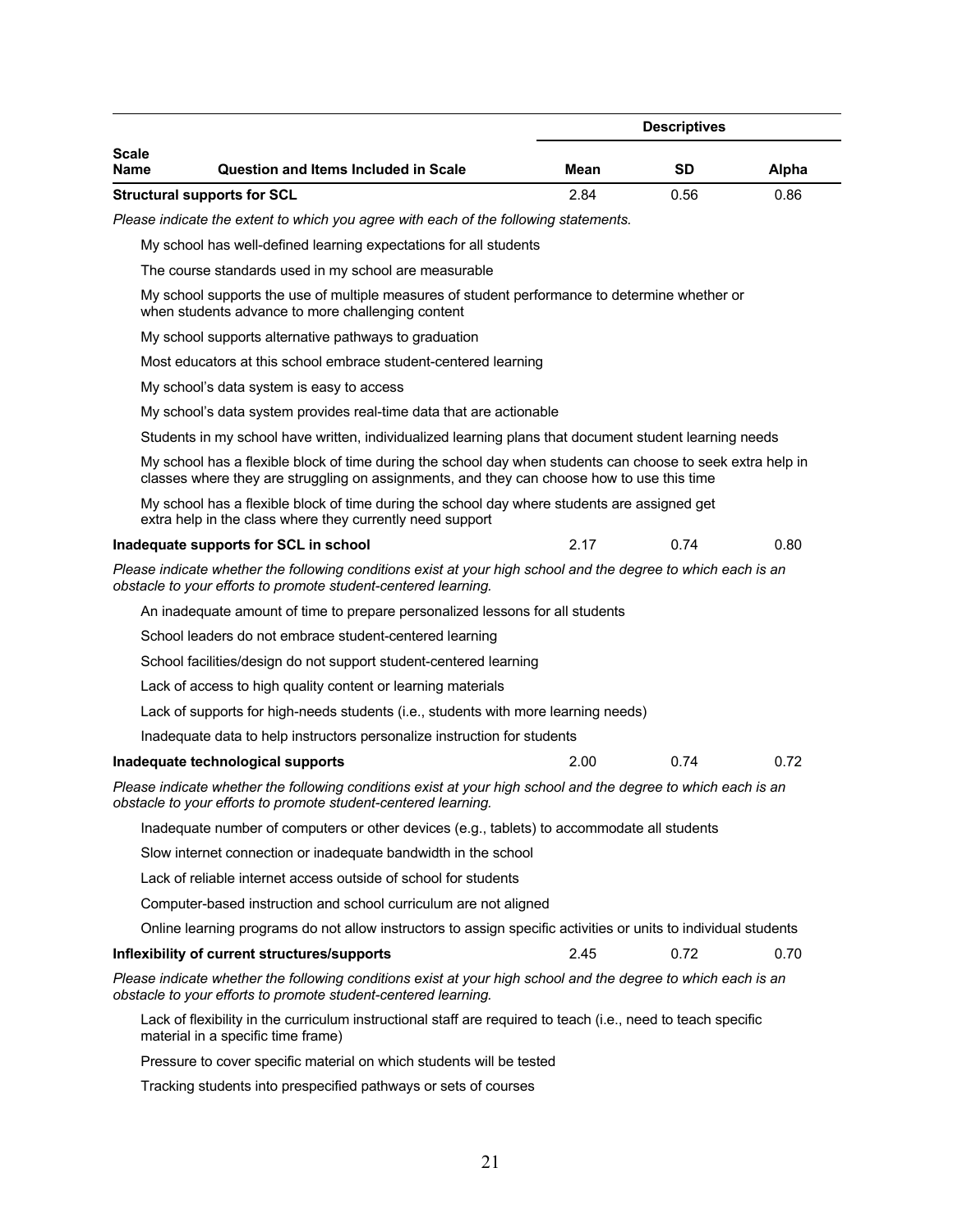|                             |                                                                           |      | <b>Descriptives</b> |       |  |  |  |
|-----------------------------|---------------------------------------------------------------------------|------|---------------------|-------|--|--|--|
| <b>Scale</b><br><b>Name</b> | <b>Question and Items Included in Scale</b>                               | Mean | <b>SD</b>           | Alpha |  |  |  |
|                             | High levels of student absenteeism                                        |      |                     |       |  |  |  |
|                             | Standards (e.g., state standards) don't support student-centered learning |      |                     |       |  |  |  |

NOTE: SD = standard deviation.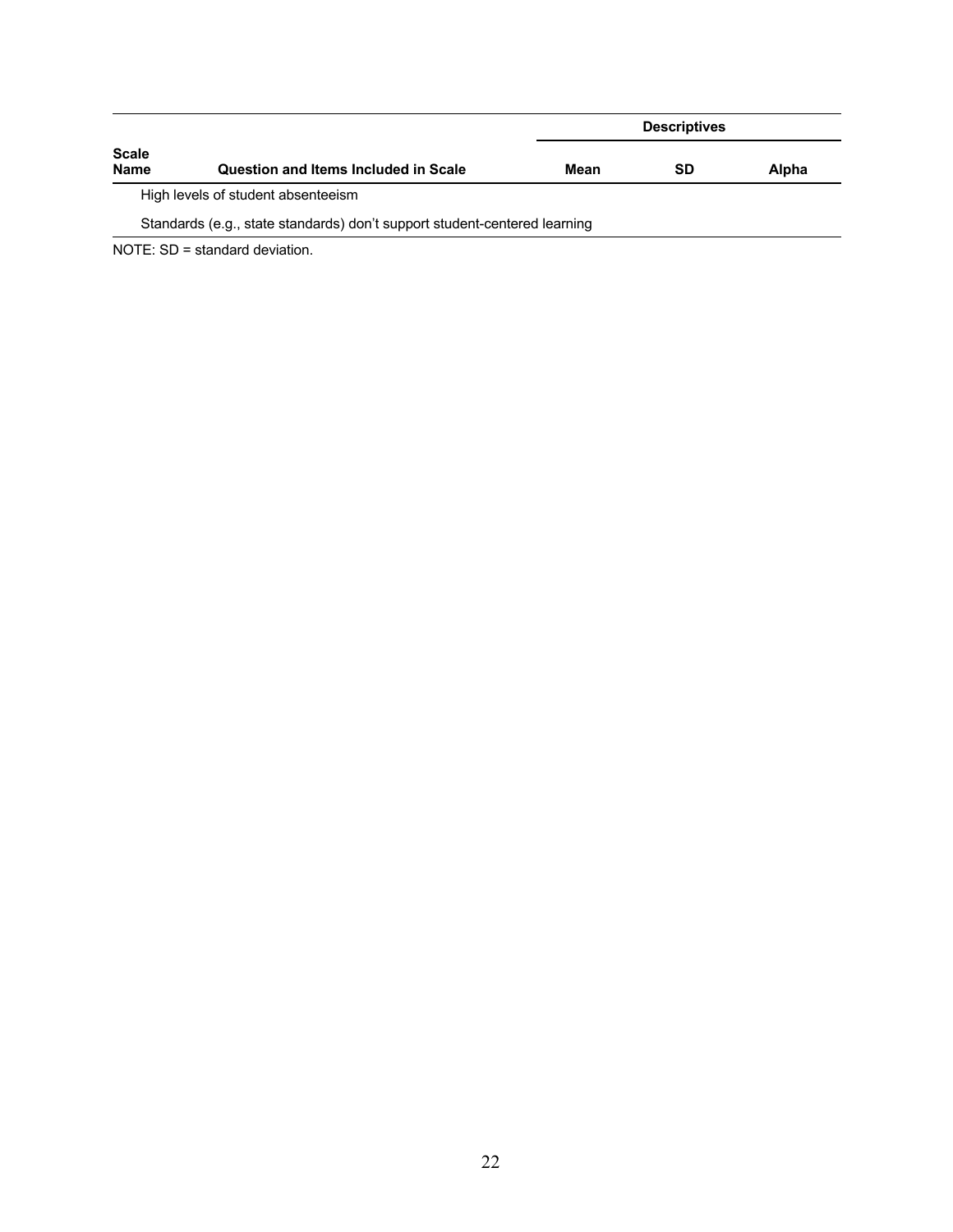|                                |                                                                                                                                                                                              |      | <b>Descriptives</b> |       |
|--------------------------------|----------------------------------------------------------------------------------------------------------------------------------------------------------------------------------------------|------|---------------------|-------|
| <b>Scale Name</b>              | <b>Question and Items Included in Scale</b>                                                                                                                                                  | Mean | <b>SD</b>           | Alpha |
| Student choice*                |                                                                                                                                                                                              | 2.58 | 0.73                | 0.90  |
|                                | Please estimate how many courses there are at your high school in which you would see students typically making<br>the following choices on a regular basis.                                 |      |                     |       |
|                                | Students choose what learning materials (such as books or computer software) they use                                                                                                        |      |                     |       |
|                                | Students choose how they learn content (e.g., group work, independent work, online research)                                                                                                 |      |                     |       |
|                                | Students choose what topics or skills they focus on                                                                                                                                          |      |                     |       |
|                                | Students choose the order in which they complete assignments and activities                                                                                                                  |      |                     |       |
|                                | Students make choices based on their interests                                                                                                                                               |      |                     |       |
|                                | Students make choices based on their individual learning needs                                                                                                                               |      |                     |       |
|                                | Students choose how to demonstrate what they have learned (e.g., through projects, presentations,<br>performances, or models, as well as traditional tests or papers).                       |      |                     |       |
| <b>Flexible credit options</b> |                                                                                                                                                                                              | 2.27 | 0.89                | 0.80  |
| do this.                       | Please indicate whether your district allows each of the following, as well as whether high school students                                                                                  |      |                     |       |
|                                | Skip required courses if they show they have learned the material (e.g., students who demonstrate<br>knowledge and skills for Algebra I can take the next level of math)                     |      |                     |       |
|                                | Skip seat time for parts of a course (e.g., units or topics) if they show they have learned the material                                                                                     |      |                     |       |
|                                | Receive credit for a course at any point in the year if they show they have learned the material                                                                                             |      |                     |       |
|                                | Receive credit for a course or learning opportunity they have designed themselves                                                                                                            |      |                     |       |
|                                | Adjust their schedules (e.g., length of classes, order of classes) monthly or more frequently to address<br>their needs, interests, and pace                                                 |      |                     |       |
| or online badges earned)       | Take alternative routes to earning credits beyond seat time (e.g., project based on established rubrics                                                                                      |      |                     |       |
| classroom setting              | Take blended courses that involve some online instruction and some in-person instruction in a traditional                                                                                    |      |                     |       |
|                                | Diverse summative assessment strategies                                                                                                                                                      | 3.19 | 0.69                | 0.79  |
|                                | Please estimate in how many high school courses you would actually see the following assessment practices<br>if you walked into classrooms or other high school learning environments today. |      |                     |       |
|                                | Performance assessment (i.e., an assessment that requires students to demonstrate mastery by<br>performing or producing something)                                                           |      |                     |       |
|                                | End-of-unit or end-of-course project or presentation                                                                                                                                         |      |                     |       |
|                                | End-of-unit or end-of-course paper                                                                                                                                                           |      |                     |       |
|                                | End-of-unit or end-of-course exam                                                                                                                                                            |      |                     |       |
| Student self-assessment        |                                                                                                                                                                                              |      |                     |       |
|                                | Student portfolio (i.e., a purposeful collection of student work that tells a story of students' work,<br>progress, and achievement over a period of time)                                   |      |                     |       |
| Peer assessment                |                                                                                                                                                                                              |      |                     |       |
|                                | <b>Personalized assessment opportunities</b>                                                                                                                                                 | 3.34 | 0.99                | 0.65  |

## **Table B.3. School Leader Survey Scales**

*Please estimate the number of classes you teach for which the following statements about your instruction are true.*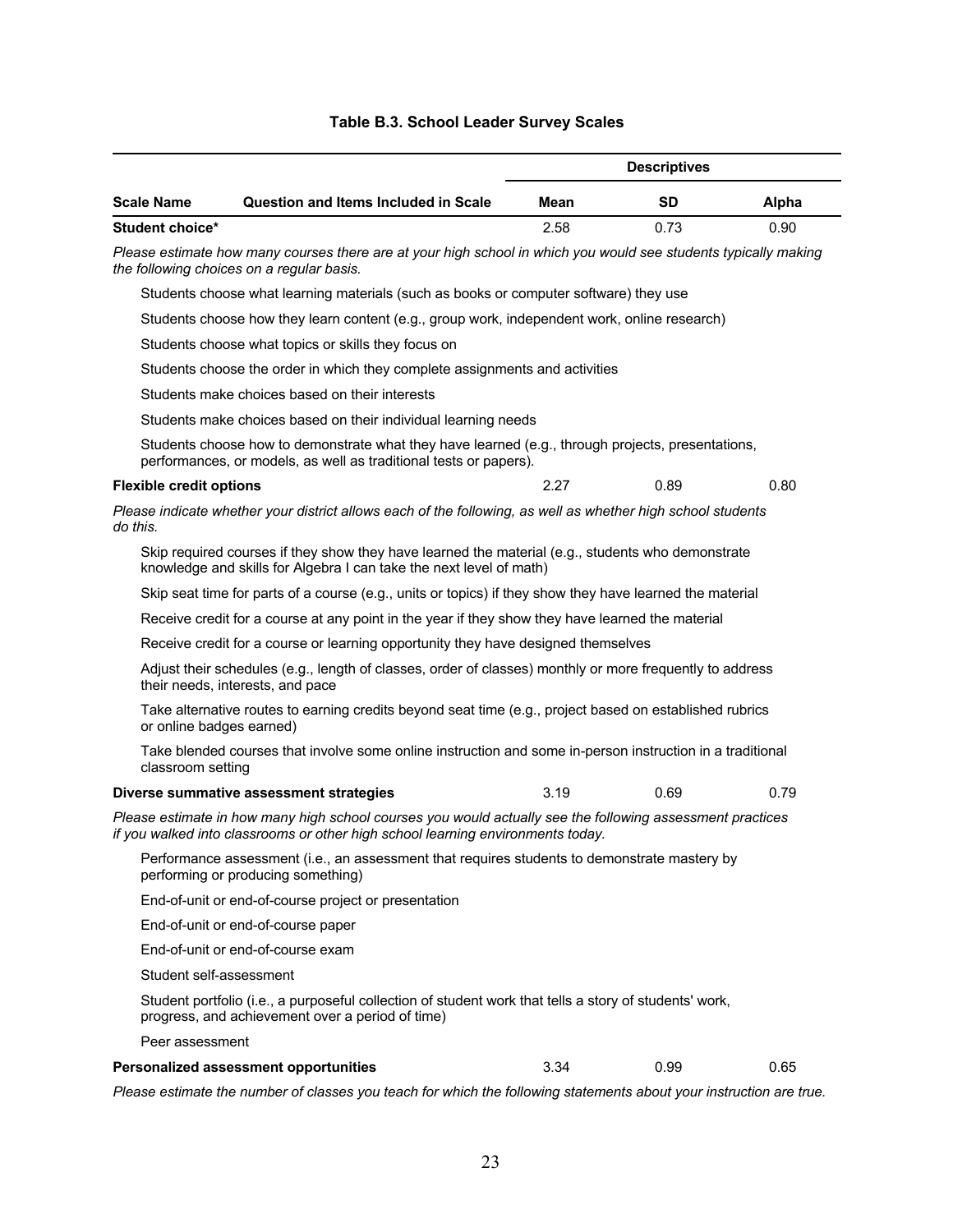|                                  |                                                                                                                                                                                                |      | <b>Descriptives</b> |       |
|----------------------------------|------------------------------------------------------------------------------------------------------------------------------------------------------------------------------------------------|------|---------------------|-------|
| <b>Scale Name</b>                | <b>Question and Items Included in Scale</b>                                                                                                                                                    | Mean | <b>SD</b>           | Alpha |
|                                  | Students demonstrate their learning in more than one way to show they are ready to move on to a new topic                                                                                      |      |                     |       |
|                                  | When students do poorly on their assignment or activity on the first try, they try again later                                                                                                 |      |                     |       |
|                                  | <b>Competency-based instruction</b>                                                                                                                                                            | 4.33 | 0.75                | 0.91  |
|                                  | For the standards or competencies to which instructional staff are expected to align their instruction,<br>to what extent is each of the following statements true for courses at your school? |      |                     |       |
|                                  | Instructional staff know what the standards/competencies are for the courses they teach                                                                                                        |      |                     |       |
|                                  | Instructional staff provide students with a set of course standards/competencies at the start of a course                                                                                      |      |                     |       |
|                                  | Instructors' daily learning objectives are aligned to standards/competencies                                                                                                                   |      |                     |       |
|                                  | Learning materials used by instructors are aligned to standards/competencies                                                                                                                   |      |                     |       |
|                                  | Activities and assignments students work on are aligned to standards/competencies                                                                                                              |      |                     |       |
|                                  | Course assessments are aligned to standards/competencies                                                                                                                                       |      |                     |       |
| <b>Mastery-based learning</b>    |                                                                                                                                                                                                | 2.89 | 0.91                | 0.83  |
|                                  | Please estimate in how many courses you would actually see the following practices if you walked into your high<br>school's classrooms or other learning environments today.                   |      |                     |       |
|                                  | Students must demonstrate they have learned a topic before they can move on to a new topic                                                                                                     |      |                     |       |
|                                  | Students demonstrate they have learned a skill or topic as soon as they are ready                                                                                                              |      |                     |       |
|                                  | Students can skip some topics or assignments within a course if they can demonstrate they know the material                                                                                    |      |                     |       |
|                                  | Instructors identify students' prior knowledge and skills with a diagnostic test or assessment before starting a<br>new topic or competency                                                    |      |                     |       |
|                                  | Students receive additional supports to help them catch up to or keep the same learning pace as their peers                                                                                    |      |                     |       |
| Nonmastery-based learning        |                                                                                                                                                                                                | 3.97 | 1.01                | 0.69  |
|                                  | Please estimate in how many courses you would actually see the following practices if you walked into your high<br>school's classrooms or other learning environments today.                   |      |                     |       |
|                                  | Students are required to get through a certain amount of material, even if they are working at their own pace                                                                                  |      |                     |       |
|                                  | All students take tests and assessments at the same time                                                                                                                                       |      |                     |       |
| <b>Nontraditional coursework</b> |                                                                                                                                                                                                | 3.04 | 0.64                | 0.60  |
|                                  | Please indicate whether your school offers opportunities for high school students to participate in the activities<br>listed below and whether those opportunities are available for credit.   |      |                     |       |
|                                  | Courses at another high school, either online or in person                                                                                                                                     |      |                     |       |
|                                  | College courses, either online or in person                                                                                                                                                    |      |                     |       |
| Other online courses             |                                                                                                                                                                                                |      |                     |       |
|                                  | Learning experiences or courses at a community organization                                                                                                                                    |      |                     |       |
|                                  | Independent study (e.g., writing a play or building a website) or projects students design themselves                                                                                          |      |                     |       |
|                                  | Projects outside of school that combine what students have learned in multiple courses                                                                                                         |      |                     |       |
|                                  | Learning experiences outside of school                                                                                                                                                         | 3.24 | 0.93                | 0.67  |
|                                  | Please indicate whether students in your high school have had the opportunity to participate in the activities<br>listed below and whether these opportunities are available for credit.       |      |                     |       |
|                                  | Community service projects, volunteer activities, or service learning project                                                                                                                  |      |                     |       |
| Jobs or internships              |                                                                                                                                                                                                |      |                     |       |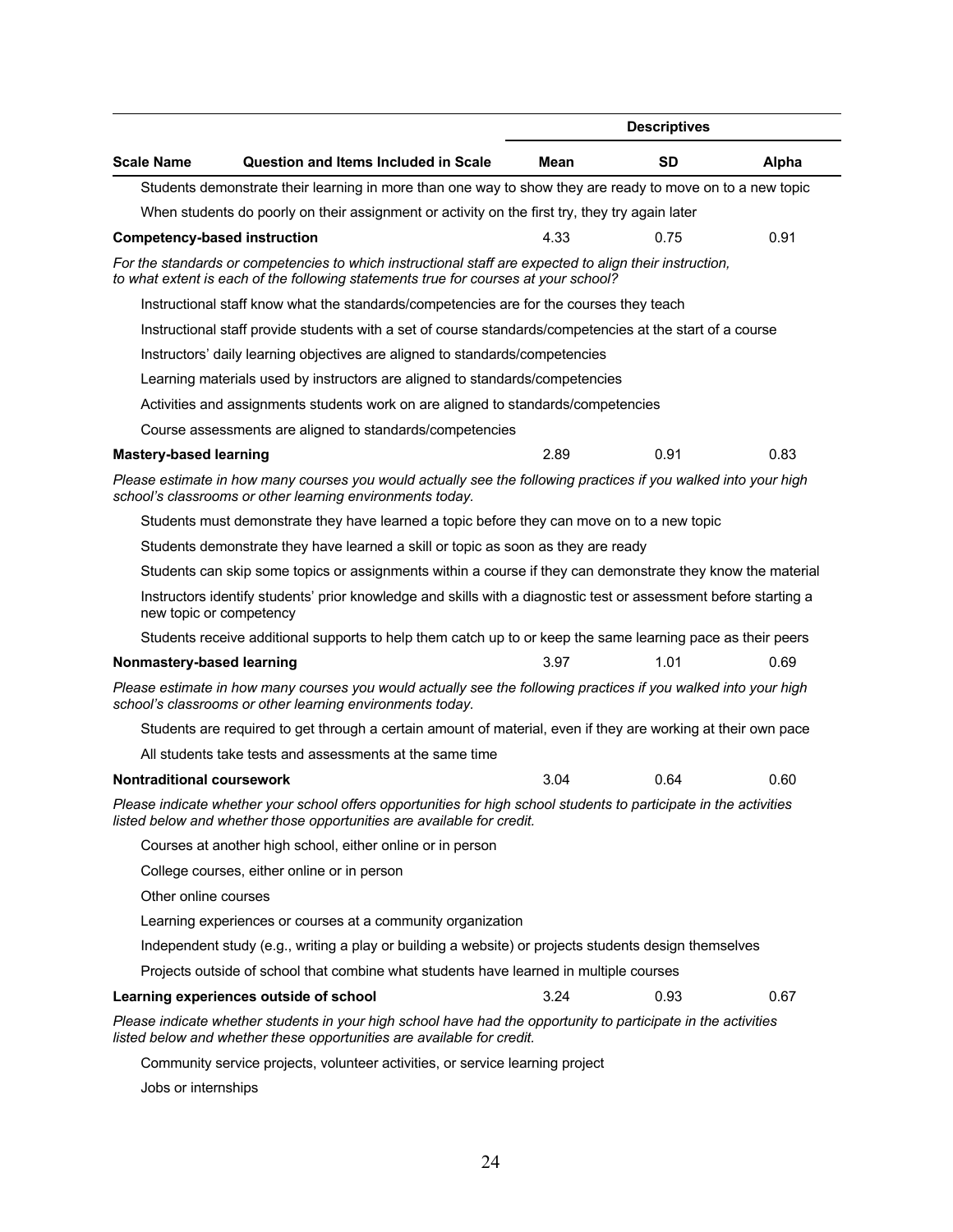|                                    |                                                                                                                                                                                                                                                           |      | <b>Descriptives</b> |       |
|------------------------------------|-----------------------------------------------------------------------------------------------------------------------------------------------------------------------------------------------------------------------------------------------------------|------|---------------------|-------|
| <b>Scale Name</b>                  | <b>Question and Items Included in Scale</b>                                                                                                                                                                                                               | Mean | <b>SD</b>           | Alpha |
| College visits                     |                                                                                                                                                                                                                                                           |      |                     |       |
|                                    | Field trips and other experiences that connect what students are learning in school to real life                                                                                                                                                          |      |                     |       |
| <b>Real-world relevancy</b>        |                                                                                                                                                                                                                                                           | 2.94 | 0.88                | 0.90  |
|                                    | Please estimate the number of courses at your high school for which the following statements are true.                                                                                                                                                    |      |                     |       |
|                                    | Students can earn credit for learning they do in activities outside of the classroom or school, such as those in a<br>community-based organization                                                                                                        |      |                     |       |
|                                    | Students discuss the skills they have learned                                                                                                                                                                                                             |      |                     |       |
|                                    | Students connect what they are learning to life outside of school (e.g., calculating how much it will cost<br>to pay off student loans based on set salary and interest rate)                                                                             |      |                     |       |
| they learn in school               | Students connect what they learn outside of school (e.g., in an internship or college course) with what                                                                                                                                                   |      |                     |       |
|                                    | Students develop real-world products (i.e., for authentic audiences and purposes) that are valued by<br>people outside of the classroom (e.g., writing a letter to Congress, prototyping an exhibit for a local museum,<br>developing a resume for a job) |      |                     |       |
|                                    | Curricula help students apply what they have learned to real-world contexts and situations                                                                                                                                                                |      |                     |       |
|                                    | Instruction in socioemotional competencies*                                                                                                                                                                                                               | 2.39 | 0.47                | 0.94  |
|                                    | Please indicate which of the following skills are formally included as part of your district and/or high schools'<br>curriculum and/or encouraged by district or school leaders.                                                                          |      |                     |       |
|                                    | Collaborating with other students on a variety of learning activities or assignments                                                                                                                                                                      |      |                     |       |
|                                    | Understanding and managing emotions                                                                                                                                                                                                                       |      |                     |       |
| Handling stress                    |                                                                                                                                                                                                                                                           |      |                     |       |
|                                    | Persisting through challenging activities or assignments                                                                                                                                                                                                  |      |                     |       |
|                                    | Making responsible decisions                                                                                                                                                                                                                              |      |                     |       |
|                                    | Establishing and maintaining positive relationships                                                                                                                                                                                                       |      |                     |       |
|                                    | Feeling and showing empathy for others                                                                                                                                                                                                                    |      |                     |       |
|                                    | Developing positive learning mindsets (e.g., growth mindset, sense of purpose, and belonging)                                                                                                                                                             |      |                     |       |
|                                    | Communicating their thoughts and emotions clearly and appropriately                                                                                                                                                                                       |      |                     |       |
|                                    | Developing a sense of positive identity                                                                                                                                                                                                                   |      |                     |       |
| <b>Student progress monitoring</b> |                                                                                                                                                                                                                                                           | 4.36 | 0.80                | 0.71  |
|                                    | Please estimate the number of courses at your high school for which the following statements are true.                                                                                                                                                    |      |                     |       |
|                                    | Instructors help students check their progress at least a few times a year                                                                                                                                                                                |      |                     |       |
|                                    | Students can check their progress whenever they want, without checking in with the instructor                                                                                                                                                             |      |                     |       |
| gradebook or portfolio)            | Students are expected to monitor their own progress at least a few times a year (e.g., by using an online                                                                                                                                                 |      |                     |       |
| <b>Review of academic data</b>     |                                                                                                                                                                                                                                                           | 3.06 | 0.78                | 0.74  |
| instruction in your high school?   | In general, how frequently do you review the following types of information about the performance of students or                                                                                                                                          |      |                     |       |
|                                    | Summative or formative information about student performance on specific skills                                                                                                                                                                           |      |                     |       |
|                                    | Assessment data that is built into curriculum software                                                                                                                                                                                                    |      |                     |       |

Information about specific students who need extra assistance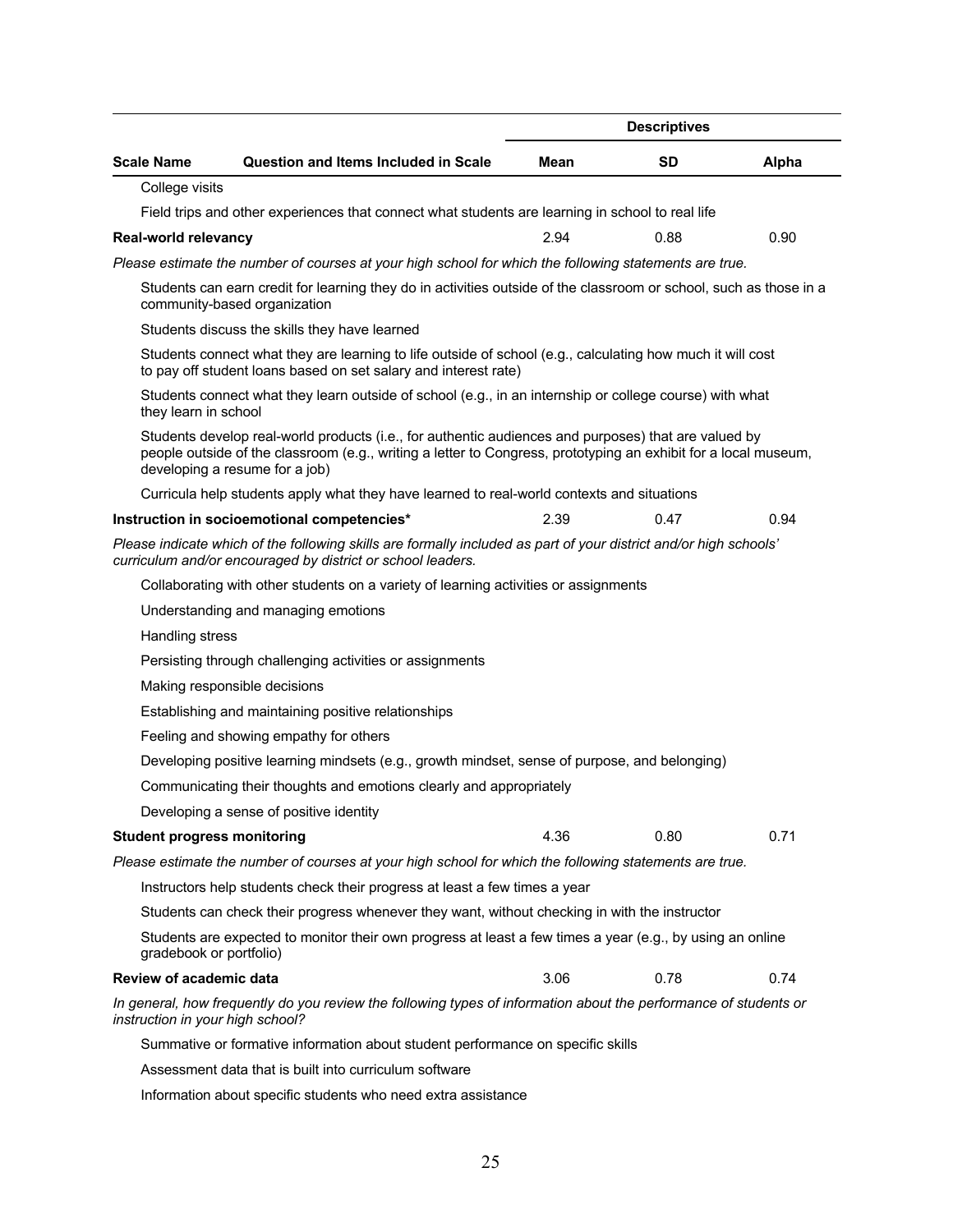|                                  |                                                                                                                                                                                                                       |      | <b>Descriptives</b> |       |  |
|----------------------------------|-----------------------------------------------------------------------------------------------------------------------------------------------------------------------------------------------------------------------|------|---------------------|-------|--|
| <b>Scale Name</b>                | <b>Question and Items Included in Scale</b>                                                                                                                                                                           | Mean | <b>SD</b>           | Alpha |  |
|                                  | Information about specific students who are progressing at the expected pace                                                                                                                                          |      |                     |       |  |
|                                  | Information about specific students who are at risk of dropping out or not making sufficient progress                                                                                                                 |      |                     |       |  |
| Review of nonacademic data       |                                                                                                                                                                                                                       | 2.69 | 0.90                | 0.90  |  |
| instruction in your high school? | In general, how frequently do you review the following types of information about the performance of students or                                                                                                      |      |                     |       |  |
|                                  | Information about students' needs, interests, learning pace, and goals from parents/guardians                                                                                                                         |      |                     |       |  |
|                                  | Information about students' needs, learning pace, and learning processes from students                                                                                                                                |      |                     |       |  |
|                                  | Information about students' work habits and skills                                                                                                                                                                    |      |                     |       |  |
|                                  | Information from students about their interests and goals                                                                                                                                                             |      |                     |       |  |
|                                  | Feedback from students on instruction and/or learning climate                                                                                                                                                         |      |                     |       |  |
| Discuss academic data            |                                                                                                                                                                                                                       | 2.86 | 0.81                | 0.84  |  |
|                                  | In general, how frequently do you discuss the following types of information about student performance with district<br>leaders, school leaders and/or instructional staff (either one-to-one or in a group setting)? |      |                     |       |  |
|                                  | Summative student scores on district or state assessments                                                                                                                                                             |      |                     |       |  |
|                                  | Summative or formative information about student performance on specific skills                                                                                                                                       |      |                     |       |  |
|                                  | Information about specific students who need extra assistance                                                                                                                                                         |      |                     |       |  |
|                                  | Information about specific students who are progressing at the expected pace                                                                                                                                          |      |                     |       |  |
|                                  | Information about specific students who are at risk of dropping out or not making sufficient progress                                                                                                                 |      |                     |       |  |
| Discuss nonacademic data         |                                                                                                                                                                                                                       | 2.50 | 0.84                | 0.91  |  |
|                                  | In general, how frequently do you discuss the following types of information about student performance with district<br>leaders, school leaders and/or instructional staff (either one-to-one or in a group setting)? |      |                     |       |  |
|                                  | Information about students' needs, interests, learning pace, and goals from parents/guardians                                                                                                                         |      |                     |       |  |
|                                  | Information about student needs, learning pace, and learning processes from students                                                                                                                                  |      |                     |       |  |
|                                  | Information about student work habits and study skills                                                                                                                                                                |      |                     |       |  |
|                                  | Information from students about their interests and goals                                                                                                                                                             |      |                     |       |  |
|                                  | Feedback from students on instruction and/or learning climate                                                                                                                                                         |      |                     |       |  |
| Instructional staff use of data  |                                                                                                                                                                                                                       | 2.54 | 0.94                | 0.90  |  |
| purposes?                        | How frequently are instructional staff in your high school using student achievement data for each of the following                                                                                                   |      |                     |       |  |
|                                  | Tailor the content of instruction to individual students' needs, interests, and/or pace                                                                                                                               |      |                     |       |  |
|                                  | Develop recommendations for tutoring or other educational support services for particular students                                                                                                                    |      |                     |       |  |
|                                  | Group students within their class(es)                                                                                                                                                                                 |      |                     |       |  |
| school year)                     | Offer students extended learning opportunities (e.g., extended-day programs, Saturday classes, or an extended                                                                                                         |      |                     |       |  |
| development                      | Assess students' prior knowledge and skills to facilitate students' connection to new material and skill                                                                                                              |      |                     |       |  |
|                                  | Set expectations/goals for student achievement                                                                                                                                                                        |      |                     |       |  |
|                                  | Monitor individual students' progress and understanding of key concepts                                                                                                                                               |      |                     |       |  |
|                                  | Reflect on and discuss learning with their students                                                                                                                                                                   |      |                     |       |  |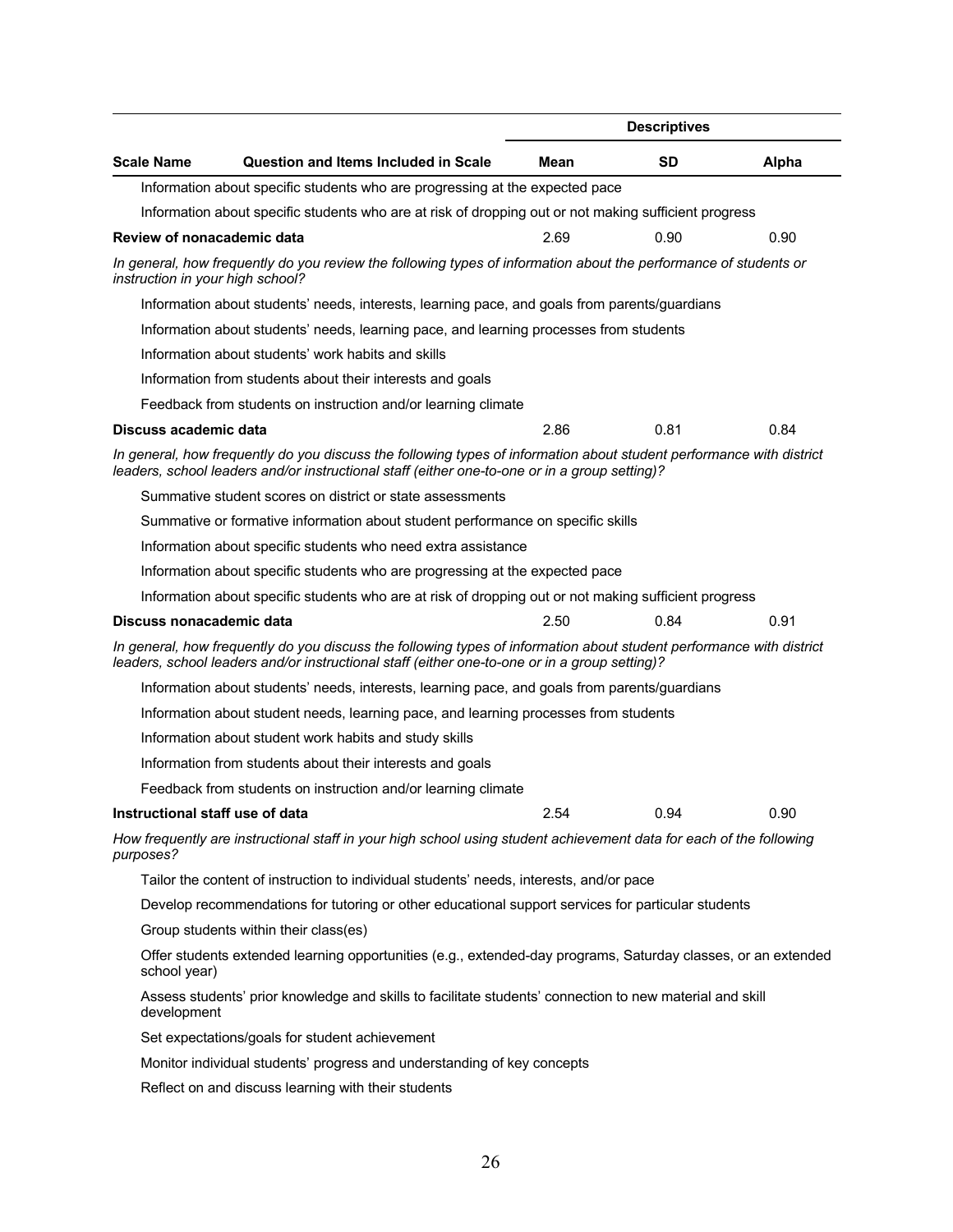|                                                                                                                                                                                          |                                                                                                                                                                                          |      | <b>Descriptives</b> |       |  |  |
|------------------------------------------------------------------------------------------------------------------------------------------------------------------------------------------|------------------------------------------------------------------------------------------------------------------------------------------------------------------------------------------|------|---------------------|-------|--|--|
| <b>Scale Name</b>                                                                                                                                                                        | <b>Question and Items Included in Scale</b>                                                                                                                                              | Mean | <b>SD</b>           | Alpha |  |  |
| <b>Collaborative decisionmaking</b>                                                                                                                                                      |                                                                                                                                                                                          | 4.17 | 0.98                | 0.84  |  |  |
|                                                                                                                                                                                          | Please indicate how frequently the following activities to take place at your school.                                                                                                    |      |                     |       |  |  |
|                                                                                                                                                                                          | School leaders work with instructional staff to establish, revise, and/or discuss progress toward school goals                                                                           |      |                     |       |  |  |
|                                                                                                                                                                                          | Students provide input on school goals                                                                                                                                                   |      |                     |       |  |  |
| performance                                                                                                                                                                              | School leaders solicit instructional staff input in issues related to curriculum, instruction, and improving student                                                                     |      |                     |       |  |  |
|                                                                                                                                                                                          | Instructional staff participate in school-level instructional decisionmaking through formal groups/structures                                                                            |      |                     |       |  |  |
|                                                                                                                                                                                          | Students participate in school-level decisions that could affect them through formal groups/structures                                                                                   |      |                     |       |  |  |
|                                                                                                                                                                                          | Community members and/or parents participate in school-level decisions that could affect students through<br>formal groups/structures                                                    |      |                     |       |  |  |
| <b>SCL mission</b>                                                                                                                                                                       |                                                                                                                                                                                          | 3.27 | 0.63                | 0.76  |  |  |
|                                                                                                                                                                                          | Please indicate the extent to which you agree with the following statements about your high school.                                                                                      |      |                     |       |  |  |
|                                                                                                                                                                                          | My high school has a mission statement that supports student-centered learning                                                                                                           |      |                     |       |  |  |
| clearly                                                                                                                                                                                  | If instructional staff were asked to describe the school's mission, most would be able to describe the mission                                                                           |      |                     |       |  |  |
|                                                                                                                                                                                          | <b>SCL-focused professional learning</b>                                                                                                                                                 | 2.91 | 0.61                | 0.87  |  |  |
| Please indicate the extent to which you agree or disagree with the following statements about PD provided by your<br>district or school for high school leaders and instructional staff. |                                                                                                                                                                                          |      |                     |       |  |  |
| learning                                                                                                                                                                                 | My school and/or district provides instructional staff with many PD opportunities focused on student-centered                                                                            |      |                     |       |  |  |
| school/district                                                                                                                                                                          | All instructional staff have access to the same PD opportunities related to student-centered learning in my                                                                              |      |                     |       |  |  |
|                                                                                                                                                                                          | My school or district provides me with many PD opportunities focused on student-centered learning                                                                                        |      |                     |       |  |  |
|                                                                                                                                                                                          | I receive the PD I need to support student-centered learning practices in my school.                                                                                                     |      |                     |       |  |  |
|                                                                                                                                                                                          | High-quality professional learning and feedback                                                                                                                                          | 3.02 | 0.55                | 0.77  |  |  |
|                                                                                                                                                                                          | Please indicate the extent to which you agree or disagree with the following statements about PD provided by your<br>district or school for high school leaders and instructional staff. |      |                     |       |  |  |
|                                                                                                                                                                                          | The PD provided by my school/district requires instructional staff to be active participants in their own learning.                                                                      |      |                     |       |  |  |
|                                                                                                                                                                                          | The PD provided by my school/district includes coaching or other supports to help instructional staff apply what<br>they have learned to their instruction.                              |      |                     |       |  |  |
|                                                                                                                                                                                          | The PD provided by my school/district is responsive to instructional staff's needs, interests, and learning pace.                                                                        |      |                     |       |  |  |
|                                                                                                                                                                                          | I provide all instructors with feedback on their instruction at least once a year.                                                                                                       |      |                     |       |  |  |
|                                                                                                                                                                                          | Other staff at this school provide all instructors with feedback on their instruction at least once a year.                                                                              |      |                     |       |  |  |
|                                                                                                                                                                                          | <b>Standards and competencies support SCL</b>                                                                                                                                            | 2.31 | 0.48                | 0.89  |  |  |
|                                                                                                                                                                                          | Please indicate whether the following standards, materials, and assessments in high schools facilitate or support a<br>focus on student-centered learning.                               |      |                     |       |  |  |
|                                                                                                                                                                                          | High school standards for mathematics                                                                                                                                                    |      |                     |       |  |  |
|                                                                                                                                                                                          | High school standards for English language arts                                                                                                                                          |      |                     |       |  |  |
|                                                                                                                                                                                          | High school standards for science                                                                                                                                                        |      |                     |       |  |  |
|                                                                                                                                                                                          | High school standards for social studies                                                                                                                                                 |      |                     |       |  |  |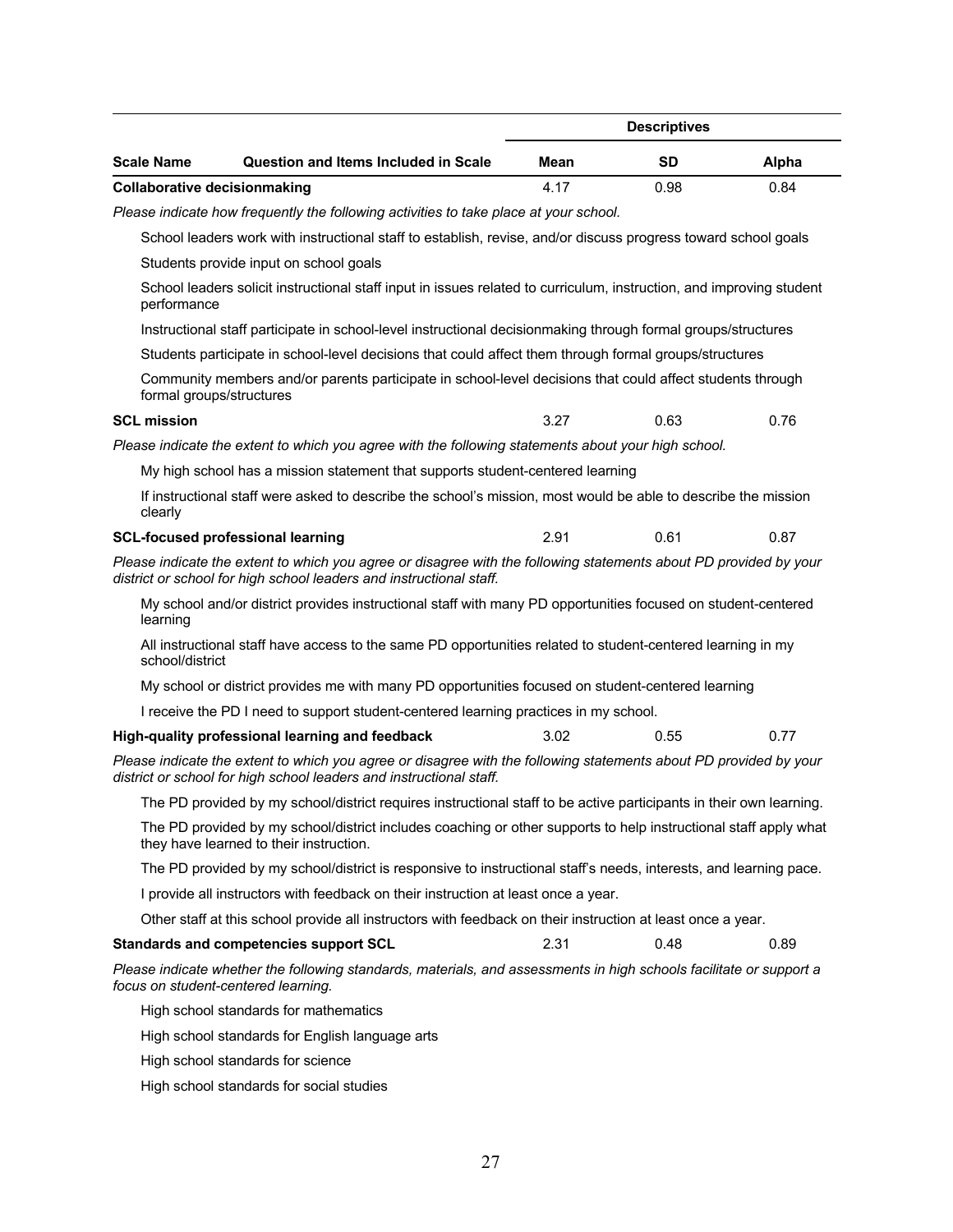|                             |                                                                                                                                                                                        |      | <b>Descriptives</b> |       |
|-----------------------------|----------------------------------------------------------------------------------------------------------------------------------------------------------------------------------------|------|---------------------|-------|
| <b>Scale Name</b>           | <b>Question and Items Included in Scale</b>                                                                                                                                            | Mean | <b>SD</b>           | Alpha |
|                             | High school standards for the arts                                                                                                                                                     |      |                     |       |
|                             | High school standards for foreign languages                                                                                                                                            |      |                     |       |
|                             | High school standards for career or technical education                                                                                                                                |      |                     |       |
|                             | Schoolwide competencies                                                                                                                                                                |      |                     |       |
|                             | Materials and assessments support SCL                                                                                                                                                  | 2.08 | 0.54                | 0.89  |
|                             | Please indicate whether the following standards, materials, and assessments in high schools facilitate or support a<br>focus on student-centered learning.                             |      |                     |       |
|                             | District-required or recommended instructional materials for high school mathematics                                                                                                   |      |                     |       |
|                             | District-required or recommended instructional materials for high school English language arts                                                                                         |      |                     |       |
|                             | District-required or recommended instructional materials for high school science                                                                                                       |      |                     |       |
|                             | District-required or recommended instructional materials for high school social studies                                                                                                |      |                     |       |
|                             | Statewide high school assessments                                                                                                                                                      |      |                     |       |
| Leaders support for mastery |                                                                                                                                                                                        | 4.08 | 0.99                | 0.86  |
|                             | Please estimate in how many high school courses you would ideally like to see the following practices (regardless of<br>the number of courses in which the practice currently occurs). |      |                     |       |
|                             | Students are required to demonstrate they have learned a topic before they can move on to a new topic                                                                                  |      |                     |       |
|                             | Students must/can demonstrate they have learned a skill or topic as soon as they are ready                                                                                             |      |                     |       |
|                             | Students can skip some topics or assignments within a course if they can demonstrate they know the material                                                                            |      |                     |       |
|                             | Students receive additional supports to help them catch up to or keep the same learning pace as their peers                                                                            |      |                     |       |
|                             | Leaders support for nonmastery                                                                                                                                                         | 3.02 | 1.11                | 0.54  |
|                             | Please estimate in how many high school courses you would ideally like to see the following practices (regardless of<br>the number of courses in which the practice currently occurs). |      |                     |       |
|                             | Students are required to get through a certain amount of material, even if they are working at their own pace                                                                          |      |                     |       |
|                             | All students take tests and assessments at the same time                                                                                                                               |      |                     |       |
|                             | Inadequate supports for SCL in school                                                                                                                                                  | 1.72 | 0.48                | 0.75  |
|                             | Please indicate whether the following conditions exist in your high school and the degree to which each is an<br>obstacle to efforts to promote student-centered learning.             |      |                     |       |
|                             | An inadequate amount of time to prepare personalized lessons for all students                                                                                                          |      |                     |       |
|                             | School facilities and design do not support student-centered learning                                                                                                                  |      |                     |       |
|                             | Instructional staff do not embrace student-centered learning                                                                                                                           |      |                     |       |
|                             | Other district leaders do not embrace student-centered learning                                                                                                                        |      |                     |       |
|                             | Other school leaders do not embrace student-centered learning                                                                                                                          |      |                     |       |
|                             | Lack of access to high-quality content or learning materials across all courses                                                                                                        |      |                     |       |
|                             | Lack of student-centered instruction across all courses                                                                                                                                |      |                     |       |
|                             | Lack of supports for high-needs students (e.g., students with more learning needs)                                                                                                     |      |                     |       |
|                             | Inadequate data to help instructional staff personalize instruction for students                                                                                                       |      |                     |       |
|                             | Inadequate technological supports                                                                                                                                                      | 1.52 | 0.62                | 0.86  |

*Please indicate whether the following conditions exist in your high school and the degree to which each is an obstacle to efforts to promote student-centered learning.*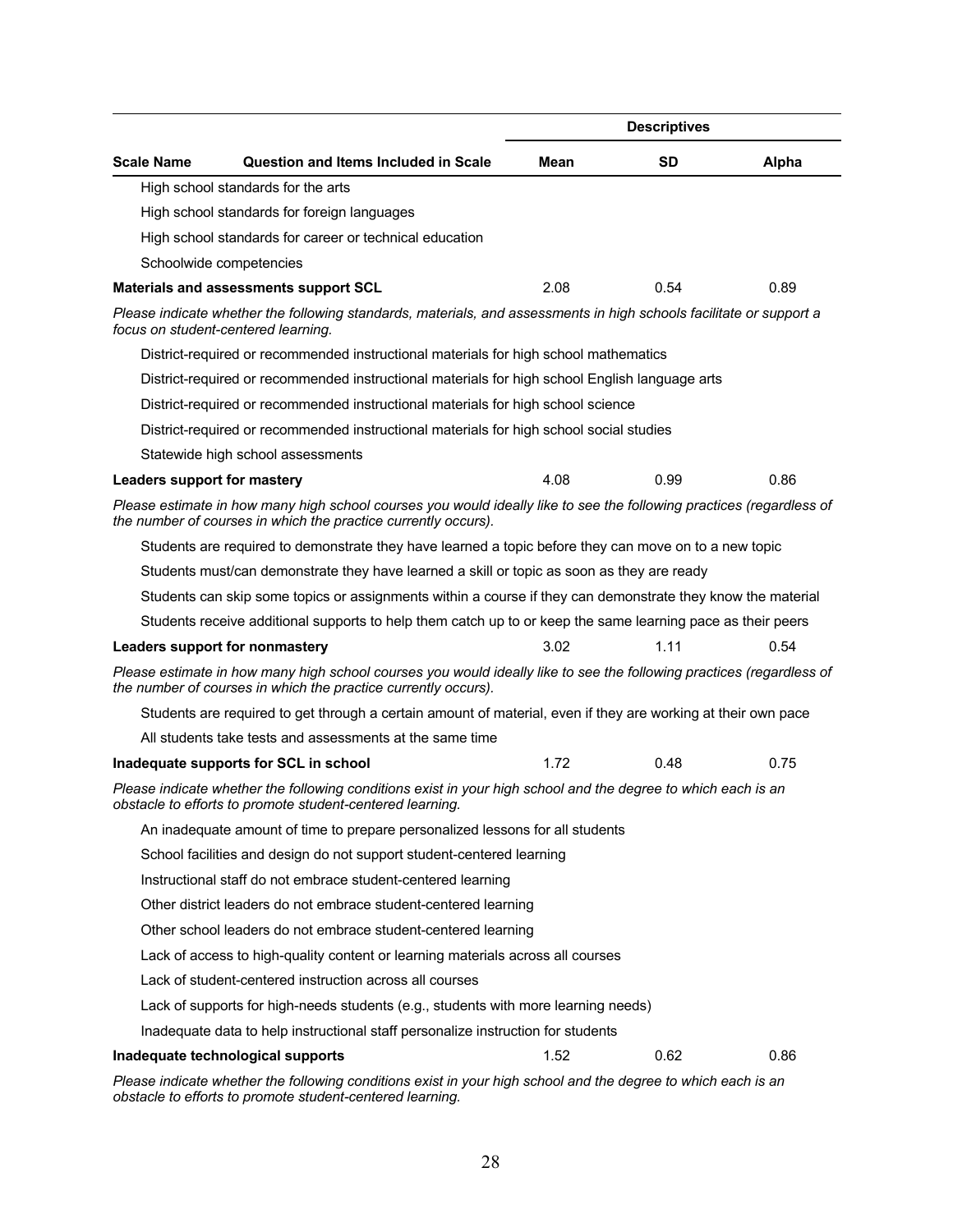|                      |                                                                                                                                                                            |      | <b>Descriptives</b> |       |
|----------------------|----------------------------------------------------------------------------------------------------------------------------------------------------------------------------|------|---------------------|-------|
| <b>Scale Name</b>    | Question and Items Included in Scale                                                                                                                                       | Mean | <b>SD</b>           | Alpha |
|                      | Inadequate number of computers or other devices (e.g., tablets) to accommodate all students                                                                                |      |                     |       |
|                      | Slow internet connection or inadequate bandwidth in the school                                                                                                             |      |                     |       |
|                      | Lack of reliable internet access outside of school for students                                                                                                            |      |                     |       |
|                      | Computer-based instruction and school curriculum are not aligned                                                                                                           |      |                     |       |
| students             | Online learning programs do not allow instructional staff to assign specific activities or units to individual                                                             |      |                     |       |
|                      | Inflexibility of current structures/supports                                                                                                                               | 1.85 | 0.54                | 0.63  |
|                      | Please indicate whether the following conditions exist in your high school and the degree to which each is an<br>obstacle to efforts to promote student-centered learning. |      |                     |       |
| specific time frame) | Lack of flexibility in the curriculum instructors are required to teach (i.e., need to teach specific material in a                                                        |      |                     |       |
|                      | Pressure to cover specific material on which students will be tested                                                                                                       |      |                     |       |
|                      | Tracking students into prespecified pathways or sets of courses                                                                                                            |      |                     |       |
|                      | Instructional staff are expected to serve too many students in some courses                                                                                                |      |                     |       |
|                      | Poor alignment between state policy requirements and student-centered learning                                                                                             |      |                     |       |
|                      | Inadequate state data systems                                                                                                                                              |      |                     |       |
|                      |                                                                                                                                                                            |      |                     |       |

NOTES: SD = standard deviation.

\* = Scales did not function well based on CFA results. We do not recommend using these scales. However, the items from these scales may be used in single-item analysis.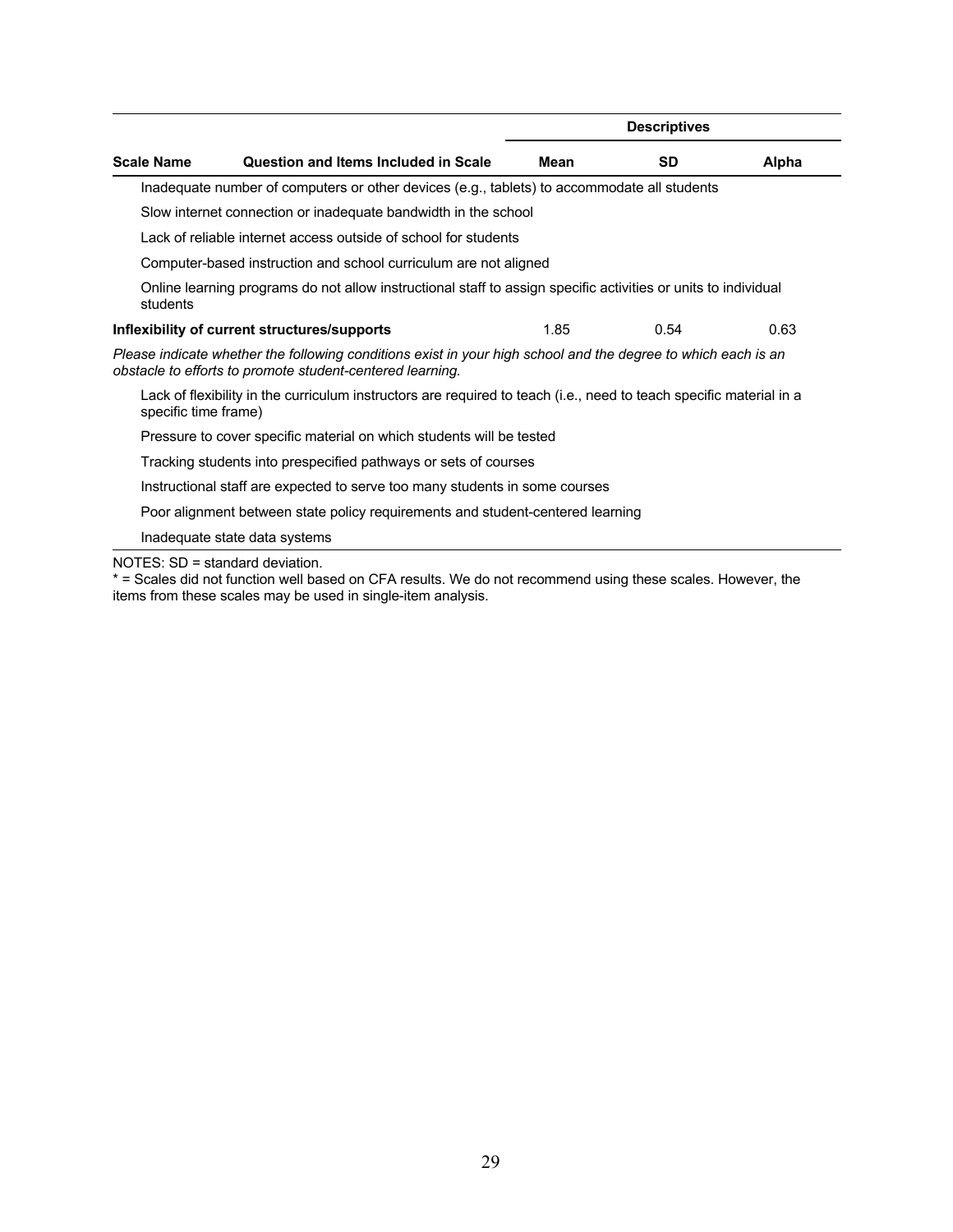## **Table B.4. District Leader Survey Scales**

|                                |                                                                                                                                                                                                |      | <b>Descriptives</b> |       |
|--------------------------------|------------------------------------------------------------------------------------------------------------------------------------------------------------------------------------------------|------|---------------------|-------|
| <b>Scale</b><br>Name           | <b>Question and Items Included in Scale</b>                                                                                                                                                    | Mean | <b>SD</b>           | Alpha |
| <b>Student choice</b>          |                                                                                                                                                                                                | 2.70 | 0.83                | 0.92  |
|                                | Please estimate how many courses there are at your high school(s) in which you would see students typically<br>making the following choices on a regular basis.                                |      |                     |       |
|                                | Students choose what learning materials (e.g., books, computer software) they use                                                                                                              |      |                     |       |
|                                | Students choose how they learn content (e.g., group work, independent work, online research)                                                                                                   |      |                     |       |
|                                | Students choose what topics or skills they focus on                                                                                                                                            |      |                     |       |
|                                | Students choose the order in which they complete assignments and activities                                                                                                                    |      |                     |       |
|                                | Students make choices based on their interest                                                                                                                                                  |      |                     |       |
|                                | Students make choices based on their individual learning needs                                                                                                                                 |      |                     |       |
|                                | Students choose how to demonstrate what they have learned (e.g., through projects, presentations,<br>performances, or models, as well as traditional tests or papers)                          |      |                     |       |
| <b>Flexible credit options</b> |                                                                                                                                                                                                | 2.36 | 1.13                | 0.90  |
|                                | Please indicate whether your district allows each of the following, as well as whether high school students do this.                                                                           |      |                     |       |
|                                | Skip required courses if they show they have learned the material (e.g., students who demonstrate knowledge<br>and skills for Algebra I can take the next level of math)                       |      |                     |       |
|                                | Skip seat time for parts of a course (e.g., units or topics) if they show they have learned the material                                                                                       |      |                     |       |
|                                | Receive credit for a course at any point in the year if they show they have learned the material                                                                                               |      |                     |       |
|                                | Receive credit for a course or learning opportunity they have designed themselves                                                                                                              |      |                     |       |
|                                | Adjust their schedules (e.g., length of classes, order of classes) monthly or more frequently to address their<br>needs, interests, and pace                                                   |      |                     |       |
|                                | Take alternative routes to earning credits beyond seat time (e.g., project based on established rubrics or online<br>badges earned)                                                            |      |                     |       |
|                                | Take blended courses that involve some online instruction and some in-person instruction in a traditional<br>classroom setting                                                                 |      |                     |       |
|                                | <b>Personalized assessment opportunities</b>                                                                                                                                                   | 3.17 | 0.95                | 0.64  |
|                                | Please estimate in how many high school courses you would actually see the following assessment practices if you<br>walked into classrooms or other high school learning environments today.   |      |                     |       |
|                                | Students demonstrate their learning in more than one way to show they are ready to move on to a new topic                                                                                      |      |                     |       |
|                                | When students do poorly on their assignment or activity on their first try, they try again later                                                                                               |      |                     |       |
|                                | <b>Nontraditional coursework</b>                                                                                                                                                               | 2.99 | 0.64                | 0.71  |
|                                | Please indicate whether your district offers opportunities for high school students to participate in the activities listed<br>below and whether those opportunities are available for credit. |      |                     |       |
|                                | Courses at another high school, either online or in person                                                                                                                                     |      |                     |       |
|                                | College courses, either online or in person                                                                                                                                                    |      |                     |       |
|                                | Other online courses                                                                                                                                                                           |      |                     |       |
|                                | Learning experiences or courses at a community organization                                                                                                                                    |      |                     |       |
|                                | Independent studies (e.g., writing a play or building a website) or projects that students design themselves                                                                                   |      |                     |       |

Projects outside of school that combine what students have learned in multiple courses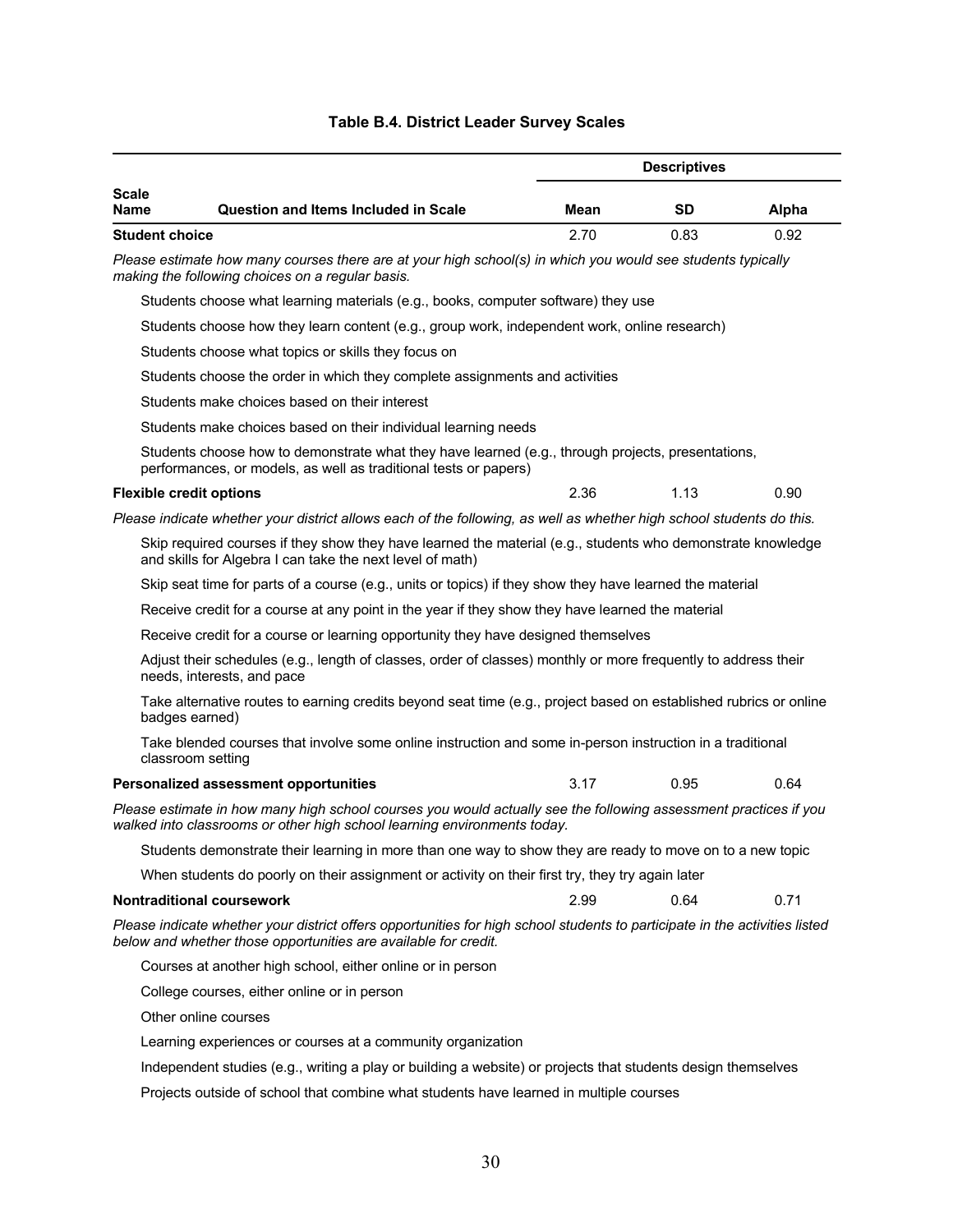|                                                                                                                                                                                                |      | <b>Descriptives</b> |       |
|------------------------------------------------------------------------------------------------------------------------------------------------------------------------------------------------|------|---------------------|-------|
| Scale<br><b>Question and Items Included in Scale</b><br>Name                                                                                                                                   | Mean | <b>SD</b>           | Alpha |
| Learning experiences outside of school                                                                                                                                                         | 3.19 | 0.97                | 0.73  |
| Please indicate whether your district offers opportunities for high school students to participate in the activities listed<br>below and whether those opportunities are available for credit. |      |                     |       |
| Community service projects, volunteer activities, or service learning project                                                                                                                  |      |                     |       |
| Jobs or internships                                                                                                                                                                            |      |                     |       |
| College visits                                                                                                                                                                                 |      |                     |       |
| Field trips and other experiences that connect what students are learning in school to real life                                                                                               |      |                     |       |
| Instruction in socioemotional competencies                                                                                                                                                     | 2.53 | 0.49                | 0.93  |
| Please indicate which of the following skills are formally included as part of your district and/or high schools'<br>curriculum and/or encouraged by district or school leaders.               |      |                     |       |
| Collaborating with other students on a variety of activities or assignments                                                                                                                    |      |                     |       |
| Understanding and managing emotions                                                                                                                                                            |      |                     |       |
| Handling stress                                                                                                                                                                                |      |                     |       |
| Persisting through challenging activities or assignments                                                                                                                                       |      |                     |       |
| Making responsible decisions                                                                                                                                                                   |      |                     |       |
| Establishing and maintaining positive relationships                                                                                                                                            |      |                     |       |
| Feeling and showing empathy for others                                                                                                                                                         |      |                     |       |
| Developing positive learning mindsets (e.g., growth mindset, sense of purpose, and belonging)                                                                                                  |      |                     |       |
| Communicating their thoughts and emotions clearly and appropriately                                                                                                                            |      |                     |       |
| Developing a sense of positive identity                                                                                                                                                        |      |                     |       |
| Review of academic data                                                                                                                                                                        | 2.74 | 0.92                | 0.87  |
| In general, how frequently do you review the following types of information about the performance of students or<br>instruction in your high school(s)?                                        |      |                     |       |
| Summative or formative information about student performance on specific skills                                                                                                                |      |                     |       |
| Assessment data that is built into curriculum software                                                                                                                                         |      |                     |       |
| Information about specific students who need extra assistance                                                                                                                                  |      |                     |       |
| Information about specific students who are progressing at the expected pace                                                                                                                   |      |                     |       |
| Information about specific students who are at risk of dropping out or not making sufficient progress                                                                                          |      |                     |       |
| Review of nonacademic data                                                                                                                                                                     | 2.31 | 0.97                | 0.94  |
| In general, how frequently do you review the following types of information about the performance of students or<br>instruction in your high school(s)?                                        |      |                     |       |
| Information about students' needs, interests, learning pace, and goals from parents or guardians                                                                                               |      |                     |       |
| Information about students' needs, learning pace, and learning processes from students                                                                                                         |      |                     |       |
| Information about students' work habits and skills                                                                                                                                             |      |                     |       |
| Information from students about their interests and goals                                                                                                                                      |      |                     |       |
| Feedback from students on instruction and/or learning climate                                                                                                                                  |      |                     |       |
| Discuss academic data                                                                                                                                                                          | 2.73 | 0.91                | 0.92  |

In general, how frequently do you discuss the following types of information about student performance with school *leaders and/or instructional staff (either one-to-one or in a group setting)?*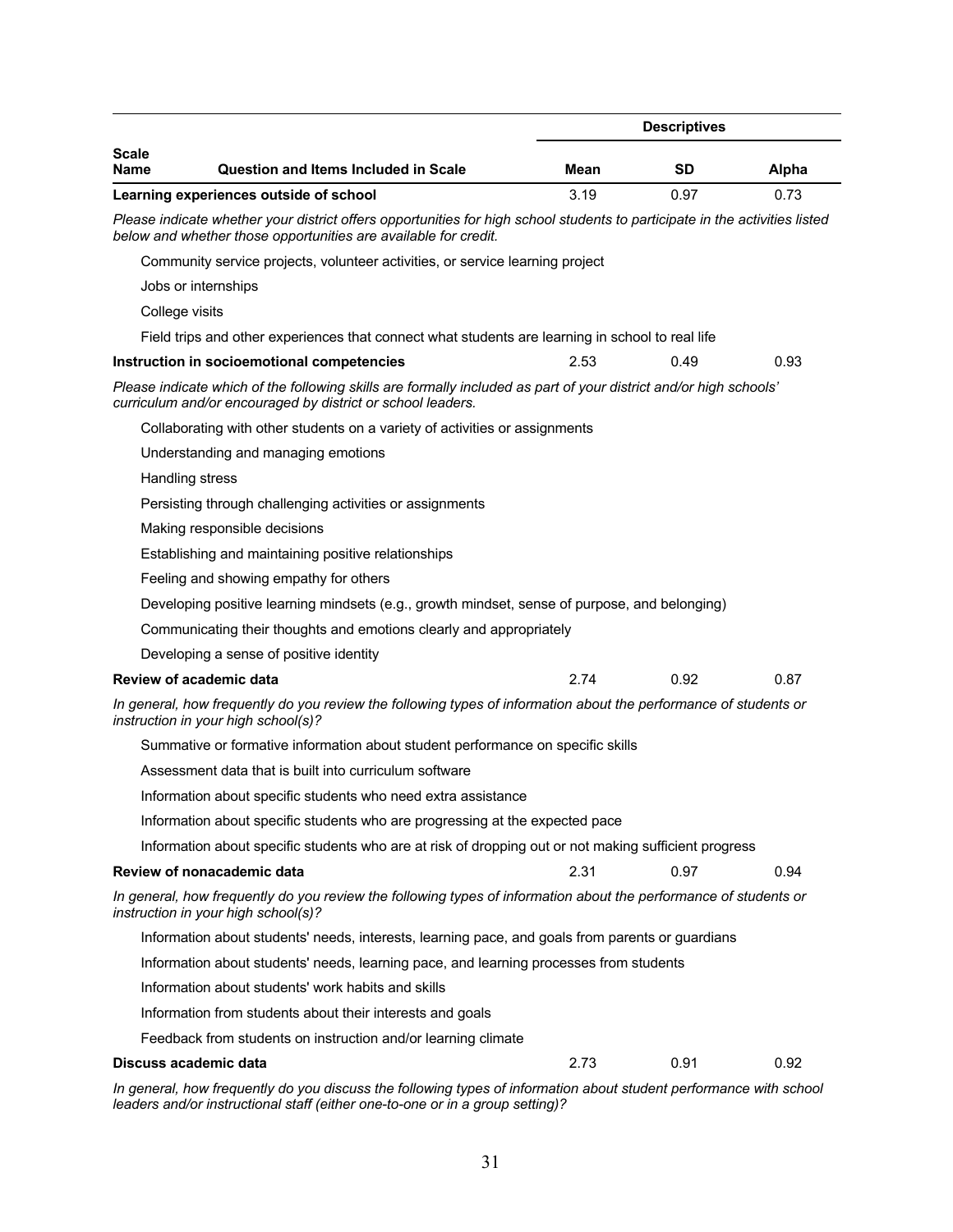|                             |                                                                                                                                                                                                     |      | <b>Descriptives</b> |       |
|-----------------------------|-----------------------------------------------------------------------------------------------------------------------------------------------------------------------------------------------------|------|---------------------|-------|
| <b>Scale</b><br><b>Name</b> | <b>Question and Items Included in Scale</b>                                                                                                                                                         | Mean | <b>SD</b>           | Alpha |
|                             | Summative student scores on district or state assessments                                                                                                                                           |      |                     |       |
|                             | Summative or formative information about student performance on specific skills                                                                                                                     |      |                     |       |
|                             | Information about specific students who need extra assistance                                                                                                                                       |      |                     |       |
|                             | Information about specific students who are progressing at the expected pace                                                                                                                        |      |                     |       |
|                             | Information about specific students who are at risk of dropping out or not making sufficient progress                                                                                               |      |                     |       |
|                             | Discuss nonacademic data                                                                                                                                                                            | 2.23 | 0.95                | 0.96  |
|                             | In general, how frequently do you discuss the following types of information about student performance with school<br>leaders and/or instructional staff (either one-to-one or in a group setting)? |      |                     |       |
|                             | Information about students' needs, interests, learning pace, and goals from parents/guardians                                                                                                       |      |                     |       |
|                             | Information about student needs, learning pace, and learning processes from students                                                                                                                |      |                     |       |
|                             | Information about student work habits and study skills                                                                                                                                              |      |                     |       |
|                             | Information from students about their interests and goals                                                                                                                                           |      |                     |       |
|                             | Feedback from students on instruction and/or learning climate                                                                                                                                       |      |                     |       |
|                             | <b>Collaborative decisionmaking</b>                                                                                                                                                                 | 4.04 | 1.07                | 0.86  |
|                             | Please indicate how frequently the following activities take place at high schools in your district.                                                                                                |      |                     |       |
|                             | School leaders work with instructional staff to establish, revise, and/or discuss progress toward school goals                                                                                      |      |                     |       |
|                             | Students provide input on school goals                                                                                                                                                              |      |                     |       |
|                             | School leaders solicit instructional staffs' input in issues related to curriculum, instruction, and improving<br>student performance                                                               |      |                     |       |
|                             | Instructional staff participate in school-level instructional decisionmaking through formal groups/structures<br>(e.g., curriculum committee, school improvement teams)                             |      |                     |       |
|                             | Students participate in school-level decisions that could affect them through formal groups/structures                                                                                              |      |                     |       |
|                             | Community members and/or parents participate in school-level decisions that could affect students through<br>formal groups/structures                                                               |      |                     |       |
|                             | <b>SCL-focused professional learning</b>                                                                                                                                                            | 3.20 | 0.59                | 0.83  |
|                             | Please indicate the extent to which you agree or disagree with the following statements about PD provided by your<br>district for high school leaders and instructional staff.                      |      |                     |       |
|                             | My district provides instructional staff with many PD opportunities focused on student-centered learning                                                                                            |      |                     |       |
|                             | My district provides school leaders with many PD opportunities focused on student-centered learning                                                                                                 |      |                     |       |
| district                    | All instructional staff have access to the same PD opportunities related to student-centered learning in my                                                                                         |      |                     |       |
|                             | <b>High-quality professional learning</b>                                                                                                                                                           | 3.16 | 0.63                | 0.83  |
|                             | Please indicate the extent to which you agree or disagree with the following statements about PD provided by your<br>district for high school leaders and instructional staff.                      |      |                     |       |
|                             | The PD provided by my district requires instructional staff to be active participants in their own learning                                                                                         |      |                     |       |
|                             | The PD provided by my district includes coaching or other supports to help instructional staff apply what they<br>have learned to their instruction                                                 |      |                     |       |
|                             | The PD provided by my district is responsive to instructional staff's needs, interests, and learning pace                                                                                           |      |                     |       |
|                             | <b>Standards and competencies support SCL</b>                                                                                                                                                       | 2.25 | 0.46                | 0.87  |
|                             | Please indicate whether the following standards, materials, and assessments in high schools facilitate or support a                                                                                 |      |                     |       |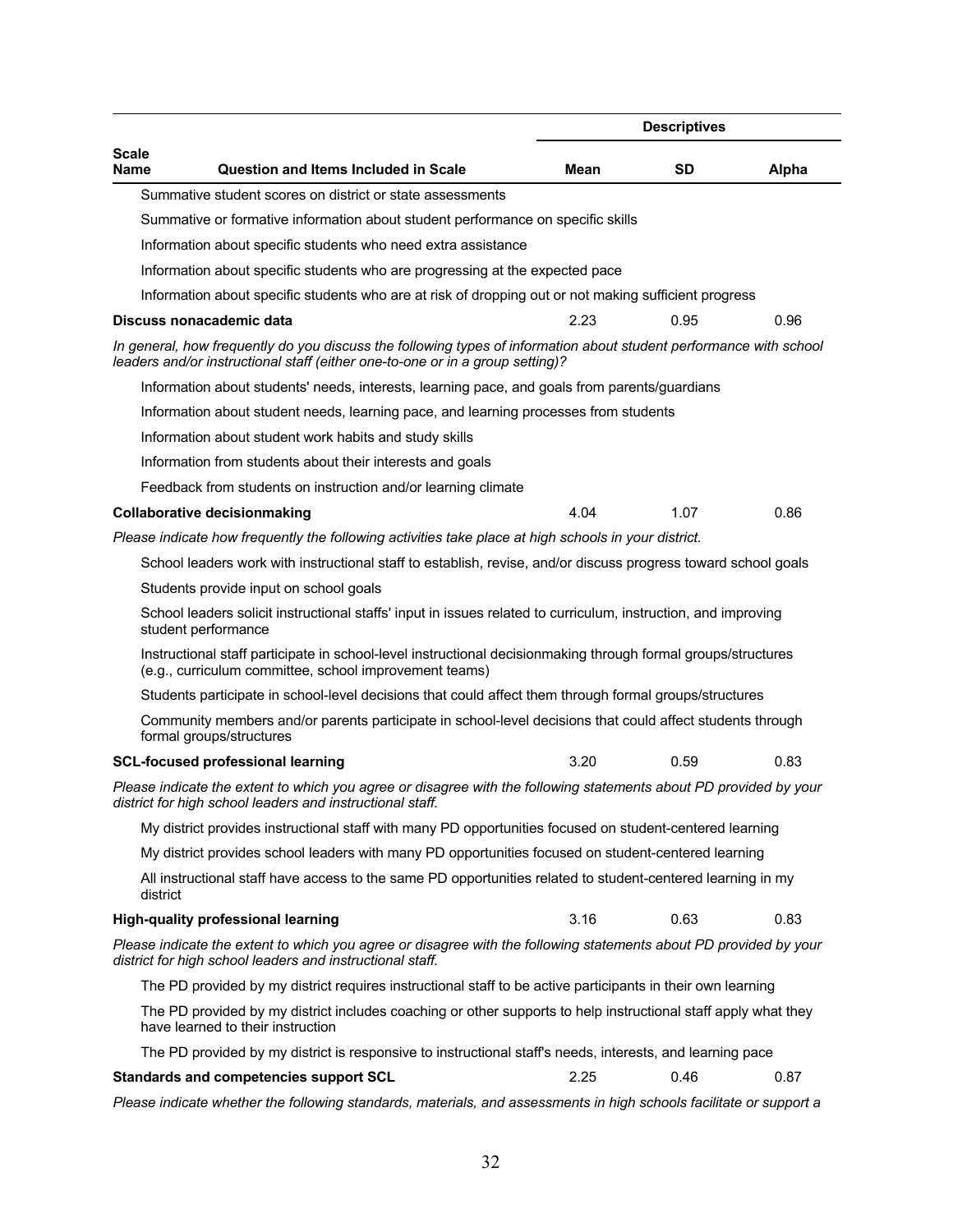|                      |                                                                                                                                                                                                        |      | <b>Descriptives</b> |       |
|----------------------|--------------------------------------------------------------------------------------------------------------------------------------------------------------------------------------------------------|------|---------------------|-------|
| <b>Scale</b><br>Name | <b>Question and Items Included in Scale</b>                                                                                                                                                            | Mean | <b>SD</b>           | Alpha |
|                      | focus on student-centered learning.                                                                                                                                                                    |      |                     |       |
|                      | High school standards for mathematics                                                                                                                                                                  |      |                     |       |
|                      | High school standards for English language arts                                                                                                                                                        |      |                     |       |
|                      | High school standards for science                                                                                                                                                                      |      |                     |       |
|                      | High school standards for social studies                                                                                                                                                               |      |                     |       |
|                      | High school standards for the arts                                                                                                                                                                     |      |                     |       |
|                      | High school standards for foreign languages                                                                                                                                                            |      |                     |       |
|                      | High school standards for career or technical education                                                                                                                                                |      |                     |       |
|                      | Schoolwide competencies                                                                                                                                                                                |      |                     |       |
|                      | Materials and assessments support SCL                                                                                                                                                                  | 2.11 | 0.46                | 0.84  |
|                      | Please indicate whether the following standards, materials, and assessments in high schools facilitate<br>or support a focus on student-centered learning.                                             |      |                     |       |
|                      | District-required or recommended instructional materials for high school mathematics                                                                                                                   |      |                     |       |
|                      | District-required or recommended instructional materials for high school English language arts                                                                                                         |      |                     |       |
|                      | District-required or recommended instructional materials for high school science                                                                                                                       |      |                     |       |
|                      | District-required or recommended instructional materials for high school social studies                                                                                                                |      |                     |       |
|                      | Statewide high school assessments                                                                                                                                                                      |      |                     |       |
|                      | Leaders support for mastery                                                                                                                                                                            | 4.46 | 0.65                | 0.77  |
|                      | Please estimate in how many high school courses you would ideally like to see the following practices<br>(regardless of the number of courses in which the practice currently occurs).                 |      |                     |       |
|                      | Students are required to demonstrate they have learned a topic before they can move on to a new topic                                                                                                  |      |                     |       |
|                      | Students must/can demonstrate they have learned a skill or topic as soon as they are ready                                                                                                             |      |                     |       |
|                      | Students can skip some topics or assignments within a course if they can demonstrate they know the material                                                                                            |      |                     |       |
|                      | Students receive additional supports to help them catch up to or keep the same learning pace as their peers                                                                                            |      |                     |       |
|                      | Leaders support for nonmastery                                                                                                                                                                         | 3.05 | 1.14                | 0.57  |
|                      | Please estimate in how many high school courses you would ideally like to see the following practices<br>(regardless of the number of courses in which the practice currently occurs).                 |      |                     |       |
|                      | Students are required to get through a certain amount of material, even if they are working at their own pace                                                                                          |      |                     |       |
|                      | All students take tests and assessments at the same time                                                                                                                                               |      |                     |       |
|                      | Inadequate supports for SCL in school                                                                                                                                                                  | 2.37 | 0.63                | 0.77  |
|                      | Please indicate whether the following conditions exist at high schools in your district and the degree<br>to which each is an obstacle to the district's efforts to promote student-centered learning. |      |                     |       |
|                      | An inadequate amount of time to prepare personalized lessons for all students                                                                                                                          |      |                     |       |
|                      | School facilities and design do not support student-centered learning                                                                                                                                  |      |                     |       |
|                      | Instructional staff do not embrace student-centered learning                                                                                                                                           |      |                     |       |
|                      | Other district leaders do not embrace student-centered learning                                                                                                                                        |      |                     |       |
|                      | School leaders do not embrace student-centered learning                                                                                                                                                |      |                     |       |
|                      | Lack of access to high-quality content or learning materials across all courses                                                                                                                        |      |                     |       |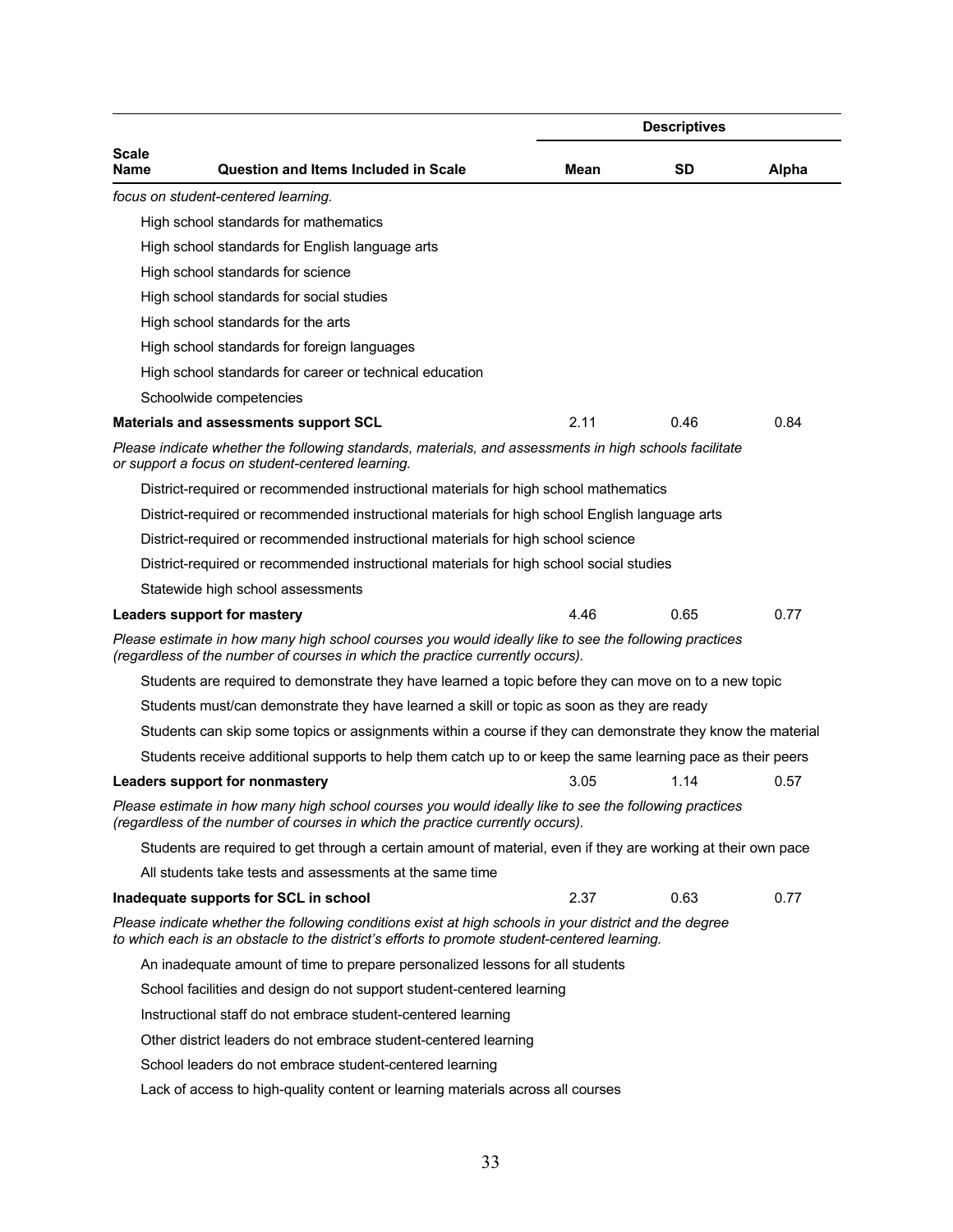|                             |                                                                                                                                                                                                        |             | <b>Descriptives</b> |       |
|-----------------------------|--------------------------------------------------------------------------------------------------------------------------------------------------------------------------------------------------------|-------------|---------------------|-------|
| <b>Scale</b><br><b>Name</b> | <b>Question and Items Included in Scale</b>                                                                                                                                                            | <b>Mean</b> | <b>SD</b>           | Alpha |
|                             | Lack of student-centered instruction across all courses                                                                                                                                                |             |                     |       |
|                             | Lack of supports for high-needs students (e.g., students with more learning needs)                                                                                                                     |             |                     |       |
|                             | Inadequate data to help instructional staff personalize instruction for students                                                                                                                       |             |                     |       |
|                             | Inadequate technological supports                                                                                                                                                                      | 1.71        | 0.75                | 0.86  |
|                             | Please indicate whether the following conditions exist at high schools in your district and the degree to which each is<br>an obstacle to the district's efforts to promote student-centered learning. |             |                     |       |
|                             | Inadequate number of computers or other devices (e.g., tablets) to accommodate all students                                                                                                            |             |                     |       |
|                             | Slow internet connection or inadequate bandwidth in the school                                                                                                                                         |             |                     |       |
|                             | Lack of reliable internet access outside of school for students                                                                                                                                        |             |                     |       |
|                             | Computer-based instruction and school curriculum are not aligned                                                                                                                                       |             |                     |       |
|                             | Online learning programs do not allow instructors to assign specific activities or units to individual students                                                                                        |             |                     |       |
|                             | Inflexibility of current structures/supports                                                                                                                                                           | 2.44        | 0.70                | 0.77  |
|                             | Please indicate whether the following conditions exist at high schools in your district and the degree to which each is<br>an obstacle to the district's efforts to promote student-centered learning. |             |                     |       |
|                             | Lack of flexibility in the curriculum instructors are required to teach (i.e., need to teach specific material in a<br>specific time frame)                                                            |             |                     |       |
|                             | Pressure to cover specific material on which students will be tested                                                                                                                                   |             |                     |       |
|                             | Tracking students into pre-specified pathways or sets of courses                                                                                                                                       |             |                     |       |
|                             | Instructional staff are expected to serve too many students in some courses                                                                                                                            |             |                     |       |
|                             | Poor alignment between state policy requirements and student-centered learning                                                                                                                         |             |                     |       |
|                             | Inadequate state data systems                                                                                                                                                                          |             |                     |       |
|                             | $NOTE: SD = standard deviation.$                                                                                                                                                                       |             |                     |       |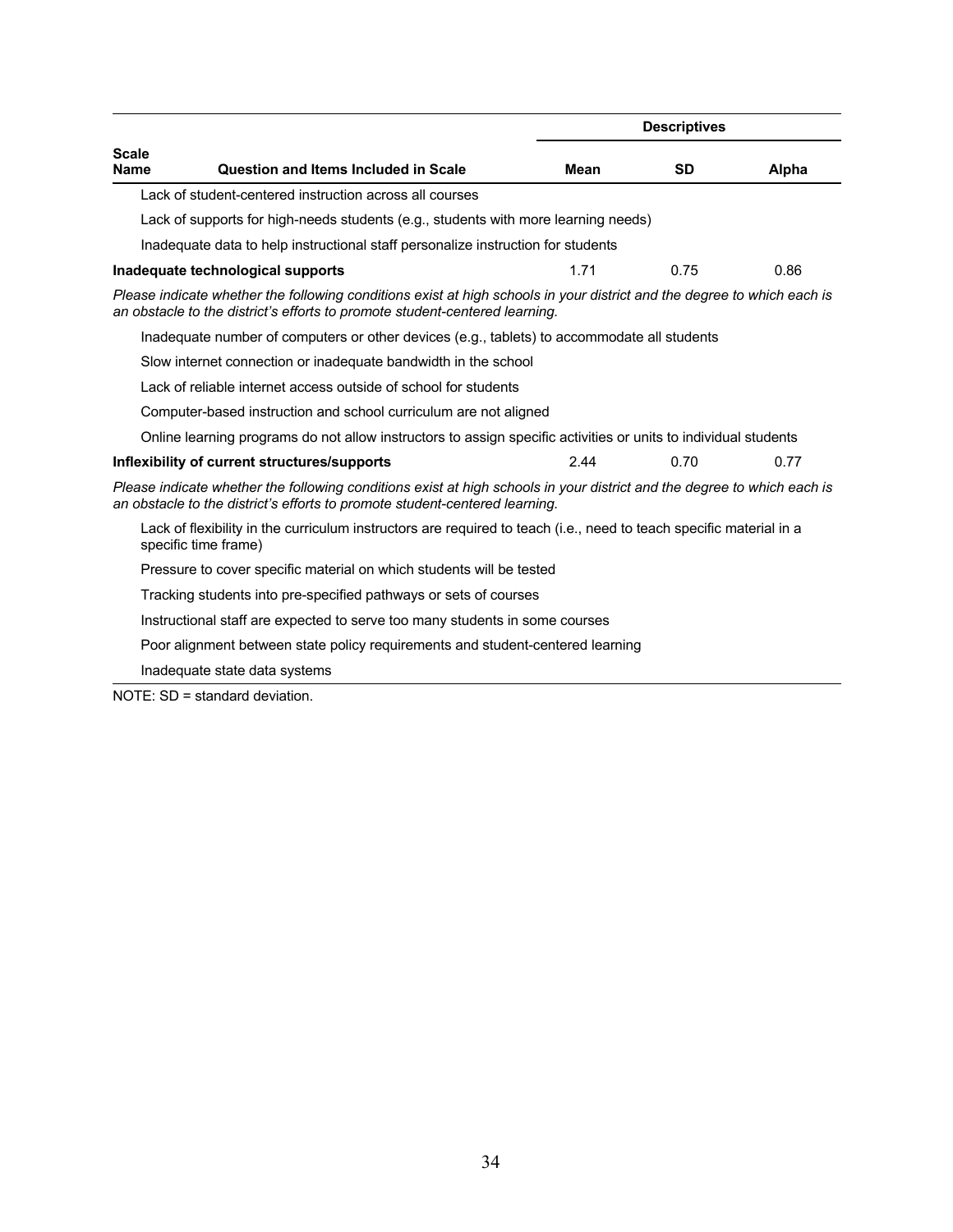|                                        | <b>Descriptives</b> |              |            |             |  |
|----------------------------------------|---------------------|--------------|------------|-------------|--|
|                                        | Chi-Square (df)     | <b>RMSEA</b> | <b>CFI</b> | <b>SRMR</b> |  |
| <b>Student survey</b>                  |                     |              |            |             |  |
| Student choice                         | 28.66(9)            | 0.08         | 0.99       | 0.04        |  |
| Tailored learning opportunities        | 10.89(8)            | 0.03         | 1.00       | 0.03        |  |
| Course credit based on mastery         |                     |              |            |             |  |
| Diverse learning opportunities         | 2.08(2)             | 0.01         | 1.00       | 0.02        |  |
| Personalization supports               | 172.77 (20)         | 0.15         | 0.98       | 0.09        |  |
| Objectives shared                      |                     |              |            |             |  |
| Mastery-based learning                 | 14.51(5)            | 0.07         | 1.00       | 0.04        |  |
| Nonmastery-based learning              |                     |              |            |             |  |
| Engagement                             |                     |              |            |             |  |
| High expectations                      |                     |              |            |             |  |
| Nontraditional coursework              | 22.34(9)            | 0.07         | 1.00       | 0.05        |  |
| Learning experiences outside of school | 2.00(2)             | 0.00         | 1.00       | 0.02        |  |
| Outside-of-school work                 |                     |              |            |             |  |
| Real-world relevancy                   | 276.71 (20)         | 0.20         | 0.99       | 0.09        |  |
| Metacognitive strategies               | 278.73 (44)         | 0.13         | 0.99       | 0.07        |  |
| Student engagement                     | 4.81(2)             | 0.07         | 1.00       | 0.03        |  |
| Student agency                         | 106.44(9)           | 0.19         | 0.98       | 0.09        |  |
| Instructor support (I)                 | 6.58(3)             | 0.06         | 1.00       | 0.03        |  |
| Study habits                           | 0.91(2)             | 0.00         | 1.00       | 0.01        |  |
| Progress monitoring                    | 1.04(2)             | 0.00         | 1.00       | 0.01        |  |
| Discuss learning progress              |                     |              |            |             |  |
| Instructor support (II)                |                     |              |            |             |  |
| Collaborative decisionmaking           | 2.07(2)             | 0.01         | 1.00       | 0.01        |  |
| Technological supports                 | 2.75(2)             | 0.04         | 1.00       | 0.01        |  |
| Instructor support (III)               |                     |              |            |             |  |
| Helpful feedback                       | 75.87 (5)           | 0.22         | 0.99       | 0.05        |  |
| Individual attention                   | 0.84(2)             | 0.00         | 1.00       | 0.01        |  |

## **Table B.5. Confirmatory Factor Analysis Model Fit for the Student Survey**

NOTE: Dashes in cells mean data not available.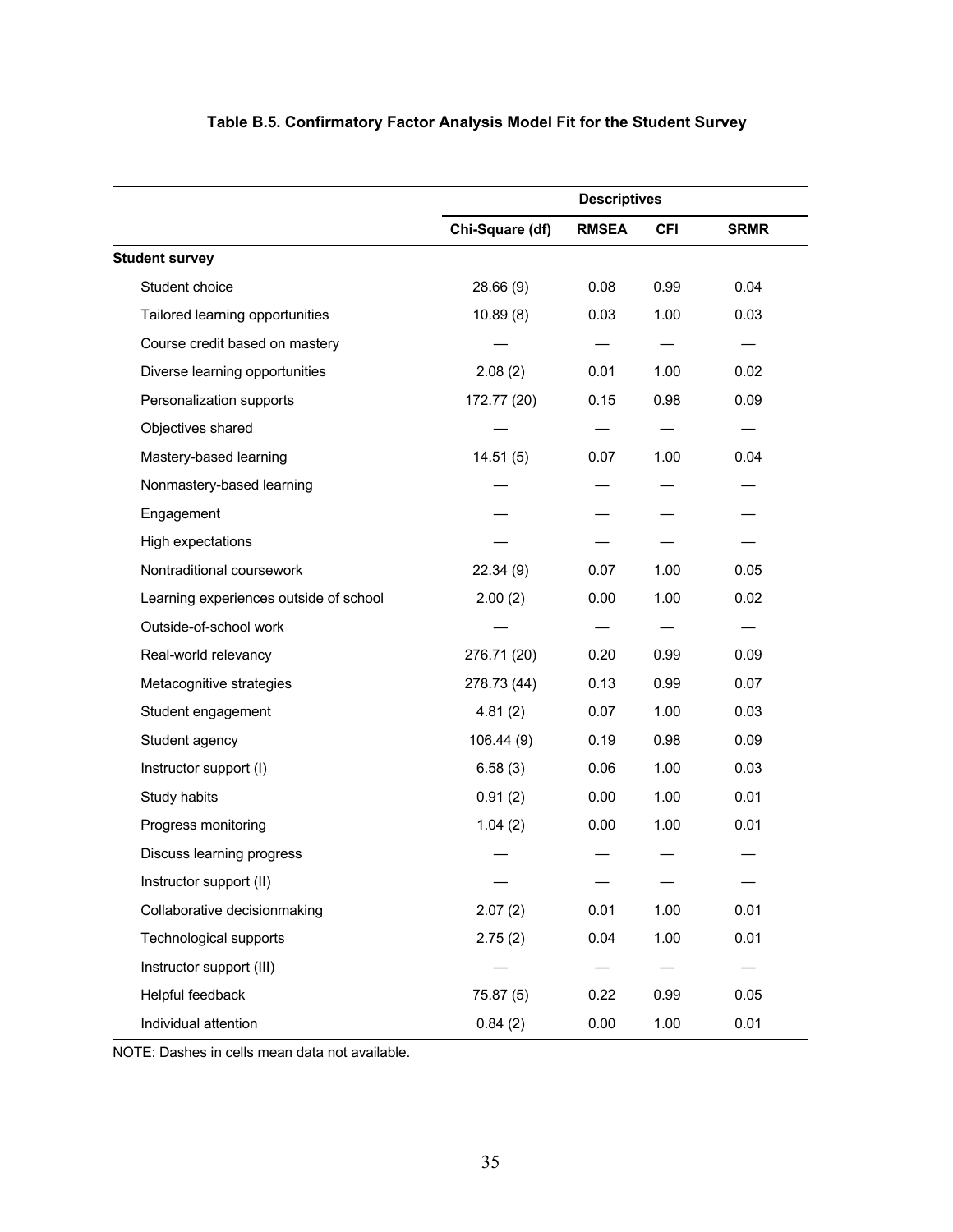|                                                 | <b>Descriptives</b>       |              |            |             |
|-------------------------------------------------|---------------------------|--------------|------------|-------------|
|                                                 | <b>Chi-Square</b><br>(df) | <b>RMSEA</b> | <b>CFI</b> | <b>SRMR</b> |
| <b>Teacher survey</b>                           |                           |              |            |             |
| Student choice                                  | 20.58 (14)                | 0.03         | 1.00       | 0.03        |
| Personalized learning opportunities             |                           |              |            |             |
| Competency-based instruction                    | 57.58(9)                  | 0.10         | 0.99       | 0.09        |
| Mastery-based learning                          | 25.34(9)                  | 0.06         | 1.00       | 0.04        |
| Nonmastery-based learning                       |                           |              |            |             |
| High-quality assessments                        | 105.84(9)                 | 0.14         | 0.98       | 0.07        |
| Meeting the needs of different students         | 62.40(7)                  | 0.12         | 0.96       | 0.08        |
| Student-centered instructional practices        | 62.13(9)                  | 0.10         | 0.99       | 0.05        |
| Nontraditional coursework                       | 141.37 (9)                | 0.22         | 0.97       | 0.12        |
| Learning experiences outside of school          | 8.23(2)                   | 0.08         | 1.00       | 0.03        |
| Real-world relevancy                            | 63.80 (9)                 | 0.10         | 0.98       | 0.08        |
| Socioemotional competencies                     | 127.41 (35)               | 0.07         | 1.00       | 0.05        |
| Metacognitive strategies                        | 249.37 (54)               | 0.08         | 0.98       | 0.07        |
| Student engagement                              |                           |              |            |             |
| Student agency                                  | 11.14(5)                  | 0.05         | 1.00       | 0.03        |
| Progress monitoring                             |                           |              |            |             |
| Review of academic data                         | 11.04(5)                  | 0.05         | 1.00       | 0.03        |
| Review of nonacademic data                      | 4.31(5)                   | 0.00         | 1.00       | 0.01        |
| Instructor data use                             | 35.89 (20)                | 0.05         | 0.99       | 0.05        |
| Student data use                                | 2.04(2)                   | 0.01         | 1.00       | 0.01        |
| Collaborative decisionmaking                    | 172.85(9)                 | 0.18         | 0.98       | 0.08        |
| Instructor autonomy                             |                           |              | —          |             |
| SCL-focused professional learning               |                           |              |            |             |
| High-quality professional learning and feedback |                           |              |            |             |
| Instructor guidance and responsiveness          | 48.40 (14)                | 0.07         | 0.99       | 0.05        |
| Understanding student needs                     |                           |              |            |             |
| Structural supports for SCL                     | 557.57 (35)               | 0.19         | 0.96       | 0.12        |
| Inadequate supports for SCL in school           | 55.79(9)                  | 0.10         | 0.99       | 0.06        |
| Inadequate technological supports               | 66.43 (5)                 | 0.15         | 0.95       | 0.08        |
| Inflexibility of current structures             | 3.59(5)                   | 0.00         | 1.00       | 0.02        |

## **Table B.6. Confirmatory Factor Analysis Model Fit for the Instructional Staff Survey**

NOTE: Dashes in cells mean data not available.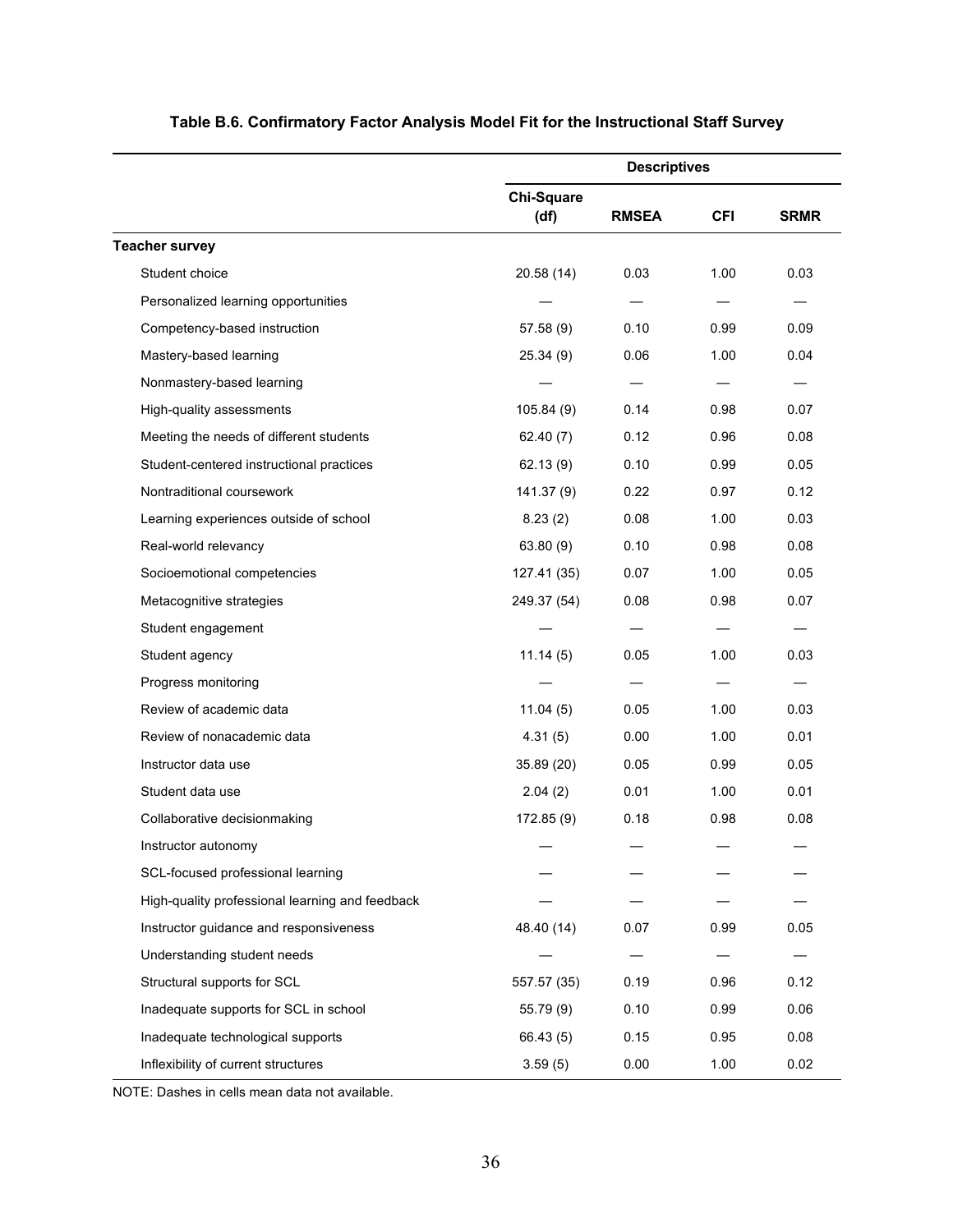|                                                 | <b>Descriptives</b>       |              |            |             |
|-------------------------------------------------|---------------------------|--------------|------------|-------------|
|                                                 | <b>Chi-Square</b><br>(df) | <b>RMSEA</b> | <b>CFI</b> | <b>SRMR</b> |
| <b>School leader survey</b>                     |                           |              |            |             |
| Student choice                                  | 56.36 (14)                | 0.17         | 0.85       | 0.06        |
| Flexible credit options                         | 15.38 (12)                | 0.06         | 0.97       | 0.06        |
| Diverse summative assessment strategies         | 17.89(8)                  | 0.08         | 0.97       | 0.05        |
| Personalized assessment opportunities           |                           |              |            |             |
| Competency-based instruction                    | 19.03(9)                  | 0.12         | 0.98       | 0.03        |
| Mastery-based learning                          | 26.04(5)                  | 0.23         | 0.86       | 0.06        |
| Nonmastery-based learning                       |                           |              |            |             |
| Nontraditional coursework                       | 10.94(7)                  | 0.08         | 0.95       | 0.06        |
| Learning experiences outside of school          | 2.46(2)                   | 0.06         | 0.99       | 0.03        |
| Real-world relevancy                            | 13.73(8)                  | 0.10         | 0.98       | 0.03        |
| Socioemotional competencies                     | 105.22 (35)               | 0.14         | 0.84       | 0.05        |
| Student progress monitoring                     |                           |              |            |             |
| Review of academic data                         | 16.81(4)                  | 0.18         | 0.92       | 0.07        |
| Review of nonacademic data                      | 8.59(4)                   | 0.10         | 0.99       | 0.03        |
| Discuss academic data                           | 7.8(3)                    | 0.10         | 0.99       | 0.02        |
| Discuss nonacademic data                        | 3.68(5)                   | 0.00         | 1.00       | 0.02        |
| Instructional staff use of data                 | 22.49 (13)                | 0.09         | 0.97       | 0.04        |
| Collaborative decisionmaking                    | 14.31(8)                  | 0.10         | 0.96       | 0.05        |
| <b>SCL mission</b>                              |                           |              |            |             |
| SCL-focused professional learning               | 5.14(2)                   | 0.14         | 0.98       | 0.03        |
| High-quality professional learning and feedback | 2.58(5)                   | 0.00         | 1.00       | 0.03        |
| Standards and competencies support SCL          | 17.41 (20)                | 0.00         | 1.00       | 0.04        |
| Materials and assessments support SCL           | 4.46(5)                   | 0.00         | 1.00       | 0.03        |
| Leader support for mastery                      | 8.00(2)                   | 0.18         | 0.97       | 0.03        |
| Leader support for nonmastery                   |                           |              |            |             |
| Inadequate supports for SCL in school           | 36.96 (27)                | 0.07         | 0.91       | 0.07        |
| Inadequate technological supports               | 0.66(4)                   | 0.00         | 1.00       | 0.01        |
| Inflexibility of current structures             | 5.89(7)                   | 0.00         | 1.00       | 0.04        |

## **Table B.7. Confirmatory Factor Analysis Model Fit for the School Leader Survey**

NOTE: Dashes in cells mean data not available.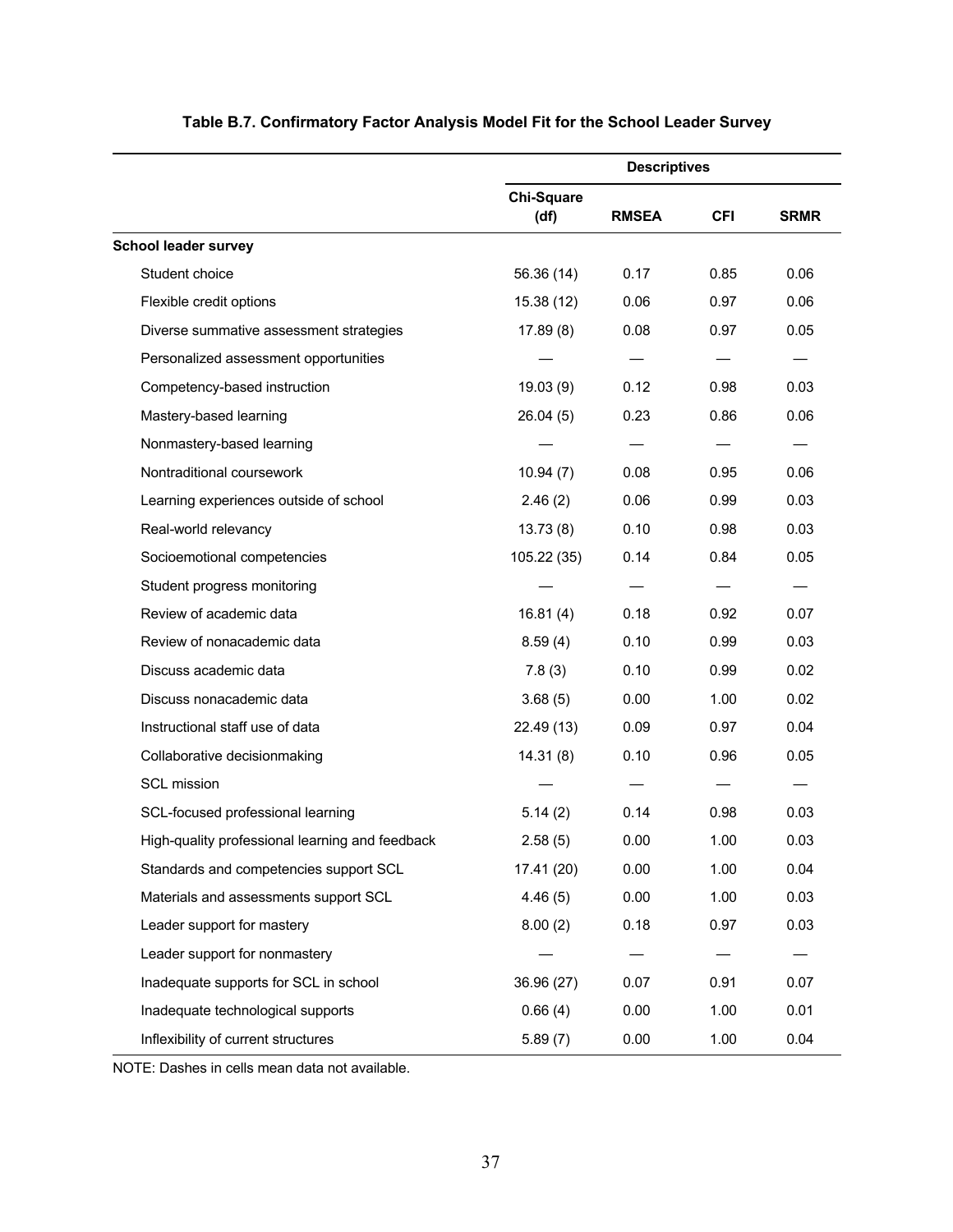|                                           | <b>Outcome</b>       |                      |
|-------------------------------------------|----------------------|----------------------|
|                                           | <b>PSAT</b>          | <b>Suspension</b>    |
|                                           | <b>Estimate (SE)</b> | <b>Estimate (SE)</b> |
| Student choice                            | $-37.88*$ (14.04)    | $-0.01(0.02)$        |
| Tailored learning opportunities           | $-43.18*(17.41)$     | 0.00(0.02)           |
| Course credit based on mastery            | 23.25 (33.29)        | $0.07*$ (0.04)       |
| Diverse learning opportunities            | $-22.27(14.16)$      | $-0.04*(0.01)$       |
| Personalization supports                  | $-28.61*$ (14.38)    | $-0.04*(0.02)$       |
| Objectives shared                         | 0.20(12.62)          | $-0.03*(0.01)$       |
| Mastery-based learning                    | $-42.67*$ (13.77)    | $-0.01(0.02)$        |
| Nonmastery-based learning                 | 13.37 (13.88)        | $-0.04*(0.01)$       |
| Engagement                                | 0.51(12.66)          | $-0.02(0.01)$        |
| High expectations                         | 16.67 (11.69)        | $-0.03*(0.01)$       |
| Nontraditional coursework                 | $-15.88(26.94)$      | 0.04(0.03)           |
| Learning experiences outside of<br>school | 2.75(24.55)          | $-0.01(0.02)$        |
| Outside-of-school work                    | $-5.99(13.95)$       | $-0.03*(0.01)$       |
| Real-world relevancy                      | $-10.67(13.18)$      | $-0.01(0.01)$        |
| Metacognitive strategies                  | 7.83 (15.25)         | $-0.03*(0.02)$       |
| Student engagement                        | $-3.11(13.52)$       | $-0.02(0.01)$        |
| Student agency                            | $-10.02(14.46)$      | $-0.03(0.01)$        |
| Instructor support (I)                    | 3.11(14.00)          | $-0.03(0.01)$        |
| Study habits                              | 0.00(16.13)          | $-0.03(0.02)$        |
| Progress monitoring                       | 18.38 (12.82)        | $-0.04*(0.01)$       |
| Discuss learning progress                 | $-20.10(15.90)$      | $-0.02(0.01)$        |
| Instructor support (II)                   | $-13.55(12.98)$      | $-0.02(0.01)$        |
| Collaborative decisionmaking              | $-42.08*(18.90)$     | $-0.05*$ (0.02)      |
| Technological supports                    | $-3.85(20.17)$       | $-0.04(0.02)$        |
| Instructor support (III)                  | $-16.86(20.14)$      | $-0.03(0.02)$        |
| Helpful feedback                          | 4.33 (15.00)         | $-0.02(0.01)$        |
| Individual attention                      | $-17.80(20.65)$      | $-0.06(0.02)$        |

## **Table B.8. Regression Results of Models Predicting Student Outcomes**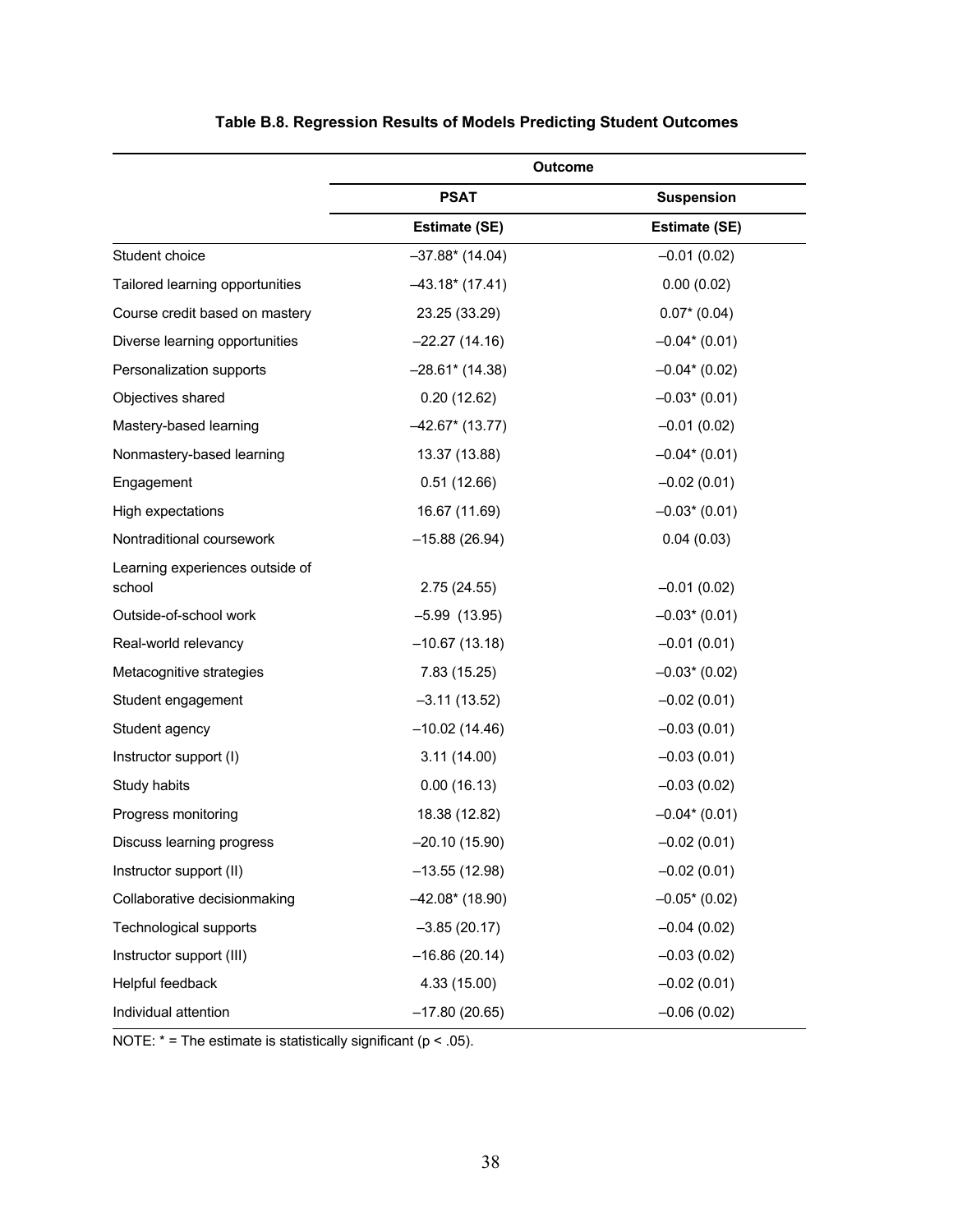|                                           |               |                      |                     | <b>Characteristic</b> |                      |                      |                 |
|-------------------------------------------|---------------|----------------------|---------------------|-----------------------|----------------------|----------------------|-----------------|
|                                           | <b>FRL</b>    | <b>Black</b>         | Hispanic/<br>Latino | Grade 10              | Grade 11             | Grade 12             | <b>School</b>   |
|                                           | Estimate (SE) | <b>Estimate (SE)</b> | Estimate (SE)       | Estimate (SE)         | <b>Estimate (SE)</b> | <b>Estimate (SE)</b> | Estimate (SE)   |
| Student choice                            | 0.07(0.16)    | 0.04(0.18)           | 0.00(0.15)          | $-0.21(0.14)$         | $-0.31$ * (0.14)     | $-0.20(0.16)$        | $0.62**$ (0.10) |
| Tailored learning<br>opportunities        | $-0.07(0.14)$ | $-0.04(0.16)$        | 0.09(0.13)          | $-0.05(0.13)$         | 0.04(0.13)           | 0.02(0.13)           | 0.58(0.09)      |
| Course credit based<br>on mastery         | 0.15(0.11)    | $0.44*(0.14)$        | $-0.10(0.12)$       | 0.00(0.11)            | $-0.33*(0.11)$       | $-0.25*(0.12)$       | $0.54*(0.08)$   |
| Diverse learning<br>opportunities         | $-0.24(0.16)$ | 0.22(0.19)           | $0.38*(0.15)$       | $-0.18(0.15)$         | $-0.01(0.15)$        | $-0.18(0.16)$        | $0.31*(0.10)$   |
| Personalization<br>supports               | $-0.29(0.15)$ | $-0.07(0.18)$        | $0.29*(0.15)$       | 0.06(0.14)            | 0.13(0.14)           | 0.05(0.15)           | $0.51*(0.10)$   |
| Objectives shared                         | $-0.24(0.19)$ | $-0.09(0.21)$        | 0.21(0.18)          | 0.04(0.17)            | 0.17(0.17)           | $-0.05(0.18)$        | 0.07(0.12)      |
| Mastery-based<br>learning                 | $-0.09(0.17)$ | 0.16(0.18)           | 0.30(0.16)          | $-0.25(0.15)$         | $-0.17(0.15)$        | $-0.41$ * (0.16)     | $0.95*(0.10)$   |
| Nonmastery-based<br>learning              | 0.04(0.18)    | $-0.12(0.20)$        | $-0.17(0.17)$       | 0.16(0.16)            | 0.09(0.16)           | $-0.07(0.17)$        | $-0.78*(0.11)$  |
| Engagement                                | 0.04(0.18)    | 0.09(0.20)           | 0.24(0.17)          | $-0.17(0.17)$         | $-0.02(0.16)$        | 0.00(0.18)           | $-0.12(0.12)$   |
| High expectations                         | $-0.24(0.20)$ | $-0.14(0.22)$        | $-0.10(0.19)$       | $-0.01(0.18)$         | 0.07(0.18)           | 0.10(0.19)           | $-0.10(0.12)$   |
| Nontraditional<br>coursework              | 0.01(0.09)    | 0.19(0.11)           | 0.10(0.09)          | $-0.01(0.08)$         | 0.14(0.08)           | 0.27(0.09)           | $0.23*(0.06)$   |
| Learning experiences<br>outside of school | $-0.06(0.1)$  | 0.16(0.11)           | 0.10(0.10)          | $-0.07(0.09)$         | $0.17*(0.09)$        | $0.36*(0.09)$        | $-0.15*(0.06)$  |
| Outside-of-school work                    | $-0.05(0.18)$ | 0.16(0.20)           | 0.18(0.17)          | $-0.07(0.15)$         | 0.10(0.15)           | $-0.31(0.16)$        | $-0.16(0.11)$   |
| Real-world relevancy                      | 0.00(0.19)    | 0.34(0.21)           | $0.37*(0.17)$       | $-0.09(0.17)$         | $-0.03(0.16)$        | 0.06(0.18)           | $0.43*(0.12)$   |
| Metacognitive<br>strategies               | 0.13(0.18)    | $0.51*(0.20)$        | 0.23(0.17)          | $-0.02(0.16)$         | $-0.10(0.16)$        | $-0.26(0.17)$        | $-0.05(0.11)$   |
| Student engagement                        | $-0.21(0.19)$ | 0.07(0.21)           | 0.22(0.18)          | $-0.06(0.17)$         | $-0.09(0.17)$        | $-0.11(0.18)$        | 0.15(0.12)      |

## **Table B.9. Regression Results of Models Predicting Student Survey Scales**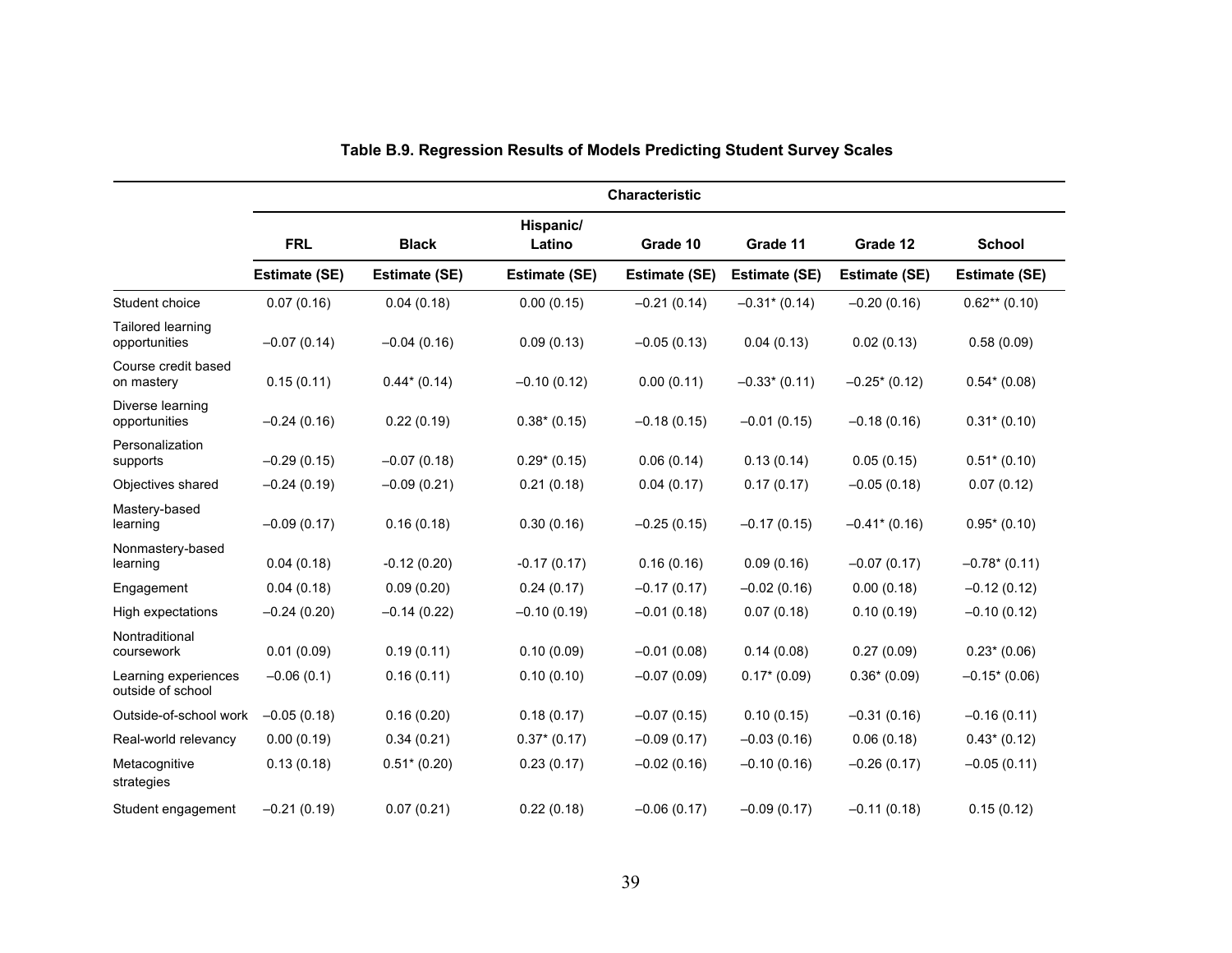|                                 |               |               |                     | <b>Characteristic</b> |                      |               |                      |
|---------------------------------|---------------|---------------|---------------------|-----------------------|----------------------|---------------|----------------------|
|                                 | <b>FRL</b>    | <b>Black</b>  | Hispanic/<br>Latino | Grade 10              | Grade 11             | Grade 12      | <b>School</b>        |
|                                 | Estimate (SE) | Estimate (SE) | Estimate (SE)       | <b>Estimate (SE)</b>  | <b>Estimate (SE)</b> | Estimate (SE) | <b>Estimate (SE)</b> |
| Student agency                  | $-0.12(0.19)$ | 0.24(0.20)    | 0.34(0.17)          | 0.03(0.17)            | 0.02(0.16)           | $-0.06(0.18)$ | $0.35*(0.11)$        |
| Instructor support (I)          | $-0.26(0.18)$ | 0.06(0.20)    | 0.08(0.17)          | $-0.08(0.16)$         | $-0.15(0.16)$        | $-0.22(0.17)$ | $0.35*(0.11)$        |
| Study habits                    | $-0.16(0.16)$ | 0.01(0.17)    | 0.17(0.15)          | 0.06(0.14)            | $-0.01(0.14)$        | $-0.09(0.15)$ | $-0.07(0.10)$        |
| Progress monitoring             | $-0.09(0.22)$ | 0.05(0.24)    | $-0.04(0.20)$       | 0.13(0.19)            | 0.18(0.19)           | $-0.22(0.20)$ | $-0.20(0.13)$        |
| Discuss learning<br>progress    | $-0.19(0.17)$ | $-0.03(0.19)$ | 0.12(0.16)          | 0.18(0.15)            | 0.27(0.15)           | 0.05(0.16)    | 0.20(0.11)           |
| Instructor support (II)         | $-0.04(0.21)$ | 0.23(0.23)    | 0.35(0.19)          | $-0.05(0.18)$         | 0.14(0.18)           | $-0.35(0.19)$ | $0.33*(0.13)$        |
| Collaborative<br>decisionmaking | $-0.07(0.14)$ | 0.04(0.15)    | 0.08(0.13)          | $-0.06(0.12)$         | $-0.01(0.12)$        | $-0.25(0.13)$ | 0.08(0.08)           |
| Technological<br>supports       | $-0.12(0.14)$ | $-0.01(0.15)$ | $-0.07(0.12)$       | 0.08(0.12)            | 0.05(0.12)           | $-0.11(0.13)$ | $-0.10(0.08)$        |
| Instructor support (III)        | $-0.10(0.13)$ | 0.02(0.14)    | 0.08(0.12)          | $-0.02(0.11)$         | 0.01(0.11)           | $-0.12(0.12)$ | $-0.10(0.08)$        |
| Helpful feedback                | $-0.07(0.20)$ | 0.12(0.21)    | 0.11(0.18)          | 0.04(0.17)            | 0.01(0.16)           | $-0.07(0.18)$ | 0.17(0.12)           |
| Individual attention            | $-0.19(0.13)$ | 0.16(0.14)    | 0.22(0.12)          | $-0.02(0.12)$         | 0.08(0.11)           | $-0.06(0.12)$ | 0.05(0.08)           |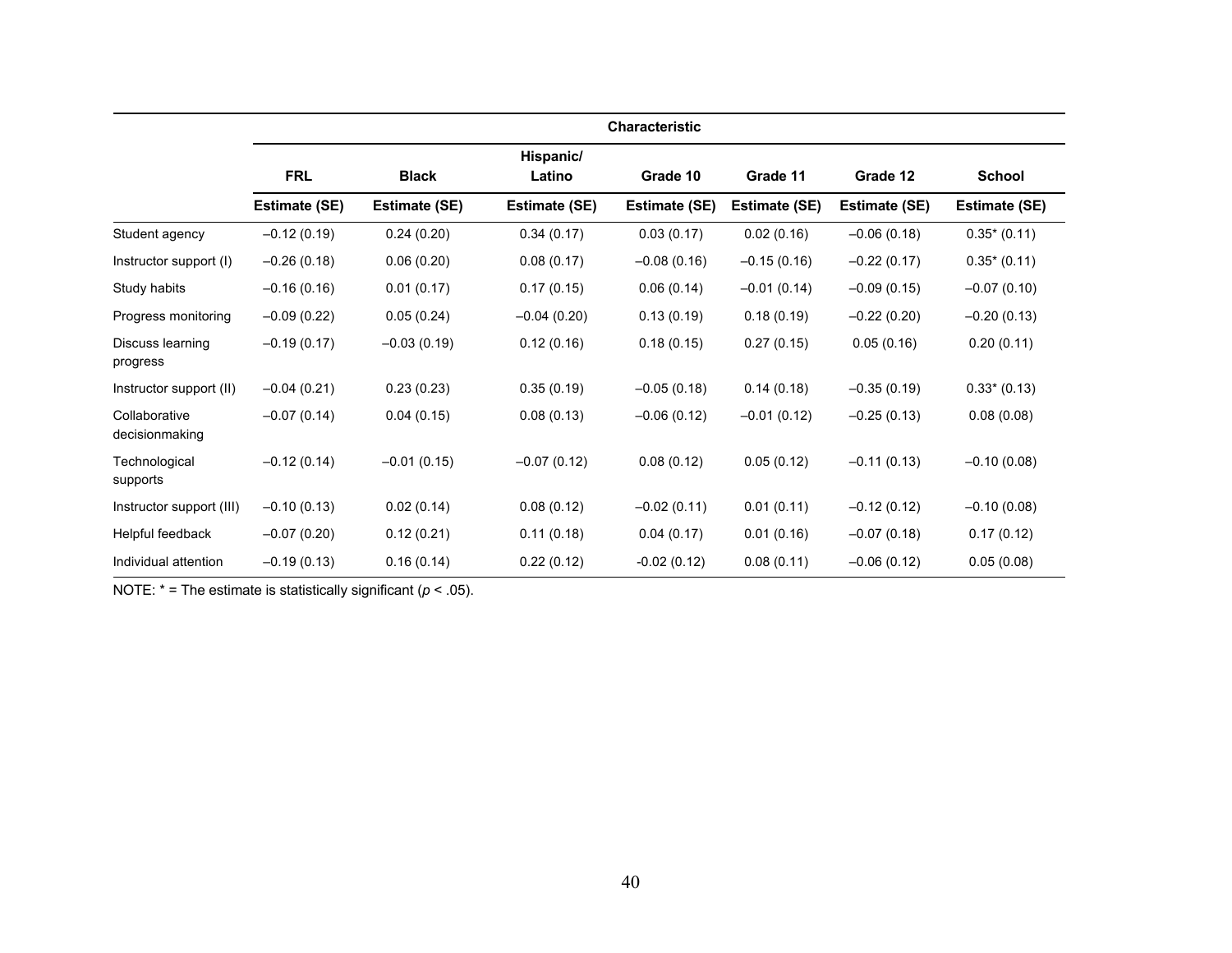|                                                    |                | Characteristic           |                      |
|----------------------------------------------------|----------------|--------------------------|----------------------|
|                                                    | <b>Title I</b> | <b>Black or Hispanic</b> | <b>School</b>        |
|                                                    | Estimate (SE)  | Estimate (SE)            | <b>Estimate (SE)</b> |
| Student choice                                     | $-0.16(0.11)$  | $-0.23(0.17)$            | $-0.60(0.48)$        |
| Personalized learning opportunities                | 0.09(0.12)     | 0.15(0.19)               | 0.48(0.28)           |
| Competency-based instruction                       | 0.01(0.06)     | $0.25*(0.10)$            | 0.22(0.21)           |
| Mastery-based learning                             | 0.03(0.08)     | 0.14(0.13)               | $0.60*(0.25)$        |
| Nonmastery-based learning                          | $-0.05(0.07)$  | 0.07(0.12)               | $-0.37(0.29)$        |
| High-quality assessments                           | $-0.07(0.08)$  | 0.12(0.13)               | $-0.31(0.33)$        |
| Meeting the needs of different students            | $0.13*(0.06)$  | $0.25*(0.10)$            | $0.72*(0.24)$        |
| Student-centered instructional practices           | $-0.03(0.08)$  | 0.23(0.13)               | 0.33(0.26)           |
| Nontraditional coursework                          | $-0.08(0.13)$  | 0.01(0.20)               | 0.04(0.54)           |
| Learning experiences outside of school             | $-0.07(0.10)$  | 0.11(0.17)               | $-0.39(0.49)$        |
| Real-world relevancy                               | $-0.07(0.09)$  | 0.03(0.14)               | $-0.14(0.30)$        |
| Socioemotional competencies                        | $-0.02(0.05)$  | 0.05(0.07)               | 0.08(0.16)           |
| Metacognitive strategies                           | 0.03(0.06)     | $0.25*(0.09)$            | 0.26(0.22)           |
| Student engagement                                 | $-0.02(0.08)$  | $-0.11(0.12)$            | $-0.20(0.28)$        |
| Student agency                                     | $-0.02(0.09)$  | $-0.10(0.14)$            | $-0.05(0.34)$        |
| Progress monitoring                                | 0.02(0.05)     | 0.03(0.08)               | $0.50*(0.14)$        |
| Review of academic data                            | $0.17*(0.08)$  | 0.18(0.13)               | $1.37*(0.27)$        |
| Review of nonacademic data                         | 0.06(0.09)     | 0.19(0.14)               | $0.98*(0.31)$        |
| Instructor data use                                | 0.12(0.08)     | 0.23(0.12)               | $1.08*(0.35)$        |
| Student data use                                   | 0.11(0.10)     | 0.19(0.16)               | $1.16*(0.24)$        |
| Collaborative decisionmaking                       | $-0.22*(0.11)$ | 0.08(0.17)               | 0.08(0.39)           |
| Instructor autonomy                                | $-0.12*(0.06)$ | $-0.26*(0.10)$           | 0.09(0.22)           |
| SCL-focused professional learning                  | $-0.05(0.06)$  | 0.01(0.10)               | 0.18(0.22)           |
| High-quality professional learning and<br>feedback | 0.04(0.06)     | $-0.03(0.09)$            | 0.13(0.23)           |
| Instructor guidance and responsiveness             | $-0.10*(0.05)$ | $-0.02(0.08)$            | 0.22(0.20)           |
| Understanding student needs                        | 0.02(0.04)     | 0.07(0.07)               | $0.56*(0.22)$        |
| Structural supports for SCL                        | $-0.07(0.06)$  | $-0.16(0.09)$            | 0.37(0.19)           |
| Inadequate supports for SCL in school              | 0.11(0.07)     | $0.28*(0.11)$            | $-0.59*(0.24)$       |
| Inadequate technological supports                  | 0.09(0.07)     | $0.25*(0.11)$            | $-0.52*(0.22)$       |
| Inflexibility of current structures                | $0.13*(0.07)$  | $0.32*(0.10)$            | $-0.09(0.27)$        |

## **Table B.10. Regression Results of Models Predicting Instructional Staff Survey Scales**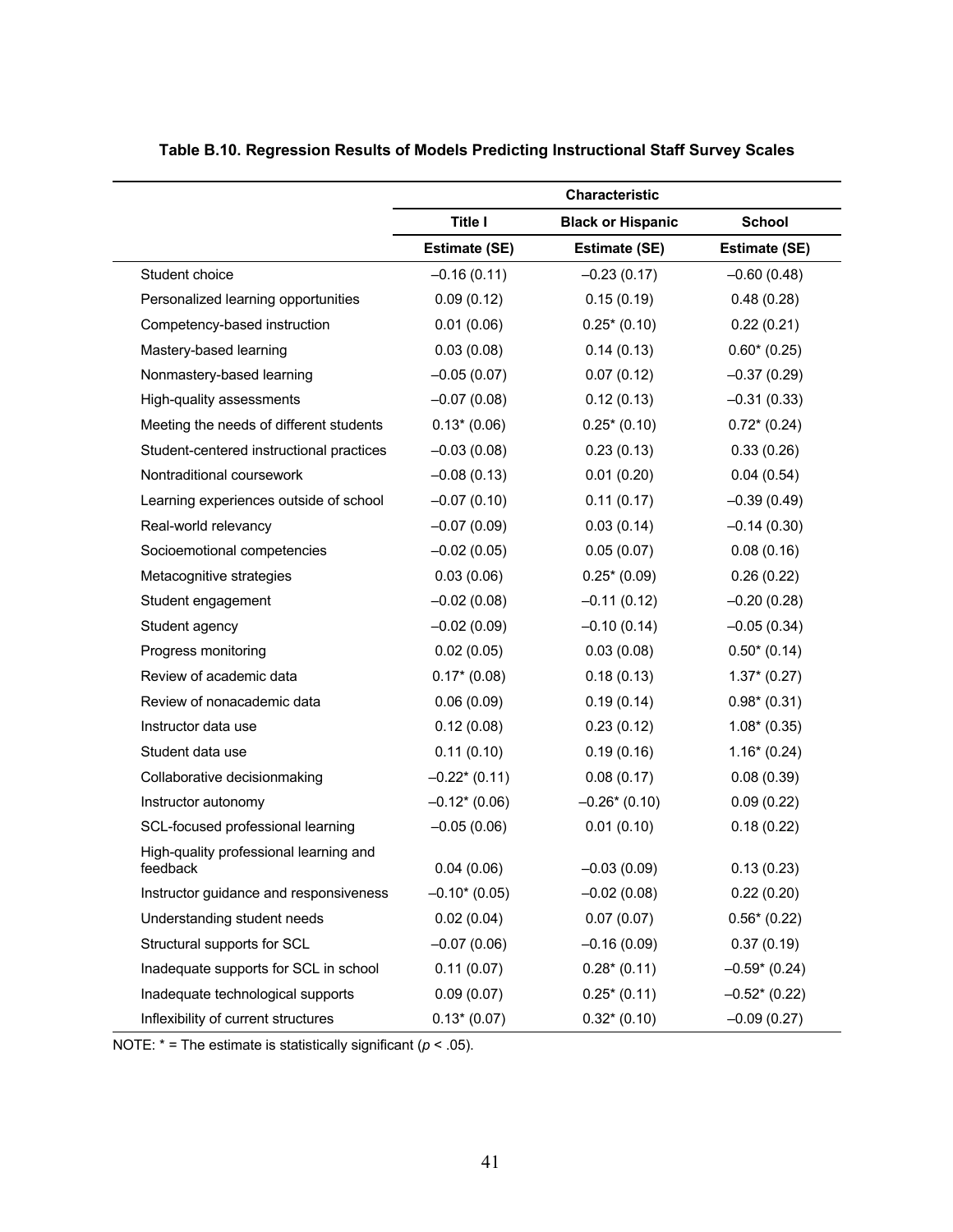|                                                 |                | <b>Characteristic</b>    |
|-------------------------------------------------|----------------|--------------------------|
|                                                 | <b>Title I</b> | <b>Black or Hispanic</b> |
|                                                 | Estimate (SE)  | Estimate (SE)            |
| <b>School leader survey</b>                     |                |                          |
| Flexible credit options                         | $0.49*(0.18)$  | 0.21(0.28)               |
| Diverse summative assessment strategies         | $-0.13(0.16)$  | $-0.14(0.24)$            |
| Personalized assessment opportunities           | 0.10(0.20)     | $-0.17(0.33)$            |
| Competency-based instruction                    | 0.28(0.15)     | $-0.23(0.26)$            |
| Mastery-based learning                          | $0.43*(0.19)$  | 0.24(0.30)               |
| Nonmastery-based learning                       | 0.05(0.21)     | 0.01(0.33)               |
| Nontraditional coursework                       | 0.13(0.14)     | $-0.14(0.22)$            |
| Learning experiences outside of school          | $-0.46*(0.19)$ | $-0.11(0.31)$            |
| Real-world relevancy                            | $-0.02(0.19)$  | $-0.31(0.29)$            |
| Student progress monitoring                     | 0.18(0.17)     | $-0.07(0.28)$            |
| Review of academic data                         | 0.09(0.17)     | 0.14(0.27)               |
| Review of nonacademic data                      | $-0.01(0.20)$  | 0.52(0.31)               |
| Discuss academic data                           | 0.07(0.17)     | 0.09(0.27)               |
| Discuss nonacademic data                        | 0.02(0.19)     | 0.25(0.30)               |
| Instructional staff use of data                 | 0.30(0.23)     | 0.60(0.33)               |
| Collaborative decisionmaking                    | $-0.05(0.22)$  | $-0.47(0.35)$            |
| <b>SCL mission</b>                              | 0.14(0.14)     | $-0.01(0.22)$            |
| SCL-focused professional learning               | $-0.12(0.13)$  | $-0.07(0.22)$            |
| High-quality professional learning and feedback | $-0.15(0.12)$  | $-0.16(0.19)$            |
| Standards and competencies support SCL          | $-0.14(0.11)$  | 0.03(0.19)               |
| Materials and assessments support SCL           | $-0.09(0.12)$  | 0.25(0.20)               |
| Leader support for mastery                      | 0.29(0.21)     | 0.26(0.34)               |
| Leader support for nonmastery                   | 0.06(0.24)     | 0.12(0.38)               |
| Inadequate supports for SCL in school           | $-0.12(0.11)$  | 0.32(0.17)               |
| Inadequate technological supports               | 0.06(0.14)     | 0.18(0.22)               |
| Inflexibility of current structures             | $-0.04(0.11)$  | 0.21(0.18)               |

## **Table B.11. Regression Results of Models Predicting School Leader Survey Scales**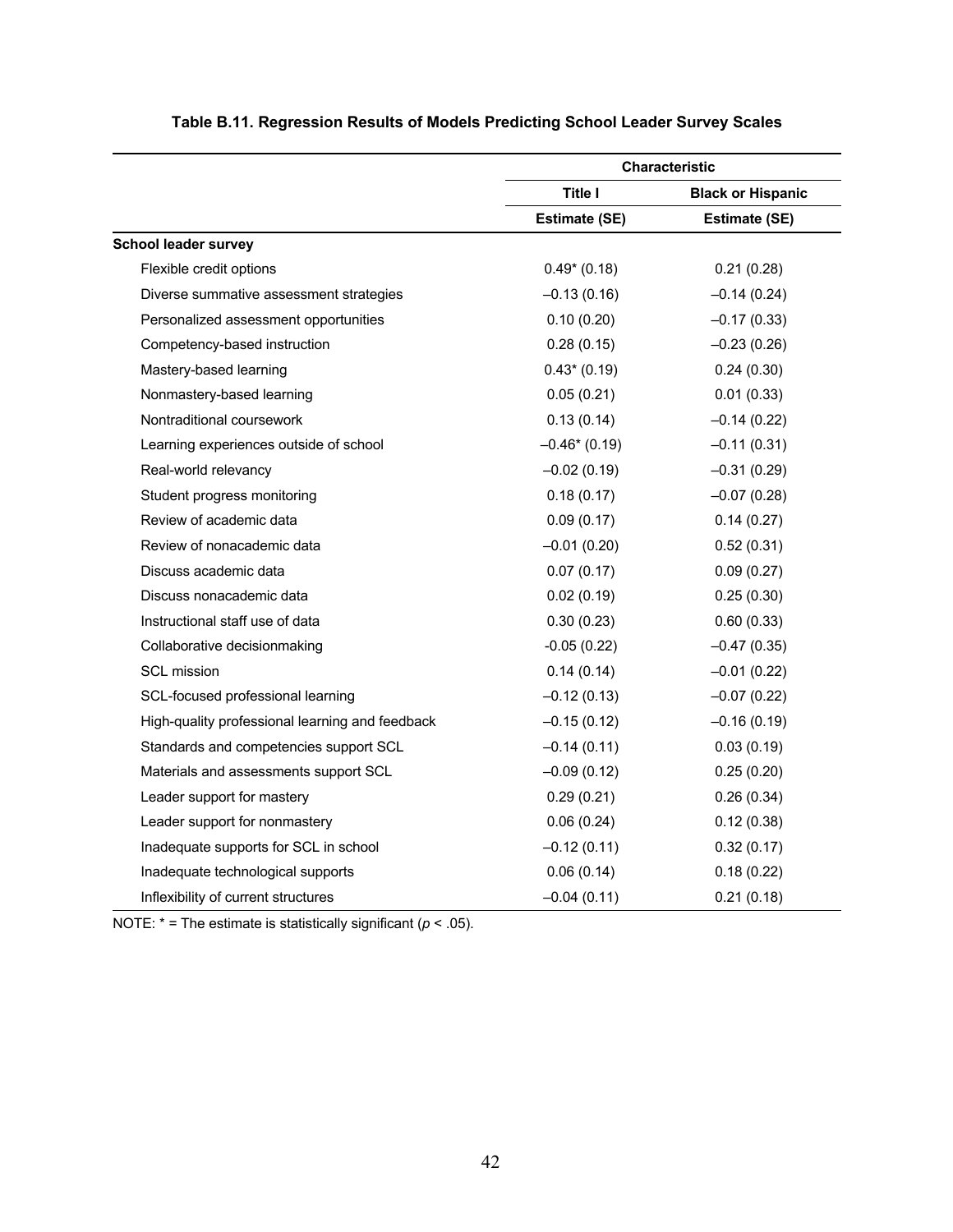|     |                                                                                                                      | 1.  | 2.              | 3.                                          | 4. | 5. |  |  |                                                     |     |     |                                                                   |                |     | 6. 7. 8. 9. 10. 11. 12. 13. 14. 15. 16. 17. 18. 19. 20. 21. 22. 23. 24. 25. 26. 27.                          |                |           |                       |                   |           |  |
|-----|----------------------------------------------------------------------------------------------------------------------|-----|-----------------|---------------------------------------------|----|----|--|--|-----------------------------------------------------|-----|-----|-------------------------------------------------------------------|----------------|-----|--------------------------------------------------------------------------------------------------------------|----------------|-----------|-----------------------|-------------------|-----------|--|
| 1.  | Student choice                                                                                                       | 1.0 |                 |                                             |    |    |  |  |                                                     |     |     |                                                                   |                |     |                                                                                                              |                |           |                       |                   |           |  |
| 2.  | Tailored learning                                                                                                    |     | $0.7$ 1.0       |                                             |    |    |  |  |                                                     |     |     |                                                                   |                |     |                                                                                                              |                |           |                       |                   |           |  |
| 3.  | Course credit                                                                                                        |     |                 | $0.2$ 0.3 1.0                               |    |    |  |  |                                                     |     |     |                                                                   |                |     |                                                                                                              |                |           |                       |                   |           |  |
| 4.  | Diverse learning                                                                                                     |     | $0.5 \quad 0.5$ | $0.1$ 1.0                                   |    |    |  |  |                                                     |     |     |                                                                   |                |     |                                                                                                              |                |           |                       |                   |           |  |
| 5.  | Personalization                                                                                                      |     | $0.5\ 0.6$      | $0.2$ 0.7 1.0                               |    |    |  |  |                                                     |     |     |                                                                   |                |     |                                                                                                              |                |           |                       |                   |           |  |
| 6.  | Objectives shared                                                                                                    |     |                 | 0.3 0.4 0.1 0.5 0.5 1.0                     |    |    |  |  |                                                     |     |     |                                                                   |                |     |                                                                                                              |                |           |                       |                   |           |  |
| 7.  | Mastery                                                                                                              |     |                 | 0.5 0.5 0.3 0.4 0.6 0.3 1.0                 |    |    |  |  |                                                     |     |     |                                                                   |                |     |                                                                                                              |                |           |                       |                   |           |  |
| 8.  | Nonmastery                                                                                                           |     |                 | 0.0 0.0 -0.1 0.2 0.2 0.3 0.0 1.0            |    |    |  |  |                                                     |     |     |                                                                   |                |     |                                                                                                              |                |           |                       |                   |           |  |
| 9.  | Engagement                                                                                                           |     |                 | 0.3 0.4 0.0 0.5 0.5 0.5 0.3 0.4 1.0         |    |    |  |  |                                                     |     |     |                                                                   |                |     |                                                                                                              |                |           |                       |                   |           |  |
| 10. | High expectations                                                                                                    |     |                 | 0.2 0.3 -0.1 0.4 0.3 0.4 0.2 0.4 0.6 1.0    |    |    |  |  |                                                     |     |     |                                                                   |                |     |                                                                                                              |                |           |                       |                   |           |  |
| 11. | Nontraditional                                                                                                       |     |                 | 0.2 0.2 0.2 0.1 0.2 0.1 0.3 0.0 0.1 0.0 1.0 |    |    |  |  |                                                     |     |     |                                                                   |                |     |                                                                                                              |                |           |                       |                   |           |  |
|     | 12. Learning                                                                                                         |     | $0.0 \quad 0.1$ |                                             |    |    |  |  | 0.1 0.1 0.1 0.1 0.1 0.1 0.1 0.1 0.7 1.0             |     |     |                                                                   |                |     |                                                                                                              |                |           |                       |                   |           |  |
| 13. | Outside of school                                                                                                    |     |                 |                                             |    |    |  |  | 0.1 0.1 0.0 0.2 0.2 0.3 0.2 0.3 0.3 0.3 0.2 0.2 1.0 |     |     |                                                                   |                |     |                                                                                                              |                |           |                       |                   |           |  |
|     | 14. Real world                                                                                                       |     | $0.4 \quad 0.5$ |                                             |    |    |  |  | 0.2 0.4 0.5 0.4 0.5 0.1 0.4 0.2 0.4 0.3 0.4 1.0     |     |     |                                                                   |                |     |                                                                                                              |                |           |                       |                   |           |  |
| 15. | Metacognitive                                                                                                        |     | $0.3 \ 0.4$     |                                             |    |    |  |  | 0.1 0.5 0.5 0.5 0.4 0.3 0.5 0.3 0.2 0.2 0.4         |     |     | $0.6$ 1.0                                                         |                |     |                                                                                                              |                |           |                       |                   |           |  |
| 16. | Student engagement 0.3 0.4 0.1 0.4 0.4 0.4 0.4 0.2 0.5 0.3 0.3 0.3 0.5 0.6                                           |     |                 |                                             |    |    |  |  |                                                     |     |     |                                                                   | $0.6$ 1.0      |     |                                                                                                              |                |           |                       |                   |           |  |
| 17. | Student agency                                                                                                       |     | $0.4 \quad 0.5$ |                                             |    |    |  |  |                                                     |     |     | 0.1 0.5 0.5 0.4 0.5 0.1 0.5 0.3 0.3 0.3 0.4 0.6 0.7 0.8 1.0       |                |     |                                                                                                              |                |           |                       |                   |           |  |
| 18. | Instructor support (I) 0.3 0.4                                                                                       |     |                 |                                             |    |    |  |  | 0.1 0.5 0.5 0.5 0.4 0.1 0.4 0.4 0.1                 | 0.1 | 0.3 | 0.4                                                               | $0.6\quad 0.6$ |     | $0.6$ 1.0                                                                                                    |                |           |                       |                   |           |  |
| 19. | Study habits                                                                                                         |     |                 |                                             |    |    |  |  |                                                     |     |     | 0.2 0.3 0.0 0.3 0.3 0.4 0.1 0.3 0.5 0.3 0.1 0.1 0.4 0.4 0.5 0.5   |                |     | 0.4 0.5 1.0                                                                                                  |                |           |                       |                   |           |  |
| 20. | Progress monitoring 0.1 0.1 -0.1 0.3 0.3 0.4 0.1 0.4 0.4 0.4 0.0 0.1 0.4 0.3 0.5 0.4                                 |     |                 |                                             |    |    |  |  |                                                     |     |     |                                                                   |                |     | $0.4\quad 0.5$                                                                                               | $0.5$ 1.0      |           |                       |                   |           |  |
| 21. | Discuss learning                                                                                                     |     | $0.2 \quad 0.3$ |                                             |    |    |  |  |                                                     |     |     | 0.1 0.3 0.3 0.2 0.3 0.1 0.2 0.2 0.3 0.2 0.4 0.4 0.4 0.5           |                |     | $0.5 \quad 0.4$                                                                                              | 0.4            | $0.4$ 1.0 |                       |                   |           |  |
| 22. | Instructor support (II) 0.3 0.4 0.1 0.4 0.5 0.5 0.4 0.2 0.4 0.3 0.2 0.1 0.4 0.5 0.6 0.5 0.6 0.5 0.5 0.5 0.6 1.0      |     |                 |                                             |    |    |  |  |                                                     |     |     |                                                                   |                |     |                                                                                                              |                |           |                       |                   |           |  |
| 23. | Collaborative                                                                                                        |     | $0.3 \quad 0.4$ |                                             |    |    |  |  |                                                     |     |     | 0.0 0.4 0.4 0.4 0.2 0.2 0.5 0.3 0.1 0.1 0.3 0.4 0.5 0.5           |                |     | $0.5 \quad 0.5$                                                                                              |                |           | $0.5$ 0.4 0.4 0.5 1.0 |                   |           |  |
| 24. | Technological                                                                                                        |     |                 |                                             |    |    |  |  |                                                     |     |     | 0.2 0.2 -0.1 0.3 0.2 0.4 0.0 0.3 0.4 0.4 -0.1 0.1 0.3 0.2 0.4 0.4 |                |     | $0.3$ 0.4 0.5 0.6                                                                                            |                |           | $0.2 \quad 0.4$       | $0.6$ 1.0         |           |  |
| 25. | Instructor support (III) 0.3 0.3 0.0 0.4 0.4 0.4 0.2 0.3 0.5 0.4 0.1 0.2 0.4 0.3 0.5 0.5 0.5 0.5 0.5 0.5 0.5 0.5 0.8 |     |                 |                                             |    |    |  |  |                                                     |     |     |                                                                   |                |     |                                                                                                              |                |           |                       |                   | $0.7$ 1.0 |  |
| 26. | Helpful feedback                                                                                                     |     | $0.3 \quad 0.4$ |                                             |    |    |  |  |                                                     |     |     | 0.1 0.5 0.5 0.5 0.3 0.3 0.5 0.4 0.1 0.1 0.3 0.4 0.5 0.5           |                | 0.5 | 0.6                                                                                                          | $0.5\quad 0.5$ |           | $0.5\quad 0.6$        | $0.7$ 0.6 0.7 1.0 |           |  |
|     | 27. Individual attention                                                                                             |     |                 |                                             |    |    |  |  |                                                     |     |     |                                                                   |                |     | 0.3 0.3 -0.1 0.4 0.4 0.4 0.2 0.2 0.4 0.4 0.1 0.1 0.3 0.3 0.5 0.5 0.5 0.6 0.5 0.5 0.4 0.5 0.7 0.6 0.8 0.7 1.0 |                |           |                       |                   |           |  |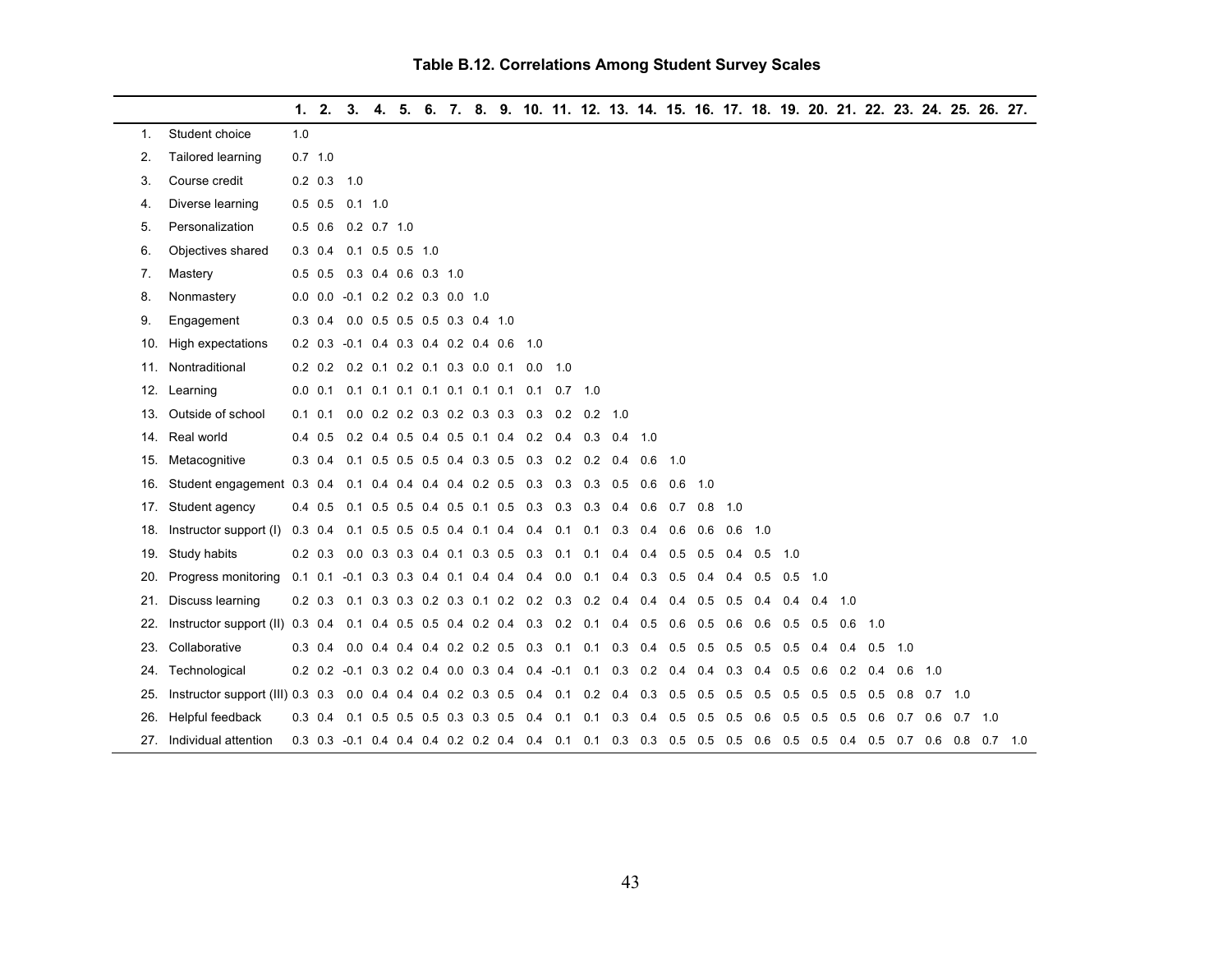|                                                                                    | 1. | 2.                                                       | 3. | 4. | 5. | 6. | 7. | 8. |  |  | 9. 10. 11. 12. 13. 14. 15. 16. 17. 18. 19. 20. 21. 22. 23. 24. 25. 26. 27. 28. 29. 30. |  |  |  |  |  |  |  |  |
|------------------------------------------------------------------------------------|----|----------------------------------------------------------|----|----|----|----|----|----|--|--|----------------------------------------------------------------------------------------|--|--|--|--|--|--|--|--|
| 1. Student choice 1.0                                                              |    |                                                          |    |    |    |    |    |    |  |  |                                                                                        |  |  |  |  |  |  |  |  |
| 2. Personalized<br>learning<br>opportunities                                       |    | $0.6$ 1.0                                                |    |    |    |    |    |    |  |  |                                                                                        |  |  |  |  |  |  |  |  |
| 3. Competency-<br>based<br>instruction                                             |    | $0.1$ 0.1 1.0                                            |    |    |    |    |    |    |  |  |                                                                                        |  |  |  |  |  |  |  |  |
| 4. Mastery-based 0.5 0.4 0.1 1.0<br>learning                                       |    |                                                          |    |    |    |    |    |    |  |  |                                                                                        |  |  |  |  |  |  |  |  |
| 5. Nonmastery-<br>based<br>learning                                                |    | $-0.3$ $-0.3$ 0.1 $-0.5$ 1.0                             |    |    |    |    |    |    |  |  |                                                                                        |  |  |  |  |  |  |  |  |
| 6. High-quality<br>assessments                                                     |    | 0.4 0.3 0.3 0.4 0.0 1.0                                  |    |    |    |    |    |    |  |  |                                                                                        |  |  |  |  |  |  |  |  |
| 7. Meeting needs 0.1 0.2 0.2 0.2 0.0 0.2 1.0<br>of different<br>students           |    |                                                          |    |    |    |    |    |    |  |  |                                                                                        |  |  |  |  |  |  |  |  |
| 8. Student-<br>centered<br>instructional<br>practices                              |    | 0.4 0.3 0.2 0.4 -0.1 0.6 0.2 1.0                         |    |    |    |    |    |    |  |  |                                                                                        |  |  |  |  |  |  |  |  |
| 9. Nontraditional<br>coursework                                                    |    | 0.2 0.2 0.1 0.2 0.0 0.2 0.2 0.1 1.0                      |    |    |    |    |    |    |  |  |                                                                                        |  |  |  |  |  |  |  |  |
| 10. Learning<br>experiences<br>outside of<br>school                                |    | 0.2 0.2 0.0 0.2 0.0 0.1 0.1 0.1 0.6 1.0                  |    |    |    |    |    |    |  |  |                                                                                        |  |  |  |  |  |  |  |  |
| 11. Real-world<br>relevancy                                                        |    | 0.3 0.3 0.2 0.4 -0.1 0.5 0.3 0.4 0.2 0.2 1.0             |    |    |    |    |    |    |  |  |                                                                                        |  |  |  |  |  |  |  |  |
| 12. Socioemotional 0.1 0.1 0.0 0.2 0.0 0.1 0.1 0.1 0.2 0.2 0.2 1.0<br>competencies |    |                                                          |    |    |    |    |    |    |  |  |                                                                                        |  |  |  |  |  |  |  |  |
| 13. Metacognitive<br>skills                                                        |    | 0.3 0.3 0.3 0.3 -0.1 0.4 0.2 0.5 0.1 0.1 0.3 0.1 1.0     |    |    |    |    |    |    |  |  |                                                                                        |  |  |  |  |  |  |  |  |
| 14. Student<br>engagement                                                          |    | 0.2 0.2 0.1 0.3 -0.1 0.3 0.3 0.3 0.2 0.1 0.4 0.2 0.3 1.0 |    |    |    |    |    |    |  |  |                                                                                        |  |  |  |  |  |  |  |  |
| 15. Student<br>agency                                                              |    |                                                          |    |    |    |    |    |    |  |  | 0.4 0.4 0.1 0.5 -0.3 0.4 0.3 0.4 0.2 0.2 0.5 0.2 0.4 0.6 1.0                           |  |  |  |  |  |  |  |  |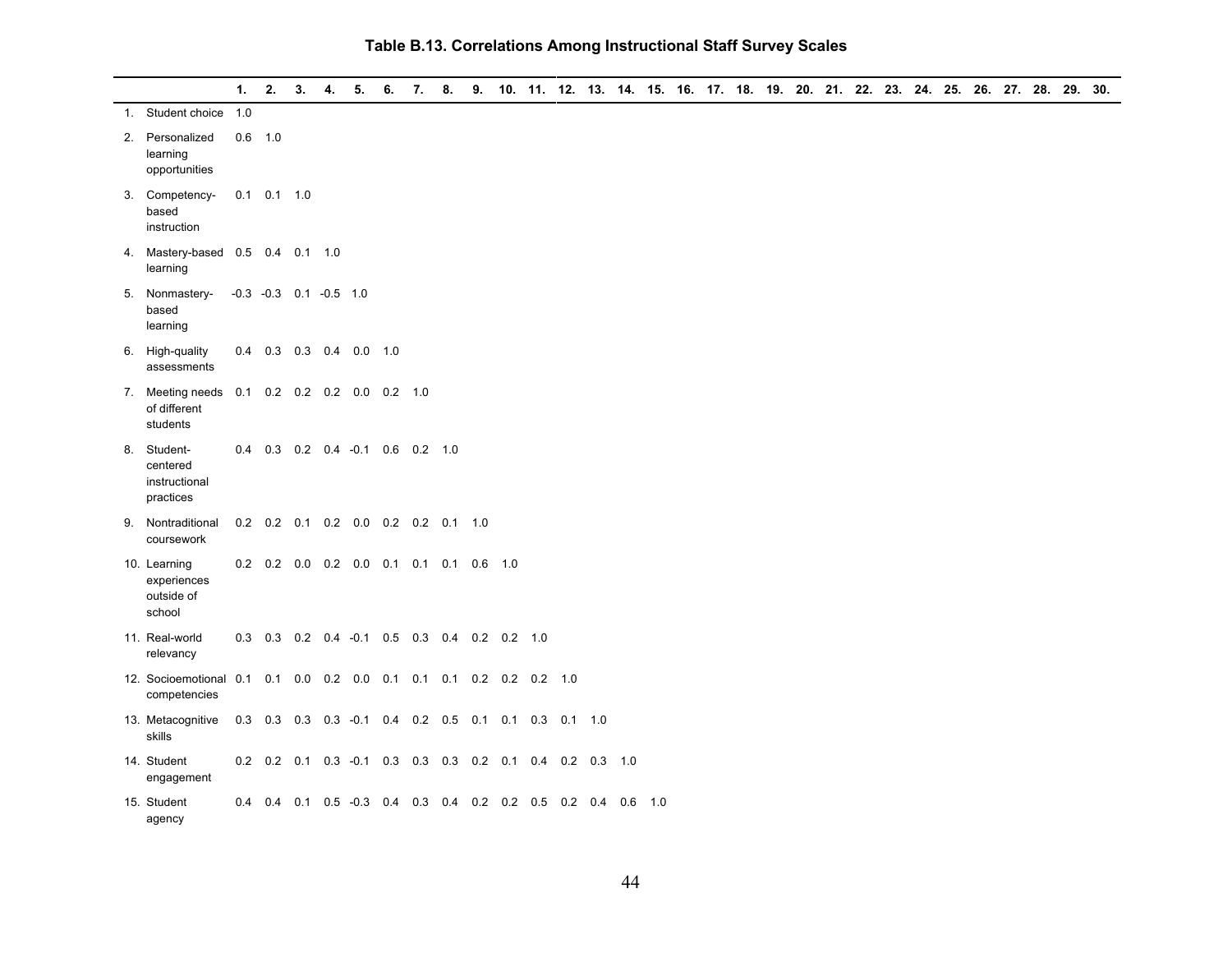|                                                              | 1.  | 2.                    | 3.  | 4.              | 5.                | 6.              | 7.                                 | 8.  | 9.  |     |                         | 10. 11. 12. 13. 14. 15. 16. 17. 18. 19. 20. 21. 22. 23. 24. 25. 26. 27. 28. 29. 30.                                                   |     |                   |                 |                 |           |                                             |                   |     |                |               |               |           |               |  |
|--------------------------------------------------------------|-----|-----------------------|-----|-----------------|-------------------|-----------------|------------------------------------|-----|-----|-----|-------------------------|---------------------------------------------------------------------------------------------------------------------------------------|-----|-------------------|-----------------|-----------------|-----------|---------------------------------------------|-------------------|-----|----------------|---------------|---------------|-----------|---------------|--|
| 16. Progress<br>monitoring                                   | 0.1 | 0.1                   | 0.1 | 0.1             | 0.1               | 0.1             | 0.2                                | 0.1 | 0.1 | 0.1 | 0.1                     | 0.1                                                                                                                                   | 0.2 | 0.1               | 0.1             | 1.0             |           |                                             |                   |     |                |               |               |           |               |  |
| 17. Review of<br>academic data                               |     | $0.2 \quad 0.2$       | 0.1 |                 |                   | $0.4 - 0.2$ 0.1 |                                    |     |     |     | 0.2 0.3 0.1 0.1 0.2 0.2 |                                                                                                                                       | 0.3 |                   | $0.2 \quad 0.4$ | $0.2$ 1.0       |           |                                             |                   |     |                |               |               |           |               |  |
| 18. Review of<br>nonacademic<br>data                         |     |                       |     |                 |                   |                 | 0.3 0.3 0.1 0.5 -0.3 0.3 0.2 0.4   |     |     |     |                         | 0.1 0.1 0.3 0.2 0.4 0.3 0.5 0.2 0.7 1.0                                                                                               |     |                   |                 |                 |           |                                             |                   |     |                |               |               |           |               |  |
| 19. Instructor data<br>use                                   |     | $0.2$ 0.3 0.1         |     |                 | $0.5 - 0.3$       | 0.2             | 0.2                                | 0.4 | 0.1 |     |                         | $0.1$ 0.2 0.2                                                                                                                         | 0.4 | 0.2               | 0.3             | $0.1 \quad 0.5$ | $0.6$ 1.0 |                                             |                   |     |                |               |               |           |               |  |
| 20. Student data<br>use                                      |     |                       |     |                 |                   |                 | 0.3 0.2 0.2 0.5 -0.2 0.3 0.2 0.4   |     |     |     |                         | $0.1$ 0.1 0.3 0.1 0.3                                                                                                                 |     | 0.3               | 0.5             | $0.2 \quad 0.5$ | 0.6       | 0.5                                         | 1.0               |     |                |               |               |           |               |  |
| 21. Collaborative<br>decisionmaking                          |     | $0.1$ 0.2 0.0         |     | $0.2 \quad 0.0$ |                   | 0.1             | 0.1                                | 0.1 |     |     |                         | $0.2$ 0.2 0.2 0.2 0.1                                                                                                                 |     | 0.2               | 0.2             | $0.2 \quad 0.2$ | 0.3       |                                             | $0.2$ 0.2 1.0     |     |                |               |               |           |               |  |
| 22. Instructor<br>autonomy                                   |     | $0.1$ 0.1 0.1 0.2 0.0 |     |                 |                   |                 | $0.0$ 0.1 0.1                      |     |     |     |                         | $0.1$ 0.1 0.1 0.2 0.1                                                                                                                 |     | $0.2$ 0.2 0.1 0.2 |                 |                 | 0.1       | 0.2                                         | $0.1$ $0.5$ $1.0$ |     |                |               |               |           |               |  |
| 23. SCL-focused<br>professional<br>learning                  |     |                       |     |                 |                   |                 |                                    |     |     |     |                         | 0.1 0.1 0.1 0.2 -0.1 0.1 0.1 0.1 0.2 0.2 0.1 0.2 0.1 0.1 0.2 0.1 0.2 0.2 0.2 0.2 0.3 0.5 1.0                                          |     |                   |                 |                 |           |                                             |                   |     |                |               |               |           |               |  |
| 24. High-quality<br>professional<br>learning and<br>feedback | 0.1 |                       |     |                 |                   |                 | $0.1$ 0.1 0.1 -0.1 0.0 0.1         |     |     |     |                         | $0.1$ 0.2 0.2 0.1 0.2 0.1                                                                                                             |     |                   |                 |                 |           | 0.2 0.2 0.1 0.2 0.2 0.2 0.2 0.4 0.5 0.8 1.0 |                   |     |                |               |               |           |               |  |
| 25. Instructor<br>guidance                                   | 0.1 |                       |     |                 | $0.1$ 0.1 0.2 0.0 |                 | $0.2$ 0.2 0.2                      |     |     |     |                         | 0.1 0.2 0.2 0.2 0.1 0.2 0.3 0.1 0.2 0.2 0.2 0.1 0.4 0.6                                                                               |     |                   |                 |                 |           |                                             |                   |     |                | $0.4$ 0.4 1.0 |               |           |               |  |
| 26. Understanding<br>student needs                           |     |                       |     |                 |                   |                 | $0.1$ 0.2 0.2 0.3 -0.1 0.2 0.2 0.3 |     |     |     |                         | 0.1 0.1 0.2 0.2 0.2 0.2 0.3                                                                                                           |     |                   |                 | $0.2 \quad 0.4$ | 0.3       |                                             | $0.3$ 0.3 0.2 0.3 |     | 0.4            |               | $0.3$ 0.4 1.0 |           |               |  |
| 27. Structural<br>supports<br>for SCL                        |     | $0.2 \quad 0.1$       |     |                 |                   |                 |                                    |     |     |     |                         | 0.1 0.3 -0.1 0.1 0.2 0.2 0.2 0.2 0.2 0.3 0.1                                                                                          |     | $0.3 \quad 0.4$   |                 | $0.1 \quad 0.3$ | 0.3       |                                             | $0.3$ 0.3 0.4     | 0.5 | $0.5\quad 0.5$ |               | 0.6           | $0.4$ 1.0 |               |  |
| 28. Inadequate<br>supports<br>for SCL                        |     |                       |     |                 |                   |                 |                                    |     |     |     |                         | -0.1 -0.1 -0.1 -0.2 0.1 0.0 -0.1 0.0 -0.2 -0.2 -0.1 -0.2 0.0 -0.1 -0.2 0.0 -0.2 -0.1 -0.1 -0.1 -0.3 -0.4 -0.4 -0.4 -0.4 -0.3 -0.5 1.0 |     |                   |                 |                 |           |                                             |                   |     |                |               |               |           |               |  |
| 29. Inadequate<br>technological<br>supports                  |     |                       |     |                 |                   |                 |                                    |     |     |     |                         |                                                                                                                                       |     |                   |                 |                 |           |                                             |                   |     |                |               |               |           |               |  |
| 30. Inflexibility of<br>current<br>structures                |     |                       |     |                 |                   |                 |                                    |     |     |     |                         | -0.1 -0.1 0.0 -0.2 0.1 -0.1 -0.1 0.0 -0.1 -0.1 -0.1 -0.2 0.0 -0.2 -0.2 0.0 -0.1 -0.1 -0.1 -0.1 -0.2 -0.3 -0.3 -0.3 -0.2 -0.3          |     |                   |                 |                 |           |                                             |                   |     |                |               |               |           | 0.6  0.5  1.0 |  |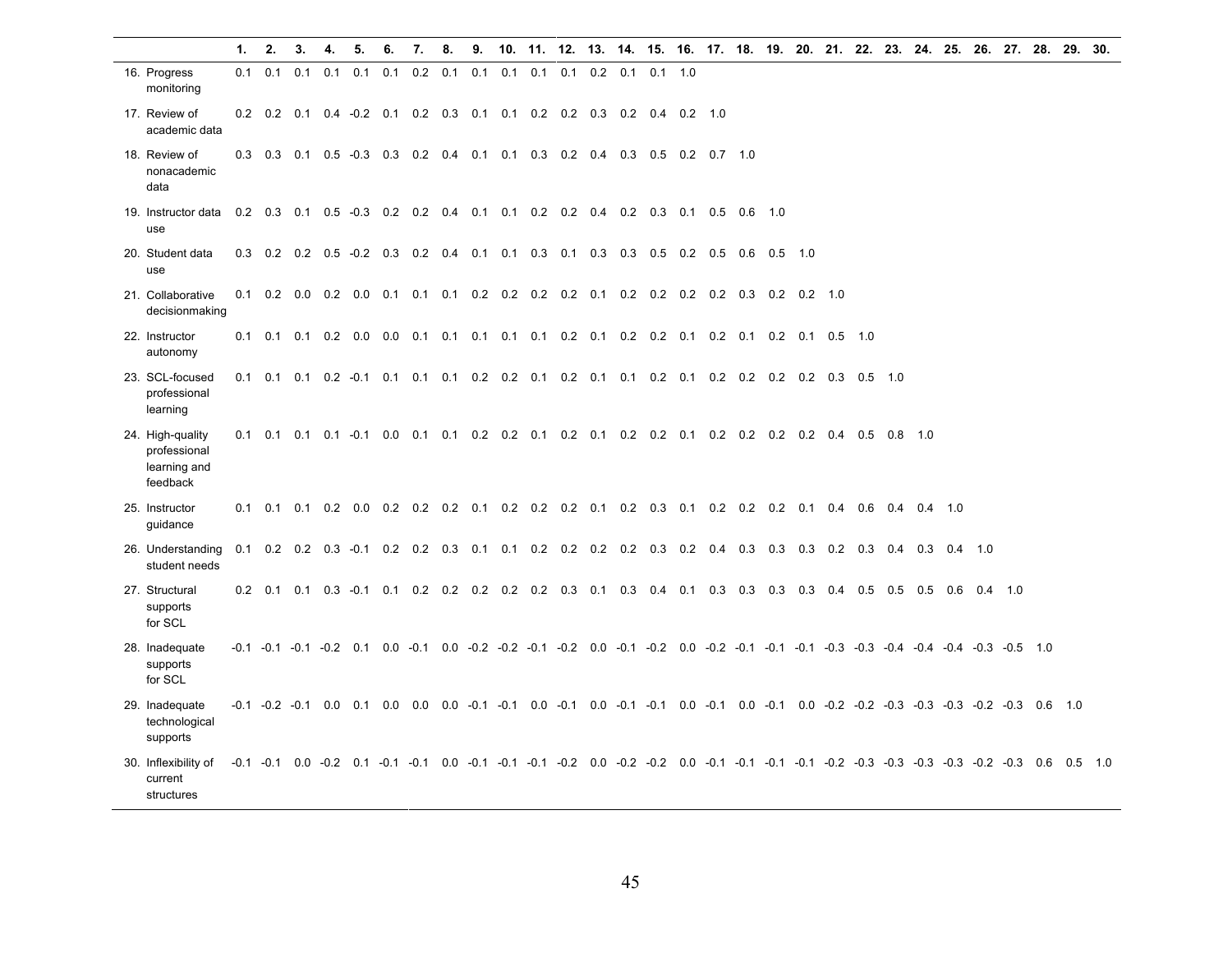|    |                                           | 1.              | 2.              |                   |                 | 3.4.5.6.                                     |                                    |  |                 |     |     |           |           |               | 7. 8. 9. 10. 11. 12. 13. 14. 15. 16. 17. 18. 19. 20. 21. 22. 23. 24. 25. 26.                             |     |        |                                 |  |                |  |     |
|----|-------------------------------------------|-----------------|-----------------|-------------------|-----------------|----------------------------------------------|------------------------------------|--|-----------------|-----|-----|-----------|-----------|---------------|----------------------------------------------------------------------------------------------------------|-----|--------|---------------------------------|--|----------------|--|-----|
|    | 1. Flexible credit options                | 1.0             |                 |                   |                 |                                              |                                    |  |                 |     |     |           |           |               |                                                                                                          |     |        |                                 |  |                |  |     |
| 2. | Diverse sum, assessment                   | $0.3$ 1.0       |                 |                   |                 |                                              |                                    |  |                 |     |     |           |           |               |                                                                                                          |     |        |                                 |  |                |  |     |
| 3. | Personalized assessment                   |                 | $0.5 \quad 0.4$ | 1.0               |                 |                                              |                                    |  |                 |     |     |           |           |               |                                                                                                          |     |        |                                 |  |                |  |     |
|    | 4. Competency-based<br>instruction        |                 |                 | $0.2$ 0.4 0.4 1.0 |                 |                                              |                                    |  |                 |     |     |           |           |               |                                                                                                          |     |        |                                 |  |                |  |     |
| 5. | Mastery-based instruction                 | $0.7 \quad 0.4$ |                 |                   | $0.7$ 0.5 1.0   |                                              |                                    |  |                 |     |     |           |           |               |                                                                                                          |     |        |                                 |  |                |  |     |
| 6. | Nonmastery                                |                 |                 |                   |                 | $-0.3$ 0.0 $-0.4$ $-0.1$ $-0.4$ 1.0          |                                    |  |                 |     |     |           |           |               |                                                                                                          |     |        |                                 |  |                |  |     |
| 7. | Nontraditional coursework                 |                 |                 |                   |                 | $0.5$ 0.3 0.5 0.2 0.5 -0.3 1.0               |                                    |  |                 |     |     |           |           |               |                                                                                                          |     |        |                                 |  |                |  |     |
| 8. | Learning experience outside<br>of school  |                 |                 |                   |                 | 0.2 0.2 0.3 0.1 0.2 -0.2 0.5 1.0             |                                    |  |                 |     |     |           |           |               |                                                                                                          |     |        |                                 |  |                |  |     |
| 9. | Real-world relevancy                      | $0.5 \quad 0.5$ |                 | $0.6$ 0.3         |                 | $0.7 -0.3$ 0.5 0.4 1.0                       |                                    |  |                 |     |     |           |           |               |                                                                                                          |     |        |                                 |  |                |  |     |
|    | 10. Student progress                      | 0.3             | 0.2             |                   |                 | $0.3$ 0.5 0.4 0.0 0.2 0.1                    |                                    |  | $0.3 \quad 1.0$ |     |     |           |           |               |                                                                                                          |     |        |                                 |  |                |  |     |
|    | 11. Academic data                         | 0.5             | 0.4             |                   | $0.4$ 0.3       | 0.5                                          | $-0.2$ 0.4 0.2 0.5 0.3 1.0         |  |                 |     |     |           |           |               |                                                                                                          |     |        |                                 |  |                |  |     |
|    | 12. Nonacademic data                      | 0.4             | 0.2             | 0.4               | 0.1             | 0.5                                          | $-0.3$ 0.3 0.1 0.4 0.0 0.7 1.0     |  |                 |     |     |           |           |               |                                                                                                          |     |        |                                 |  |                |  |     |
|    | 13. Discuss academic data                 | $0.3 \quad 0.3$ |                 |                   |                 | 0.2 0.2 0.4 -0.1 0.4 0.2 0.3 0.1 0.7 0.5 1.0 |                                    |  |                 |     |     |           |           |               |                                                                                                          |     |        |                                 |  |                |  |     |
|    | 14. Discuss nonacademic data              | 0.3             | 0.3             |                   | $0.3$ 0.0 0.4   |                                              | $-0.2$ 0.3 0.3 0.5 0.1             |  |                 | 0.5 | 0.6 | $0.7$ 1.0 |           |               |                                                                                                          |     |        |                                 |  |                |  |     |
|    | 15. Instructor data use                   | $0.4 \quad 0.3$ |                 | $0.4 \quad 0.4$   |                 | 0.4                                          | $-0.1$ 0.4 0.2 0.4 0.2 0.5 0.4 0.5 |  |                 |     |     |           | $0.4$ 1.0 |               |                                                                                                          |     |        |                                 |  |                |  |     |
|    | 16. Collaborative decisionmaking 0.2 0.4  |                 |                 |                   |                 | 0.3 0.2 0.3 0.0 0.4 0.3 0.5 0.1 0.4 0.3 0.4  |                                    |  |                 |     |     |           |           | $0.4$ 0.3 1.0 |                                                                                                          |     |        |                                 |  |                |  |     |
|    | 17. SCL mission                           | $0.3 \quad 0.3$ |                 |                   | $0.4$ 0.3 0.4   |                                              |                                    |  |                 |     |     |           |           |               | $-0.2$ 0.4 0.2 0.4 0.3 0.4 0.3 0.4 0.3 0.5 0.3 1.0                                                       |     |        |                                 |  |                |  |     |
|    | 18. SCL-focused professional<br>learning  |                 |                 |                   |                 |                                              |                                    |  |                 |     |     |           |           |               | 0.2 0.3 0.4 0.5 0.5 -0.3 0.4 0.2 0.4 0.4 0.4 0.3 0.4 0.3 0.2 0.3 0.3 1.0                                 |     |        |                                 |  |                |  |     |
|    | 19. Leader support for mastery            | $0.2 \quad 0.4$ |                 |                   | $0.3 \quad 0.4$ |                                              |                                    |  |                 |     |     |           |           |               | 0.4 -0.2 0.3 0.1 0.4 0.3 0.4 0.2 0.4 0.4 0.2 0.4 0.3                                                     | 0.8 | $-1.0$ |                                 |  |                |  |     |
|    | 20. High-quality professional<br>learning | $0.0 \quad 0.1$ |                 |                   |                 |                                              |                                    |  |                 |     |     |           |           |               | 0.2 0.4 0.2 -0.1 0.1 0.0 0.1 0.2 0.1 0.0 0.1 0.0 0.1 0.0 0.1 0.3 0.4 1.0                                 |     |        |                                 |  |                |  |     |
|    | 21. Standards and competencies            | 0.1             |                 |                   |                 |                                              |                                    |  |                 |     |     |           |           |               | 0.1 0.1 0.3 0.2 -0.1 0.1 0.2 0.1 0.1 0.1 0.2 0.3 0.2 0.2 0.0 0.1 0.4 0.3 0.6 1.0                         |     |        |                                 |  |                |  |     |
|    | 22. Materials and assessments             | 0.1             |                 |                   |                 |                                              |                                    |  |                 |     |     |           |           |               | $-0.2$ 0.0 0.0 0.1 0.0 0.0 0.0 0.0 0.1 0.0 $-0.2$ $-0.1$ 0.0 0.1 0.1 0.1 $-0.1$ $-0.1$ $-0.1$ $-0.2$ 1.0 |     |        |                                 |  |                |  |     |
|    | 23. Support for nonmastery                |                 |                 |                   |                 |                                              |                                    |  |                 |     |     |           |           |               | 0.0 0.0 -0.1 0.2 0.0 0.2 0.0 -0.1 0.0 0.1 0.1 0.1 0.1 0.0 0.0 -0.1 0.0 0.1 0.1 0.1 0.1 -0.1 1.0          |     |        |                                 |  |                |  |     |
|    | 24. Inadequate support for SCL            | $-0.1$ 0.0      |                 | 0.1               | 0.1             |                                              |                                    |  |                 |     |     |           |           |               | $-0.1$ $-0.1$ 0.1 0.1 0.0 0.0 0.0 0.0 0.0 0.0 $-0.1$ 0.0 0.0 0.1 0.1 0.0 0.1                             |     |        |                                 |  | $-0.1$ 0.1 1.0 |  |     |
|    | 25. Inadequate technological<br>support   | 0.1             | 0.1             |                   |                 |                                              |                                    |  |                 |     |     |           |           |               | 0.2 -0.1 0.1 -0.2 0.1 0.0 0.2 0.0 0.1 0.2 0.0 0.2 0.0 0.1 0.1                                            |     |        | 0.0 0.1 0.0 0.0 0.0 0.0 0.4 1.0 |  |                |  |     |
|    | 26. Inflexibility                         |                 |                 |                   |                 |                                              |                                    |  |                 |     |     |           |           |               | 0.0 0.0 0.2 0.1 0.0 0.0 0.1 -0.1 0.1 0.0 0.1 0.1 -0.1 0.0 0.0 -0.1 0.0 0.0 0.0 0.1 0.1 0.0 0.0 0.6 0.4   |     |        |                                 |  |                |  | 1.0 |

NOTE: sum. = summative

–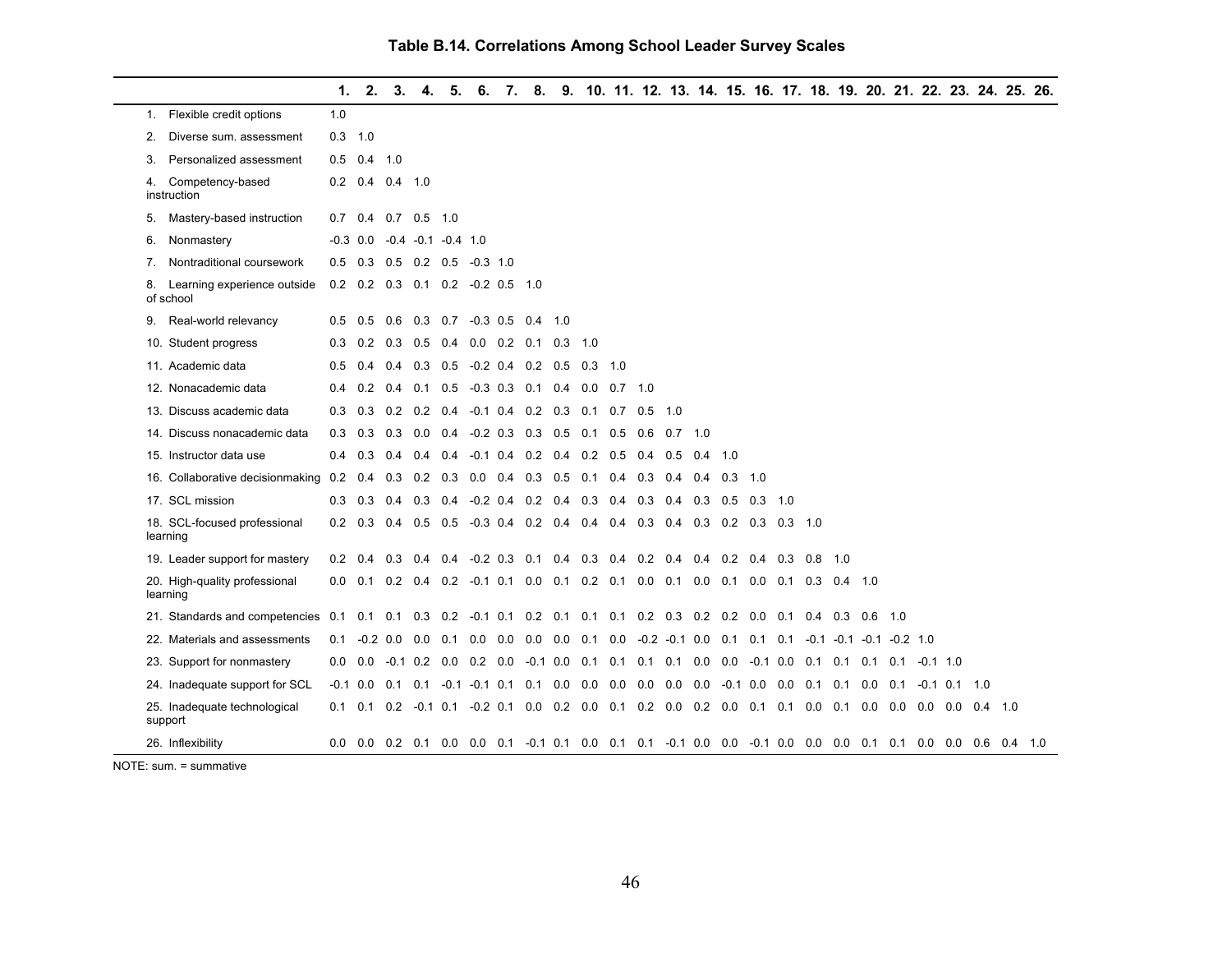|                                                        | 1.     | 2.     | 3.          |                          | 5.          | 6.     | 7.               | 8.     | 9.     | 10.                                                                       |        |              |            |        | 11. 12. 13. 14. 15. 16. 17. 18. 19. 20. |             |            |     |     |
|--------------------------------------------------------|--------|--------|-------------|--------------------------|-------------|--------|------------------|--------|--------|---------------------------------------------------------------------------|--------|--------------|------------|--------|-----------------------------------------|-------------|------------|-----|-----|
| Student choice<br>1.                                   | 1.0    |        |             |                          |             |        |                  |        |        |                                                                           |        |              |            |        |                                         |             |            |     |     |
| Flexible credit options<br>2.                          | 0.8    | 1.0    |             |                          |             |        |                  |        |        |                                                                           |        |              |            |        |                                         |             |            |     |     |
| Personalized assessment opportunities<br>3.            | 0.6    | 0.6    | 1.0         |                          |             |        |                  |        |        |                                                                           |        |              |            |        |                                         |             |            |     |     |
| Nontraditional coursework<br>4.                        | 0.6    | 0.6    | 0.3         | 1.0                      |             |        |                  |        |        |                                                                           |        |              |            |        |                                         |             |            |     |     |
| Learning experiences outside of school<br>5.           | 0.3    | 0.3    | 0.2         | 0.5                      | 1.0         |        |                  |        |        |                                                                           |        |              |            |        |                                         |             |            |     |     |
| Instruction in socioemotional competencies<br>6.       | 0.3    | 0.3    | 0.2         | 0.0                      | 0.1         | 1.0    |                  |        |        |                                                                           |        |              |            |        |                                         |             |            |     |     |
| Review of academic data<br>7.                          | 0.6    | 0.5    | 0.7         | 0.3                      | 0.1         | 0.3    | 1.0              |        |        |                                                                           |        |              |            |        |                                         |             |            |     |     |
| Review of nonacademic data<br>8.                       | 0.5    | 0.5    | 0.5         | 0.3                      | 0.0         | 0.3    | 0.8              | 1.0    |        |                                                                           |        |              |            |        |                                         |             |            |     |     |
| Discuss academic data<br>9.                            | 0.6    | 0.5    | 0.7         | 0.3                      | 0.1         | 0.3    | 0.9              | 0.8    | 1.0    |                                                                           |        |              |            |        |                                         |             |            |     |     |
| 10. Discuss nonacademic data                           | 0.6    | 0.5    | 0.5         | 0.3                      | 0.0         | 0.3    | 0.7              | 0.9    | 0.8    | 1.0                                                                       |        |              |            |        |                                         |             |            |     |     |
| 11. Collaborative decisionmaking                       | 0.5    | 0.4    | 0.4         | 0.4                      | 0.3         | 0.4    | 0.6              | 0.5    | 0.6    | 0.5                                                                       | 1.0    |              |            |        |                                         |             |            |     |     |
| 12. SCL-focused professional learning                  | 0.2    | 0.1    | 0.2         | 0.3                      | 0.2         | 0.2    | 0.2              | 0.2    | 0.2    | 0.2                                                                       | 0.4    | 1.0          |            |        |                                         |             |            |     |     |
| 13. High-quality professional learning and<br>feedback | 0.3    | 0.3    | 0.4         | 0.3                      | 0.3         | 0.1    | 0.3              | 0.2    | 0.4    | 0.3                                                                       | 0.5    | 0.7          | 1.0        |        |                                         |             |            |     |     |
| 14. Standards and competencies support SCL             | 0.4    | 0.3    | 0.3         | $0.2^{\circ}$            | 0.2         | 0.4    | 0.2              | 0.1    | 0.2    | 0.1                                                                       | 0.3    | 0.4          | 0.4        | 1.0    |                                         |             |            |     |     |
| 15. Materials and assessments support SCL              | 0.5    | 0.3    | 0.4         | 0.3                      | 0.1         | 0.3    | 0.3              | 0.3    | 0.3    | 0.3                                                                       | 0.4    | 0.5          | 0.5        | 0.7    | 1.0                                     |             |            |     |     |
| 16. Leader support for mastery                         | 0.1    | 0.1    | 0.1         | $-0.1$                   | $-0.3$      | $-0.1$ | 0.1              | 0.1    | 0.0    | 0.1                                                                       | 0.0    | $-0.2$       | $-0.2$ 0.0 |        | $-0.2$ 1.0                              |             |            |     |     |
| 17. Leader support for nonmastery                      | 0.1    | 0.1    | $-0.1$      | 0.1                      | 0.0         | 0.3    | 0.2              | 0.2    | 0.1    | 0.2                                                                       | 0.3    | 0.1          | 0.0        | 0.2    | 0.1                                     | $-0.1$ 1.0  |            |     |     |
| 18. Inadequate supports for SCL in school              | $-0.5$ | $-0.5$ | $-0.4$      | $-0.4$                   | 0.0         | $-0.2$ | $-0.4$           | $-0.3$ | $-0.4$ | $-0.3$                                                                    | $-0.4$ | $-0.4$       | $-0.4$     | $-0.4$ |                                         | $-0.5 -0.2$ | $-0.1$ 1.0 |     |     |
| 19. Inadequate technological supports                  | $-0.3$ |        | $-0.2 -0.3$ |                          | $-0.2 -0.1$ |        | $-0.3 - 0.2 0.0$ |        |        | $-0.2 -0.1$                                                               |        | $-0.1 - 0.4$ | $-0.3$     | $-0.5$ | $-0.4$                                  | $-0.1$      | $-0.1$ 0.6 | 1.0 |     |
| 20. Inflexibility of current structures/context        | $-0.3$ |        |             | $-0.4$ $-0.4$ $-0.3$ 0.0 |             |        |                  |        |        | $-0.3$ $-0.4$ $-0.3$ $-0.4$ $-0.3$ $-0.3$ $-0.3$ $-0.3$ $-0.2$ $-0.4$ 0.0 |        |              |            |        |                                         |             | $-0.1$ 0.6 | 0.4 | 1.0 |